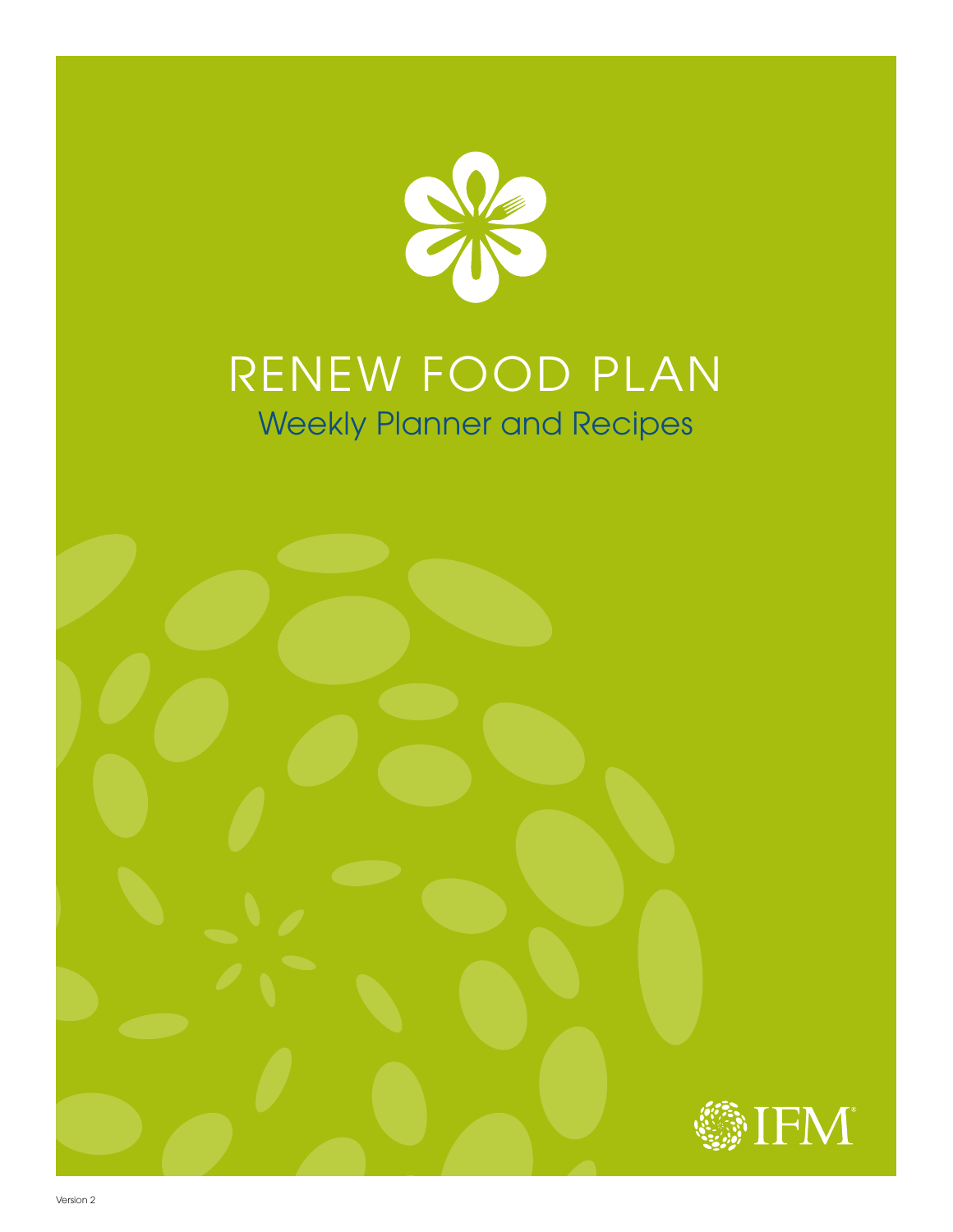

|                  | DAY <sub>1</sub>                                                                                                                                           | DAY <sub>2</sub>                                                                                         | DAY <sub>3</sub>                                                                                   | DAY 4                                                                                                                                 | DAY <sub>5</sub>                                                                                                                    | DAY 6                                                                                                             | DAY 7                                                                                                                                                                                  |
|------------------|------------------------------------------------------------------------------------------------------------------------------------------------------------|----------------------------------------------------------------------------------------------------------|----------------------------------------------------------------------------------------------------|---------------------------------------------------------------------------------------------------------------------------------------|-------------------------------------------------------------------------------------------------------------------------------------|-------------------------------------------------------------------------------------------------------------------|----------------------------------------------------------------------------------------------------------------------------------------------------------------------------------------|
| <b>Breakfast</b> | CranBlueberry<br>Kale<br>Smoothie*<br>Green Tea                                                                                                            | Southwestern<br>Egg Muffins*<br>$\blacksquare$ Green Tea                                                 | • Nut Porridge*<br><b>Blueberries</b><br>Green Tea                                                 | • Poached<br>Organic Eggs<br><b>Sautéed</b><br>Spinach,<br>LO Broccoli,<br>Garlic and<br>Onion                                        | • Raspberry<br><b>Chia Seed</b><br>Pudding*<br>Green Tea                                                                            | • Mediterranean<br>Egg &<br>Vegetable<br>Scramble*<br><b>Berries</b><br>Green Tea                                 | <b>Almond</b><br>Cacao<br>Smoothie*<br><b>Peppermint</b><br>Green Tea                                                                                                                  |
| <b>Snack</b>     | <b>Hard Boiled</b><br>Egg<br><b>Kiwi</b><br>$\blacksquare$ Carrots                                                                                         | <b>Unsweetened</b><br>Coconut<br>Yogurt<br>• Cherries<br>• Chia Seeds<br>Coconut<br>flakes               | <b>Pumpkin</b><br>Seeds<br><b>Balsamic</b><br>Roasted<br>Beets*                                    | <b>Sunflower</b><br>Seeds<br>Strawberries*<br>$\blacksquare$ Green Tea                                                                | <b>Hard Boiled</b><br>Egg<br>• Pomegranate<br>Seeds                                                                                 | <b>LO Raspberry</b><br>Chia Seed<br>Pudding*                                                                      | • Pumpkin and<br>Sunflower<br><b>Seed Mixture</b><br>• Raspberries                                                                                                                     |
| Lunch            | <b>Zucchini</b><br>Noodles with<br>Pesto and<br>Organic<br>Tempeh*                                                                                         | • Curried<br><b>Broccoli</b><br>Soup*<br><b>LO</b> Herbed<br><b>Turkey Burger*</b>                       | <b>LO</b> Ginger<br><b>Basil</b><br>Vegetable<br>Stir-Fry with<br>Mung Bean<br>& Edamame<br>Pasta* | <b>LO Halibut*</b><br>over<br>$L$ emon<br>Avocado<br>Salad*                                                                           | • Caesar<br>Salad* with<br>LO Coconut<br><b>Lime Roasted</b><br>Chicken*                                                            | · Vegetable<br>Shirataki<br>Noodle Stir-Fry*                                                                      | $\blacksquare$ Green<br>Chicken and<br>Vegetable<br>Soup*<br>Crispy Brussels<br>Sprout Chips*                                                                                          |
| <b>Snack</b>     | • Roasted<br>Rosemary<br>Almonds*<br><b>Blackberries</b>                                                                                                   | Avocado<br>(sliced/<br>chopped)<br>with Cumin,<br>Salt, Pepper,<br>and Lemon<br>Juice                    | Celery,<br>Jicama, and<br><b>Carrot Sticks</b><br>• Guacamole*                                     | $\blacksquare$ Cinnamon<br>Coconut<br>Yogurt<br><b>Blueberries</b><br><b>Walnuts</b>                                                  | <b>Jicama</b> ,<br>Celery and<br>Cucumbers<br><b>Beet</b><br>Edamame<br>Hummus*                                                     | Chewy<br><b>Crunchy Road</b><br>$Mix^*$                                                                           | <b>Sliced</b><br>Zucchini<br>Nut Cheese*                                                                                                                                               |
| <b>Dinner</b>    | <b>Herbed</b><br><b>Turkey Burger*</b><br>wrapped in<br>1-2 Collard<br>Greens<br>$L$ emon<br><b>Cashew Kale</b><br>Salad*<br><b>Baked Jicama</b><br>Fries* | Ginger Basil<br>Vegetable<br>Stir-Fry with<br>Mung Bean<br>& Edamame<br>Pasta*<br>• Cauliflower<br>Rice* | <b>Halibut and</b><br>Broccoli*<br>• Roasted Beets<br>& Greens*<br><b>Fruity Spinach</b><br>Salad* | $\blacksquare$ Coconut<br><b>Lime Roasted</b><br>Chicken*<br>Sautéed Swiss<br>Chard*<br>• Roasted<br>Radishes*<br>■ Sliced<br>Avocado | Asian Beef<br>Lettuce<br>Wraps*<br><b>Shaved</b><br><b>Brussels Sprouts</b><br>with Leeks and<br>Pomegranate*<br><b>Sliced Kiwi</b> | <b>Baked Salmon</b><br>with Dill*<br>• Garlic Mashed<br>Cauliflower*<br>■ Steamed<br>Spinach with<br>Fresh Lemon* | • Inside-Out<br><b>Bison Burger*</b><br>$\blacksquare$ Romaine<br>Lettuce<br><b>Baked Zesty</b><br>Carrot Fries*<br><b>Fresh Berries</b><br>with Coconut<br><b>Raspberry</b><br>Cream* |

*\*Recipe included Leftover – LO*

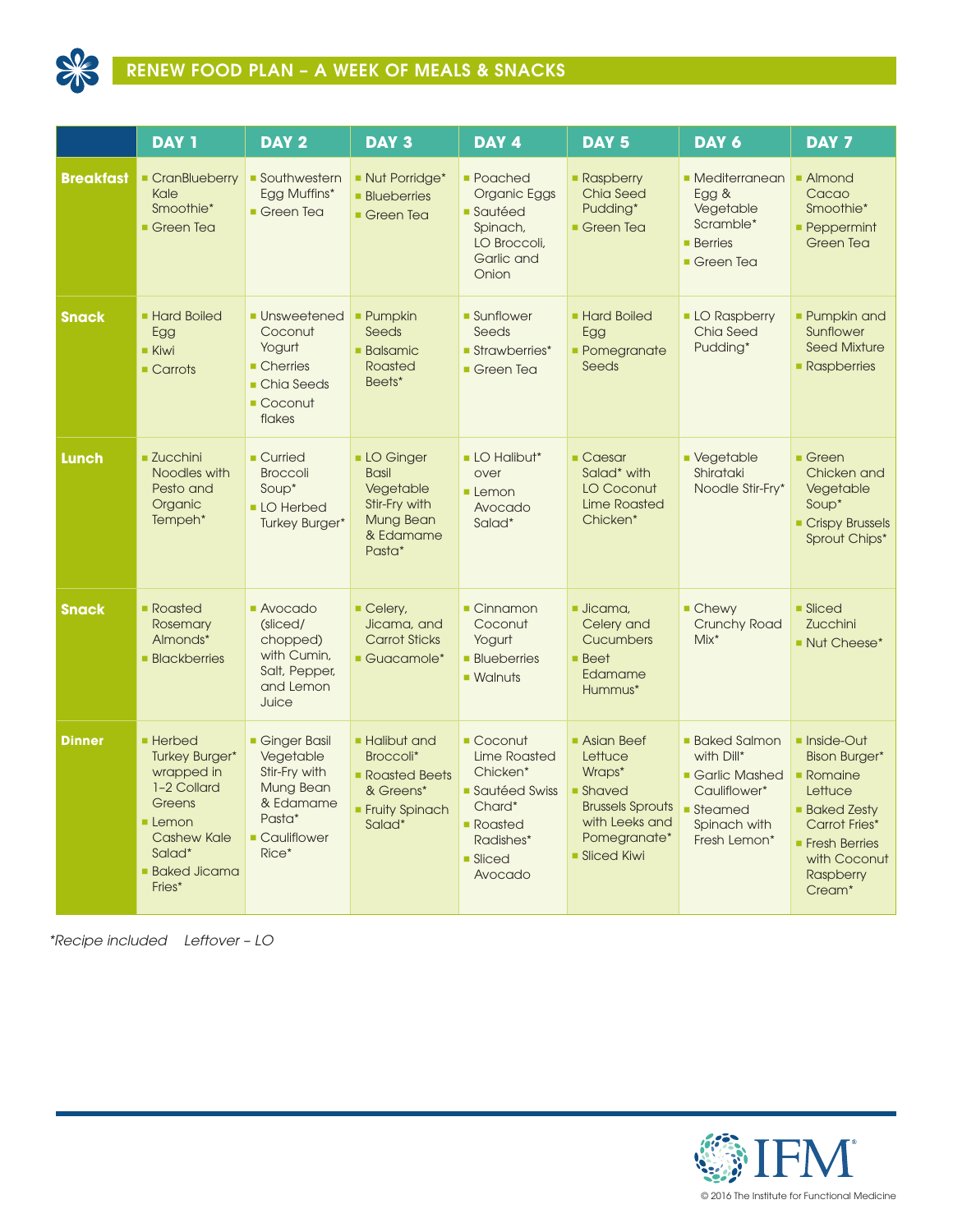

*Note: This shopping list represents the amount of food needed for the recipes as listed, which equals 2 servings for breakfasts and 4 servings for most of the lunches and dinners. If cooking for one, make adjustments to the recipes and this shopping list accordingly.*

### Fresh Produce **Vegetables**

- $\Box$  Arugula–4 c
- □ Bamboo shoots-4 oz
- o Basil leaves*–*2 ½ c
- □ Beets-2 bunches (3-4 *beets each)*
- $\Box$  Bok Choy, baby-2 c
- □ Broccoli-1 large head
- □ Brussels sprouts-4 *lbs*
- □ Cabbage-1 sm head *(2 c sliced)*
- o Carrots*–16 oz*
- $\Box$  Carrots, matchsticks–3½ c
- □ Cauliflower-2 heads
- □ Celery-1 bunch
- $\Box$  Chives-2 T
- □ Cilantro-2 bunches
- □ Collard greens–4 leaves
- □ Cucumber-1 med
- $\Box$  Dill–4 t
- □ Garlic<sup>-3-4 bulbs</sup>
- $\Box$  Ginger–4 T
- □ Iicama-2 med
- $\Box$  Kale–1-2 bunches (4 c)
- □ Leeks-4 whole
- □ Lettuce: Romaine hearts-*4 med;* Butter*–1 head*
- $\Box$  Mushrooms: Reg- $\frac{1}{2}$  c; Shiitake*–¼ lb*
- □ Onions: Yellow-8 med; Red*–2 med*
- o **Peppers\*: Red***–1 med,*  **Serrano\****–3-4 med,*  **Jalapeno\****–1 small*
- □ Radish-3-4 bunches
- □ Scallions–1 bunch
- □ Shallots-3 med
- $\Box$  Spinach, baby-20-24 oz
- □ Swiss chard–1 med bunch
- o **Tomatoes\****–1-2 med*
- □ Zucchini–9 med

### Meat/Fish/Eggs/ Plant Proteins

□ Anchovies-2 fillets  $\Box$  Beef (grass-fed)–1 *lb*  $\Box$  Bison (grass-fed)–1 *lb* □ Chicken breasts-12 oz

- □ Chicken-1 whole med
- □ Eggs, cage-free–2 doz
- $\Box$  Halibut-1 lb
- $\Box$  Salmon, wild–1  $\frac{1}{2}$  *lb*
- $\Box$  Tempeh–8 oz
- □ Turkey, ground–1 *lb*

### Dairy/Dairy Alternative

- $\Box$  Almond milk,
- unsweetened*–1 c*
- $\Box$  Coconut yogurt, unsweetened*–8 oz*
- $\Box$  Flax milk, unsweetened–1 c

### Frozen Foods

- o Blueberries*–1½ c*
- □ Broccoli florets-3 c
- o Cranberries*–½ c*
- o Edamame, non-GMO*–8 oz*
- □ Green beans, petite-8 oz
- o Pomegranate seeds*–½ c*
- o Raspberries*–10 oz*

### Fruit, Fresh

- □ Avocado-4 med
- o Blackberries*–1 c*
- o Blueberries*–4 c*
- $\Box$  Cherries– $1\frac{1}{2}c$
- $\Box$  Kiwi–5 med
- □ Lemon-5 med
- □ Lime-4 med
- o Raspberries*–3 c*
- o Strawberries*–3 c*

### Canned/Boxed Goods (BPA-free)

- $\Box$  Black soybeans–15 oz
- $\Box$  Bone broth–1 *qt* (4 *c*)
- $\Box$  Chicken broth–2 *qt* + 1 C
- □ Coconut milk, full fat-*15 oz (2)*

### Condiments/Oils

- $\Box$  Apple cider vinegar–2 T
- $\Box$  Balsamic vinegar–4 T
- $\Box$  Coconut aminos–7 T
- $\Box$  Coconut oil, unrefined–9 T
- 
- $\Box$  Dijon mustard–3 T
- $\Box$  Flax Seed oil–1 T
- □ Olive oil, extra virgin– *14 oz*
- $\Box$  Ghee, grass-fed-8 T
- $\Box$  Sesame oil–2 T

### **Miscellaneous**

- $\Box$  Green tea (decaf)
- $\Box$  Mung bean & edamame pasta*–7 oz*
- o Olives, kalamata*–¼ c*
- $\Box$  Peppermint tea
- $\Box$  Protein powder (bovine collagen, egg, hemp, or pea)*–3-4 scoops*
- o Shirataki noodles*–16 oz*

### **\*Do not purchase if avoiding nightshades.**

Also, if avoiding nightshades, be sure that any stocks/broths purchased are not prepared with nightshade foods. Note that the ReNew recipe file has a recipe for Nightshade-Free Curry powder. Refer to that recipe for ingredients to purchase if avoiding nightshades.

**Choose organic, grass-fed, and pasture-raised foods whenever possible.**

### Herbs/Spices

- $\square$  Basil
- $\Box$  Black pepper
- o **Chili powder\***

o **Curry powder\*** o **Cayenne pepper\***   $\Box$  Garlic powder  $\Box$  Oregano

o **Red pepper flakes\*** 

 $\Box$  Almonds, raw, whole–3 c  $\Box$  Almond meal– $\frac{1}{4}c$  $\Box$  Almond butter– $\frac{1}{2}T$  $\Box$  Cashews, raw-½  $c + 2T$ 

 $\square$  Cinnamon

 $\square$  Cumin

 $\square$  Rosemary  $\square$  Sea Salt  $\square$  Turmeric  $\square$  Vanilla

Nuts/Seeds

o Chia seed*–¾ c*  $\Box$  Walnuts- $\frac{1}{2}c$ o Pecans*–½ c*

 $\Box$  Pumpkin seeds–½ c  $\Box$  Coconut flakes, unsweetened*–¼ c*   $\Box$  Flax seeds-2 T  $\Box$  Hemp seeds–2 T o Pine nuts*–⅓ c*   $\Box$  Poppy seeds- $\frac{1}{2}T$ o Pumpkin seeds*–¾ c* □ Sesame seeds-3 T o Sunflower seeds*–⅓ c*  $\Box$  Tahini paste–4 T  $\Box$  Walnuts, raw–1  $\frac{1}{4}c$ 

 $\Box$  Cacao, 100% raw powder

© 2016 The Institute for Functional Medicine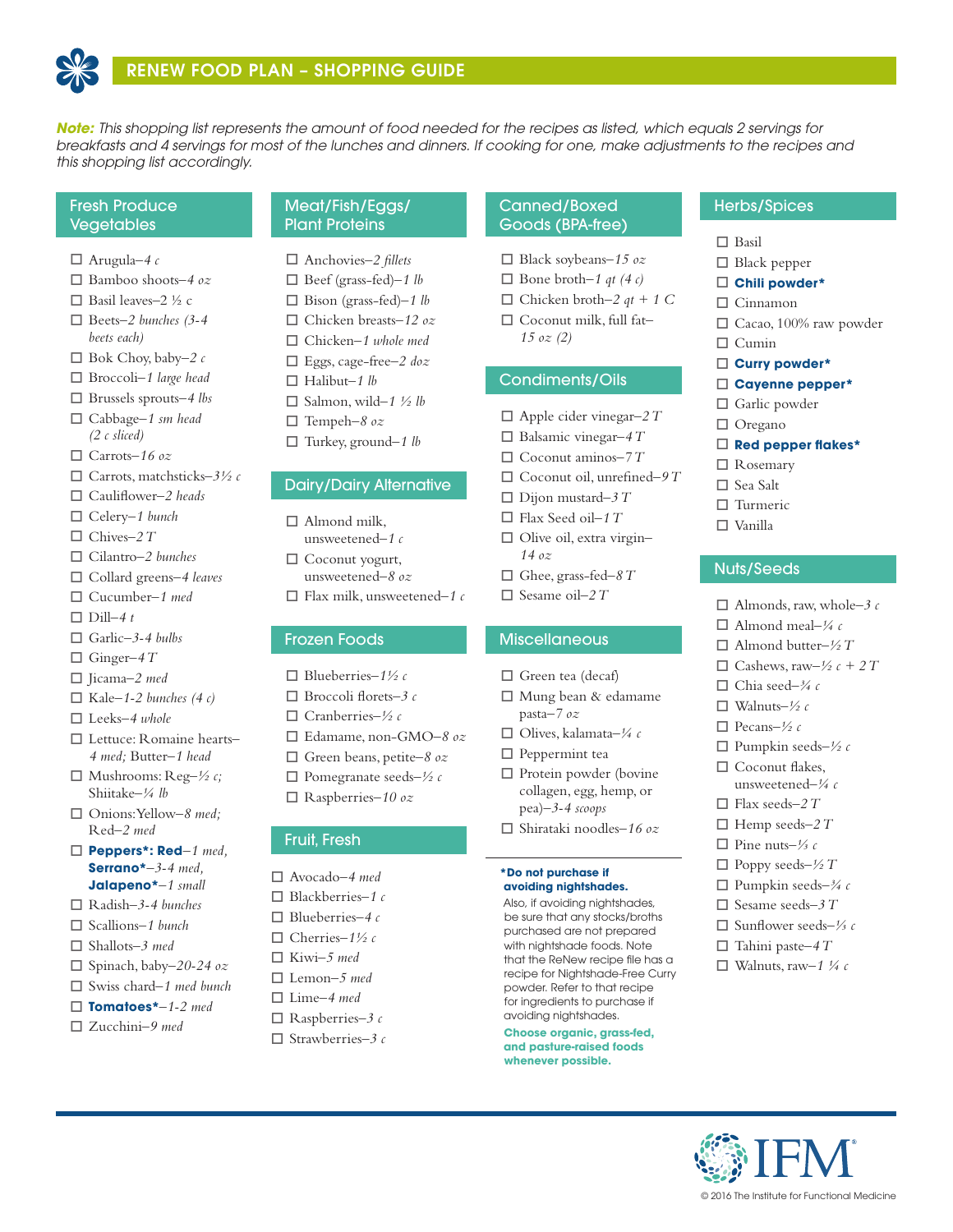

# RENEW FOOD PLAN – RECIPE INDEX

### **Fats & Oils:**

- Asian Beef Lettuce Wraps\*
- Caesar Salad\*
- 17 Coconut Butter Bread\*
- Coconut Milk
- Crispy Brussels Sprout Chips\*
- Curried Broccoli Soup\*
- Dairy-Free Pesto\*
- Fresh Berries with Coconut Raspberry Cream\*
- Garlic Mashed Cauliflower\*
- Ginger Basil Vegetable Stir-Fry with Mung Bean & Edamame Pasta\*
- Granola\*
- Guacamole
- Lemon Avocado Salad\*
- Mediterranean Egg & Vegetable Scramble\*
- Sautéed Swiss Chard\*
- Southwestern Egg Muffins\*
- Steamed Spinach with Fresh Lemon\*

### **Nuts & Seeds:**

- Almond Cacao Smoothie\*
- Beet Edamame Hummus
- Chewy Crunchy Road Mix
- 17 Coconut Butter Bread\*
- Dairy-Free Pesto\*
- Fruity Spinach Salad\*
- Granola\*
- Lemon Cashew Kale Salad\*
- Nut Cheese
- Nut Porridge
- Raspberry Chia Seed Pudding\*
- Roasted Rosemary Almonds

### **Proteins:**

- Almond Cacao Smoothie\*
- Asian Beef Lettuce Wraps\*
- Baked Salmon with Dill
- Coconut Lime Roasted Chicken
- Green Chicken & Vegetable Soup\*
- Halibut and Broccoli
- Herbed Turkey Burgers
- Inside-Out Bison Burgers
- Mediterranean Egg & Vegetable Scramble\*
- Southwestern Egg Muffins\*
- Spiced Turkey & Zucchini Meatballs
- Turkey Sausage Patties
- Zucchini Noodles with Pesto and Organic Tempeh\*

### **Non-starchy Vegetables:**

- Almond Cacao Smoothie\*
- Asian Beef Lettuce Wraps\*
- Baked Jicama Fries
- Baked Zesty Carrot Fries
- Balsamic Roasted Beets
- Caesar Salad\*
- Cauliflower Rice
- CranBlueberry Kale Smoothie\*
- Crispy Brussels Sprout Chips\*
- Curried Broccoli Soup\*
- Dairy-Free Pesto\*
- Fruity Spinach Salad\*
- Garlic Mashed Cauliflower\*
- Ginger Basil Vegetable Stir-Fry with Mung Bean & Edamame Pasta\*
- Green Chicken & Vegetable Soup\*
- Lemon Avocado Salad\*
- Lemon Cashew Kale Salad\*
- Roasted Beets & Greens
- Roasted Radishes
- Sautéed Swiss Chard\*
- Shaved Brussels Sprouts with Leeks & Pomegranate
- Southwestern Egg Muffins\*
- Steamed Spinach with Fresh Lemon\*
- Vegetable Shirataki Noodle Stir-Fry
- Zucchini Noodles with Pesto & Organic Tempeh\*

### **Dairy/Dairy Alternatives:**

- Almond Cacao Smoothie\*
- CranBlueberry Kale Smoothie\*

### **Legumes:**

- Ginger Basil Vegetable Stir-Fry with Mung Bean & Edamame Pasta\*
- **51** Zucchini Noodles with Pesto & Organic Tempeh<sup>\*</sup>

### **Fruit:**

- CranBlueberry Kale Smoothie\*
- Fresh Berries with Coconut Raspberry Cream\*
- Raspberry Chia Seed Pudding\*

### **Miscellaneous:**

- Bone Broth (Beef)
- Bone Broth (Chicken)
- Nightshade-Free Curry Powder

*\*Asterisks refer to recipes that are in more than one food category.* 

*All recipes are included on the following pages in alphabetical order.*

*Recipes are marked as Vegan* **VE** *, Vegetarian* **<sup>V</sup>** *Lacto-vegetarian* **VL** *, Ovo-vegetarian* **VO** *, Ovo-lacto-vegetarian* **VOL** *or Pescatarian* **<sup>P</sup>** *where appropriate*

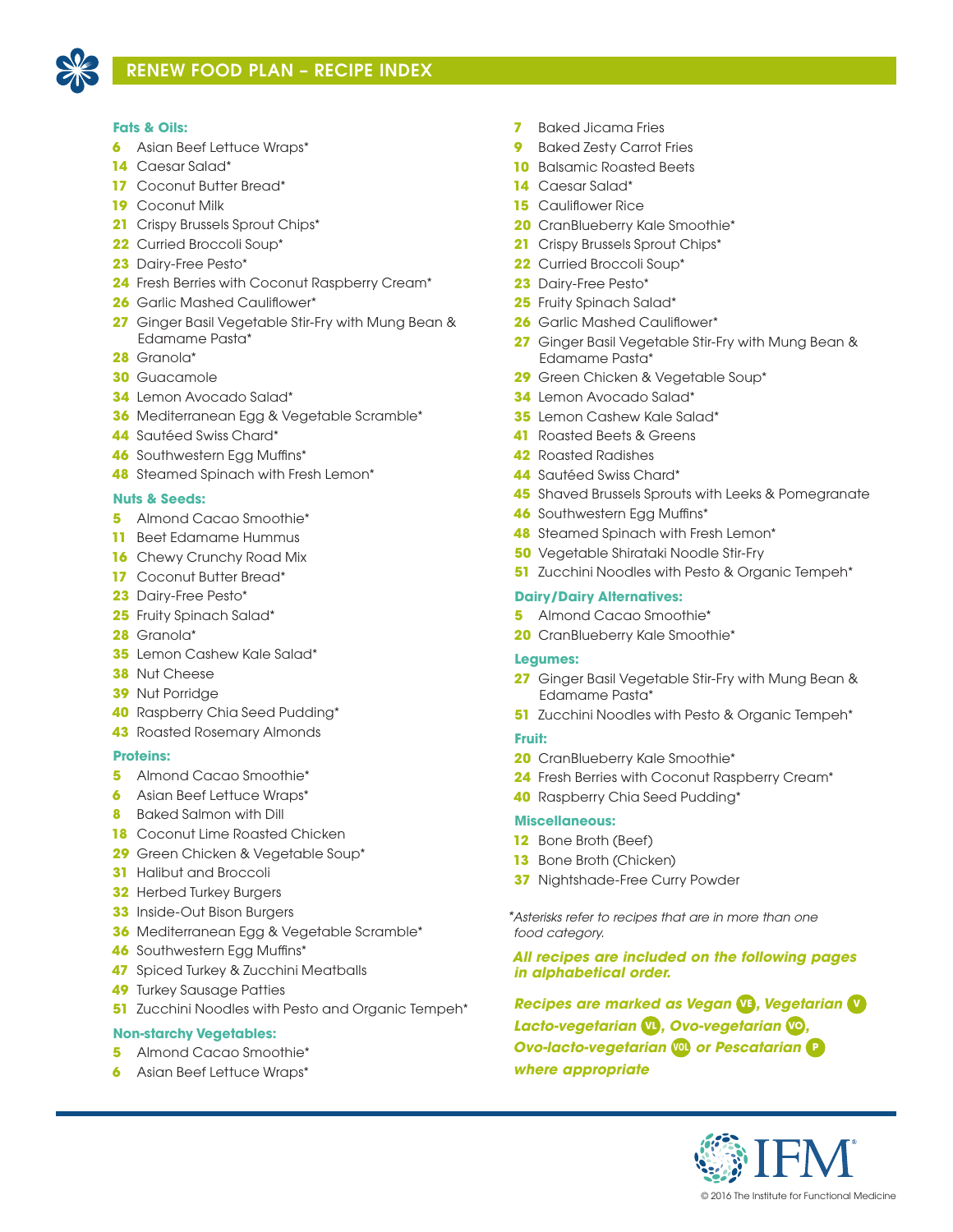

# **Almond Cacao Smoothie VE VO** *(depending on the type of protein powder used)*

*Makes 1 serving*

- 1 cup unsweetened almond milk
- 1 scoop protein powder\*
- $\blacksquare$  ½ tablespoons cacao powder (100% raw)
- $\blacksquare$  ½ teaspoon almond extract
- 1–2 cups kale, chopped and loosely packed
- $\blacksquare$  ½ small avocado
- $\blacksquare$  <sup>1</sup>/<sub>4</sub> cup ice cubes

### **Directions**

- **1.** Put all ingredients in a blender in the order listed.
- **2.** Blend, starting on low speed and working up to high speed, until smooth.

**Tips:** Discuss protein powders with your healthcare provider. Suggested varieties can include quality sources of bovine collagen, pea, egg white, or hemp proteins. Use frozen berries instead of ice to make smoothie cold and of desired thickness. (Frozen berries are not included in the nutritional analysis.)

#### *Nutrition (per serving):*

*Calories: 253 Fat (g): 20 Sat. Fat (g): 3 Chol (mg): 0 Sodium (mg): 386 Carb (g): 27 Fiber (g): 8 Protein (g): 25*

### *ReNew Food Plan (per serving):*

*Proteins: 2 Nns Veg: 2 Fats & Oils: 2 Dairy Alternative: 1*

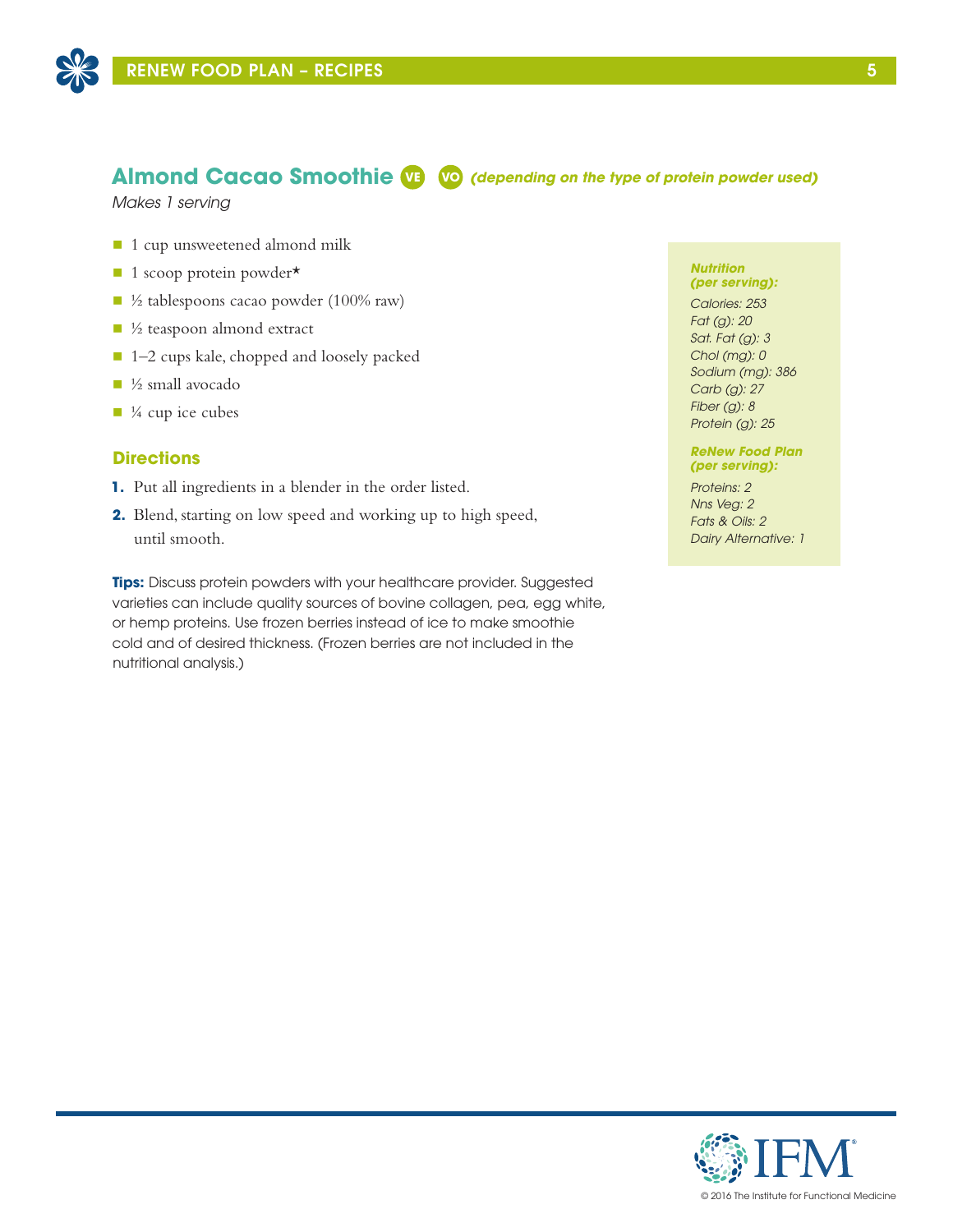

# **Asian Beef Lettuce Wraps V VE** *(if beef is omitted)*

*Makes 4 servings (1 serving ≈ 3 lettuce wraps)*

- $\blacksquare$  1 tablespoon gluten-free tamari or coconut aminos
- $\blacksquare$  ¼ cup apple cider vinegar
- $\Box$  2 tablespoon fresh lime juice
- $\blacksquare$  ¼ teaspoon sea salt
- 16 ounces grass-fed beef (organic preferred)
- **n** 1 teaspoon sesame oil
- $\blacksquare$  ½ cup finely chopped onion
- 3 cloves garlic, minced
- 1 tablespoon peeled and minced fresh ginger
- $\blacksquare$  1½ cup carrots, cut into matchsticks
- $\blacksquare$  1½ cup daikon or regular radish, cut into matchsticks
- 2 cups thinly sliced cabbage
- 15-ounce can organic black soybeans, drained and rinsed
- 12 romaine, butter, or Boston lettuce leaves
- 2 tablespoon chopped roasted and unsalted cashews
- $\blacksquare$  ¼ cup thinly sliced scallions

### **Directions**

- **1.** Mix tamari (or coconut aminos), vinegar, lime juice, and sea salt. Set aside.
- **2.** Heat oil in a large skillet over medium heat. Add beef, and sauté until no longer pink, about 5 minutes. Drain and set aside.
- **3.** Brush the pan with sesame oil. And onion, garlic, and ginger. Sauté until onions are tender, about 2 minutes.
- **4.** Add the carrots, radish and cabbage, and sauté until tender, about 2–3 minutes.
- **5.** Add the soy beans and the liquid mixture. Add the beef back to the pan. Simmer for about 3 minutes, stirring occasionally.
- **6.** Fill each lettuce leaf with equal amounts of the beef and vegetable mixture, and top with the chopped cashews and scallions.

**Tips:** If avoiding soy, the soy beans can be omitted. If vegetarian, the beef can be omitted. Nutritional analysis includes the beef and soy beans. All canned goods should be from BPA-free cans.



*(per serving) Calories: 415 Fat (g): 23 Sat. Fat (g): 7 Chol (mg): 71 Sodium (mg): 343 Carb (g): 22 Fiber (g): 10 Protein (g): 34*

#### *ReNew Food Plan (per serving):*

*Proteins: 3.5 Fats & Oils: 2.5 ns Veg: 2 Legumes: 0.5 Nuts & Seeds: 0.5*

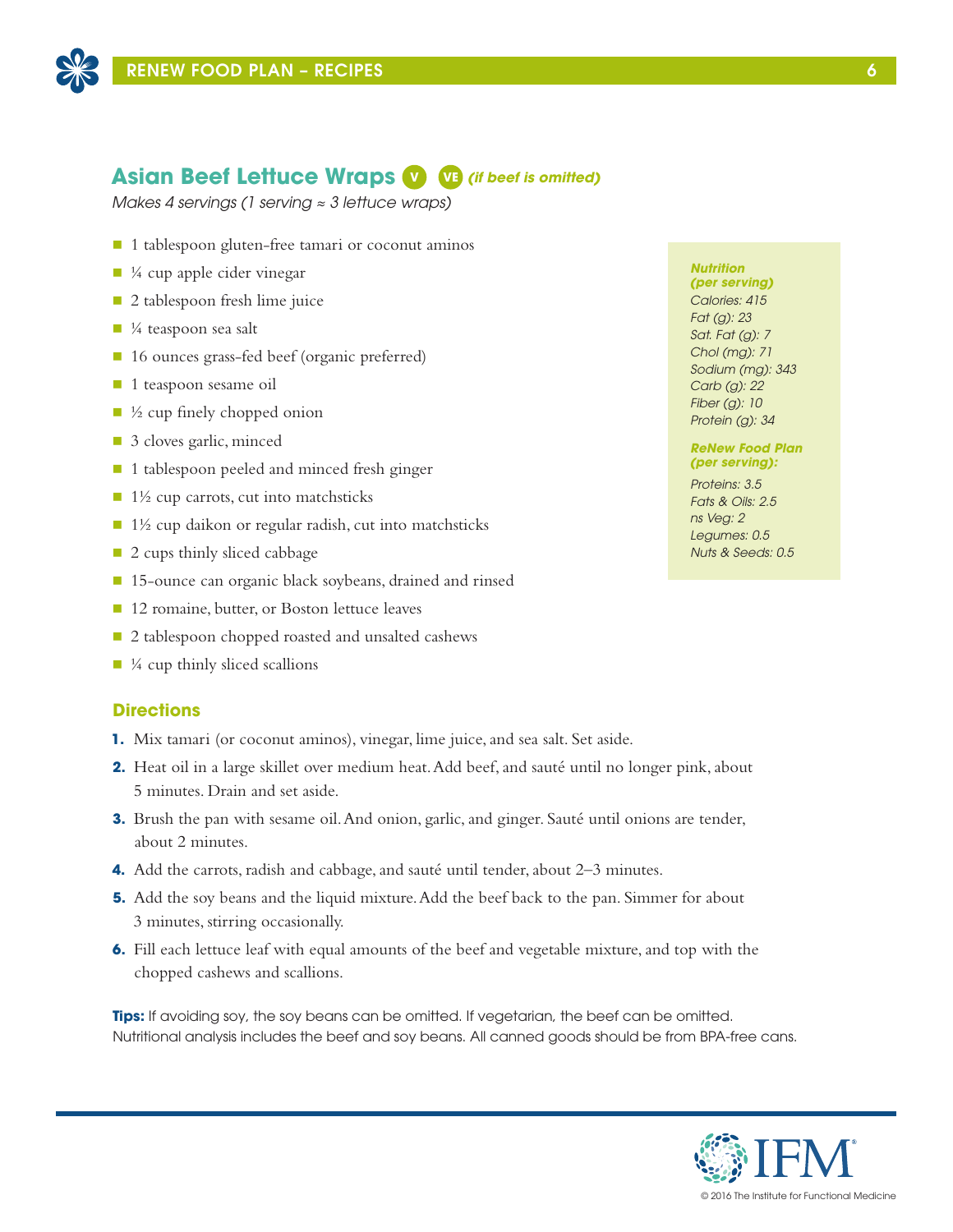

# **Baked Jicama Fries VE**

*Makes 4 servings*

- **n** 1 medium jicama
- $\blacksquare$  ½ teaspoon turmeric
- $\blacksquare$  ¼ teaspoon sea salt
- $\blacksquare$  ¼ teaspoon black pepper
- $\blacksquare$  1½ teaspoon unrefined organic coconut oil, melted

# **Directions**

- **1.** Preheat oven to 400° F and line baking sheet with parchment paper.
- **2.** Scrub, rinse, and peel the jicama. Slice into French fry-sized pieces and gently pat dry (they can remain slightly damp). Place on the lined baking sheet.
- **3.** In a small bowl, mix together the turmeric, sea salt, and black pepper. Set aside.
- **4.** Drizzle the melted coconut oil over the jicama. Gently toss to coat. Sprinkle the spice mixture over the jicama and gently toss again until the jicama is evenly coated. Spread out the jicama in a single layer on the baking sheet.
- **5.** Bake for 40 minutes (or until it reaches the desired texture). Halfway through cooking time, flip jicama fries to brown evenly.

#### *Nutrition (per serving):*

*Calories: 79 Fat (g): 2 Sat. Fat (g): 2 Chol (mg): 0 Sodium (mg): 124 Carb (g): 15 Fiber (g): 8 Protein (g): 1*

*ReNew Food Plan (per serving):*

*ns Veg: 2.5 Fats & Oils: 0.5* 

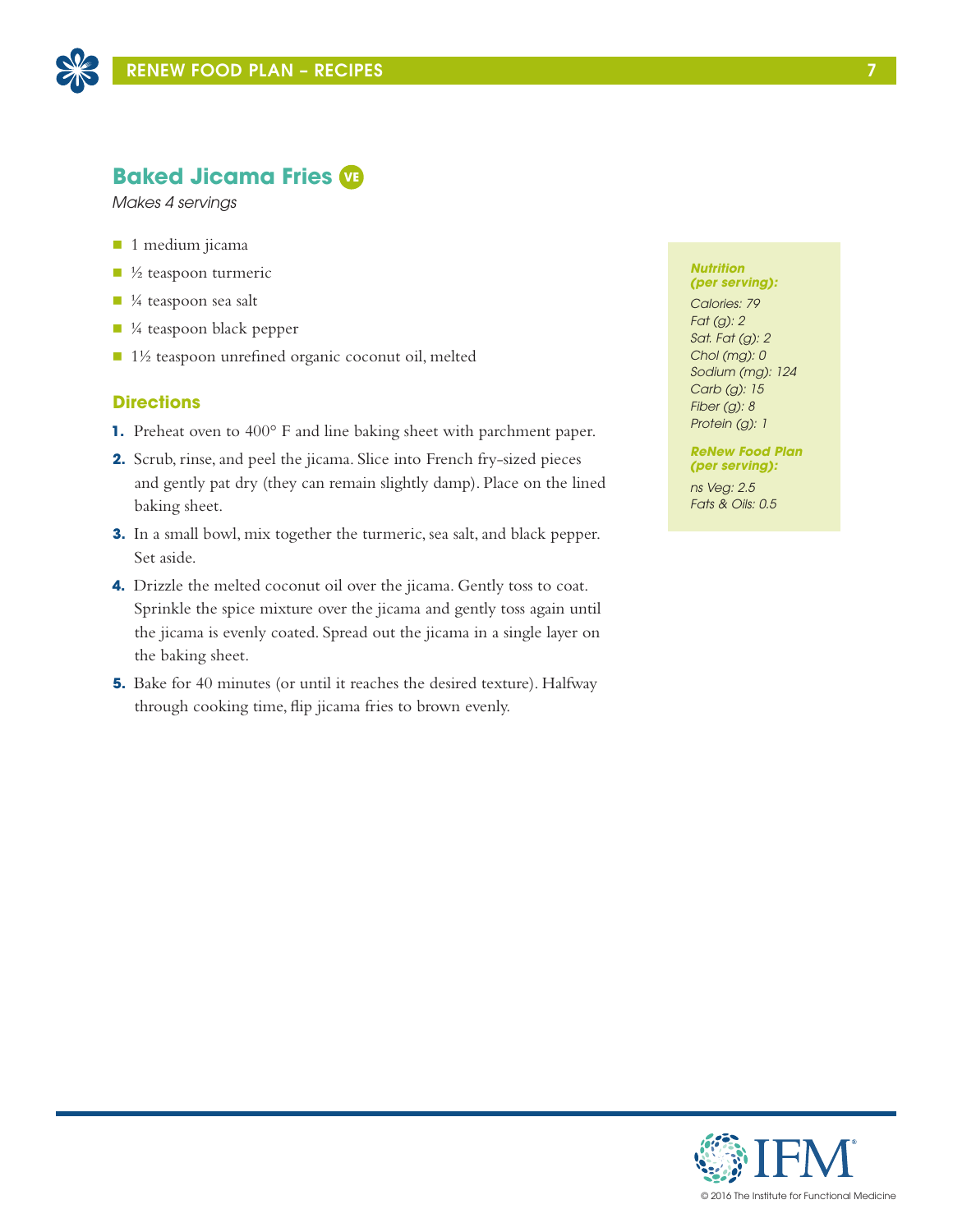

# **Baked Salmon with Dill P**

*Makes 4 servings (1 serving ≈ 1 fillet)*

- 4 wild salmon fillets (5 ounces each)
- 4 teaspoons extra-virgin olive oil
- 4 teaspoons chopped fresh dill
- $\blacksquare$  ¼ teaspoon sea salt
- ¼ teaspoon black pepper

# **Directions**

- **1.** Preheat oven to 375° F.
- **2.** Line a cookie sheet with parchment paper, or oil a baking pan. Place salmon on the sheet or pan.
- **3.** Mix together olive oil, dill, salt, and pepper. Brush over salmon.
- **4.** Bake salmon for 12–15 minutes.

#### *Nutrition (per serving)*

*Calories: 205 Fat (g): 9 Sat. Fat (g): 1 Chol (mg): 74 Sodium (mg): 228 Carb (g): 0 Fiber (g): 0 Protein (g): 28*

*ReNew Food Plan (per serving):*

*Proteins: 4*

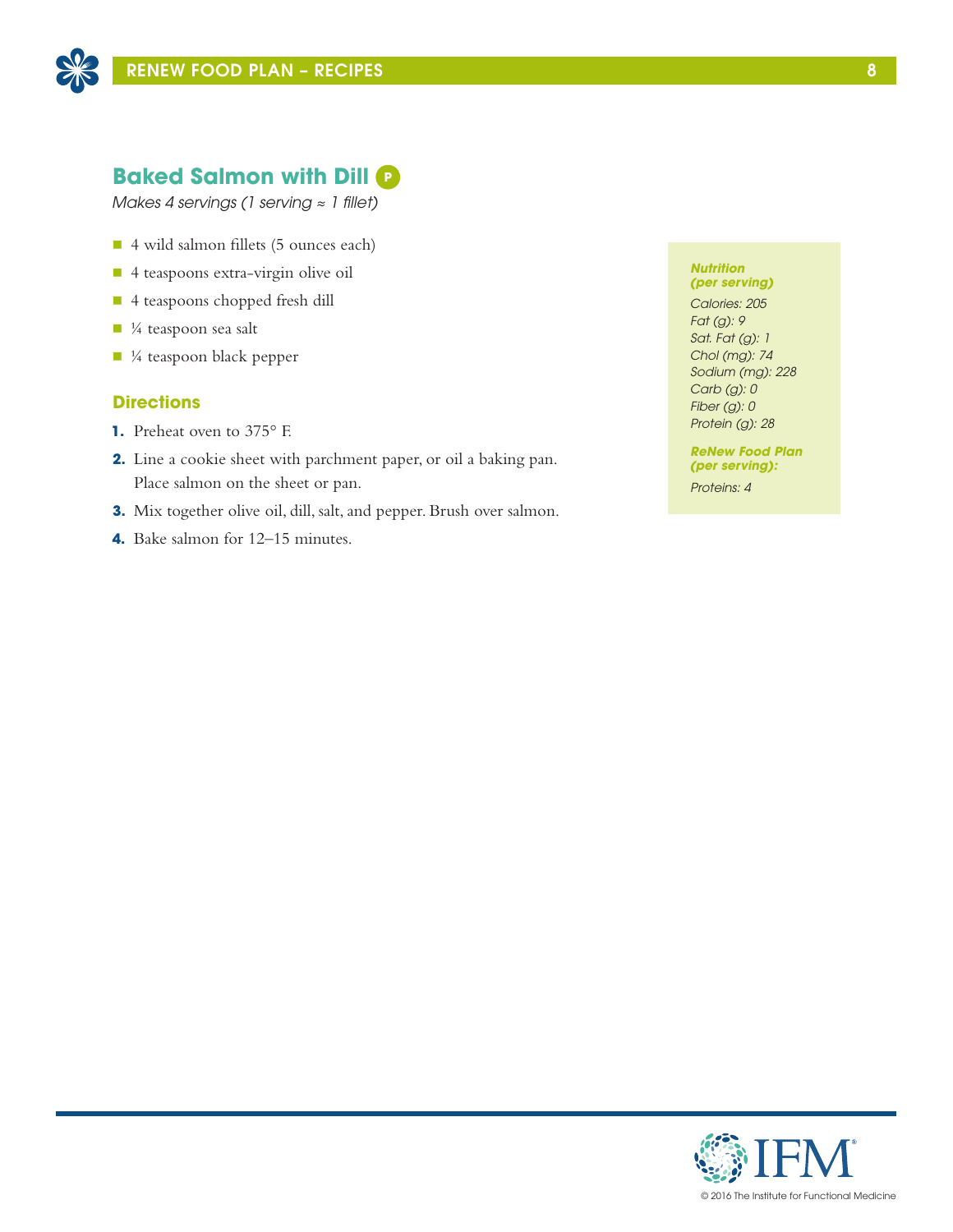

# **Baked Zesty Carrot Fries VE**

*Makes 4 servings*

- 5 large carrots
- 1 teaspoon extra-virgin olive oil
- $\blacksquare$  ¼ teaspoon chili powder\*
- 1 pinch cinnamon
- $\blacksquare$  1/8 teaspoon sea salt

## **Directions**

- **1.** Preheat oven to 400° F.
- **2.** Peel carrots and slice into chips or French fry-sized pieces. Place carrots on a cookie sheet and drizzle with the olive oil. Sprinkle chili powder and cinnamon evenly over the carrots, then toss to coat.
- **3.** Bake for 20–25 minutes or until carrots are at desired tenderness.

**Tip:** A mandolin-type vegetable slicer works well for slicing carrots.

*\*Omit chili powder if avoiding nightshades.*

#### *Nutrition (per serving)*

*Calories: 49 Fat (g): 1 Sat. Fat (g): 0 Chol (mg): 0 Sodium (mg): 92 Carb (g): 9 Fiber (g): 3 Protein (g): 1*

*ReNew Food Plan (per serving):*

*ns Veg: 2*

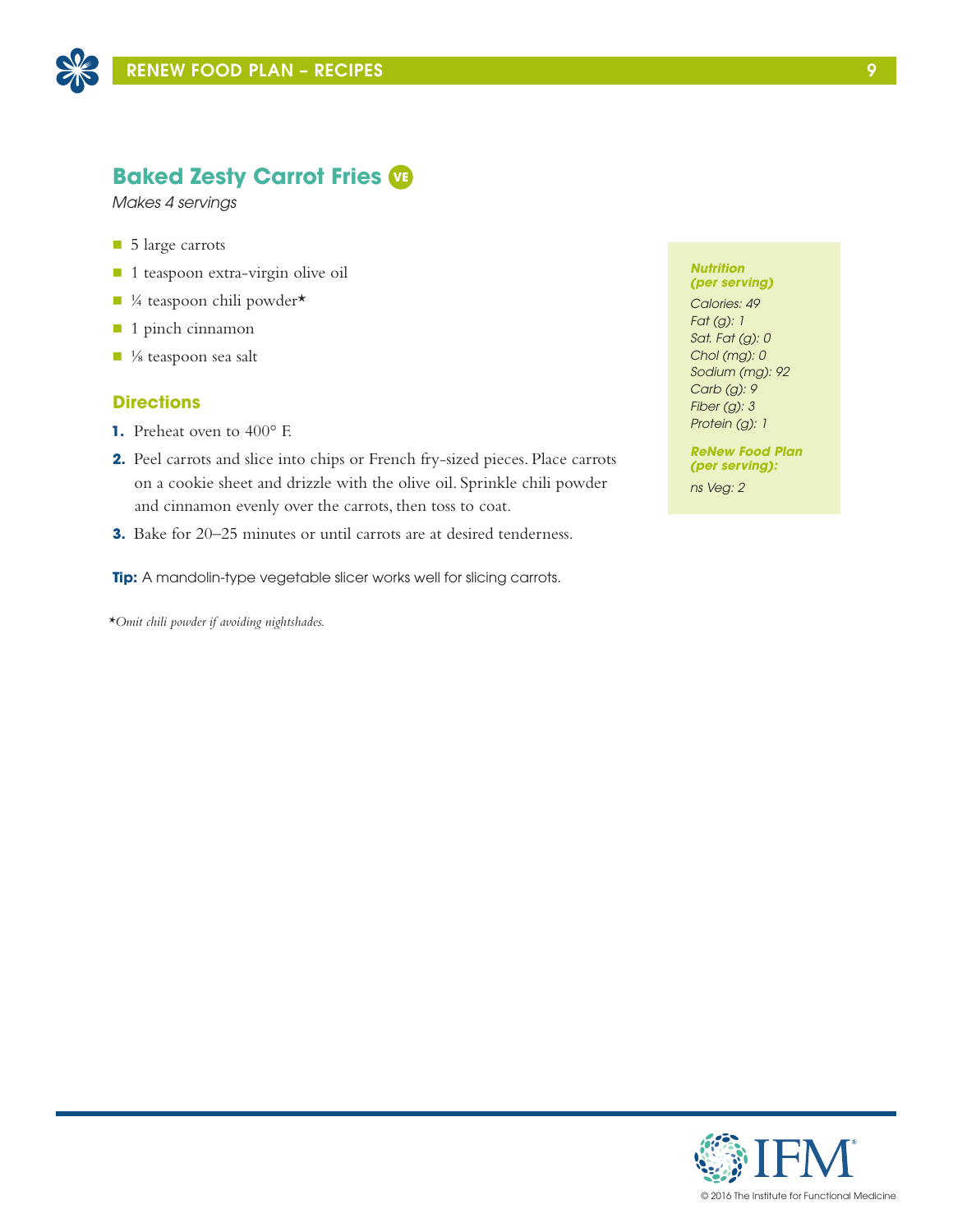

# **Balsamic Roasted Beets VE**

*Makes 4 servings*

- 1 bunch trimmed beets (about 3-4 beets)
- n 1 tablespoon balsamic vinegar
- 2 pinches sea salt
- 2 pinches black pepper

### **Directions**

- **1.** Preheat oven to 400° F.
- **2.** Gently scrub beets and pat dry. Wrap in foil and roast in the oven until tender (about 1 hour). Let cool, then peel and dice.
- **3.** Place beets in a medium bowl, toss with balsamic vinegar, sea salt, and pepper. Serve immediately.

**Tip:** Roast more beets than you need and save leftovers in the fridge for use later in the week (in salads or as snacks, side dishes, etc.)

#### *Nutrition (per serving):*

*Calories: 38.5 Fat (g): 0 Sat. Fat (g): 0 Chol (mg): 0 Sodium (mg): 132 Carb (g): 9 Fiber (g): 1.5 Protein (g): 1.5*

*ReNew Food Plan (per serving):*

*nsVeg: 1.5* 



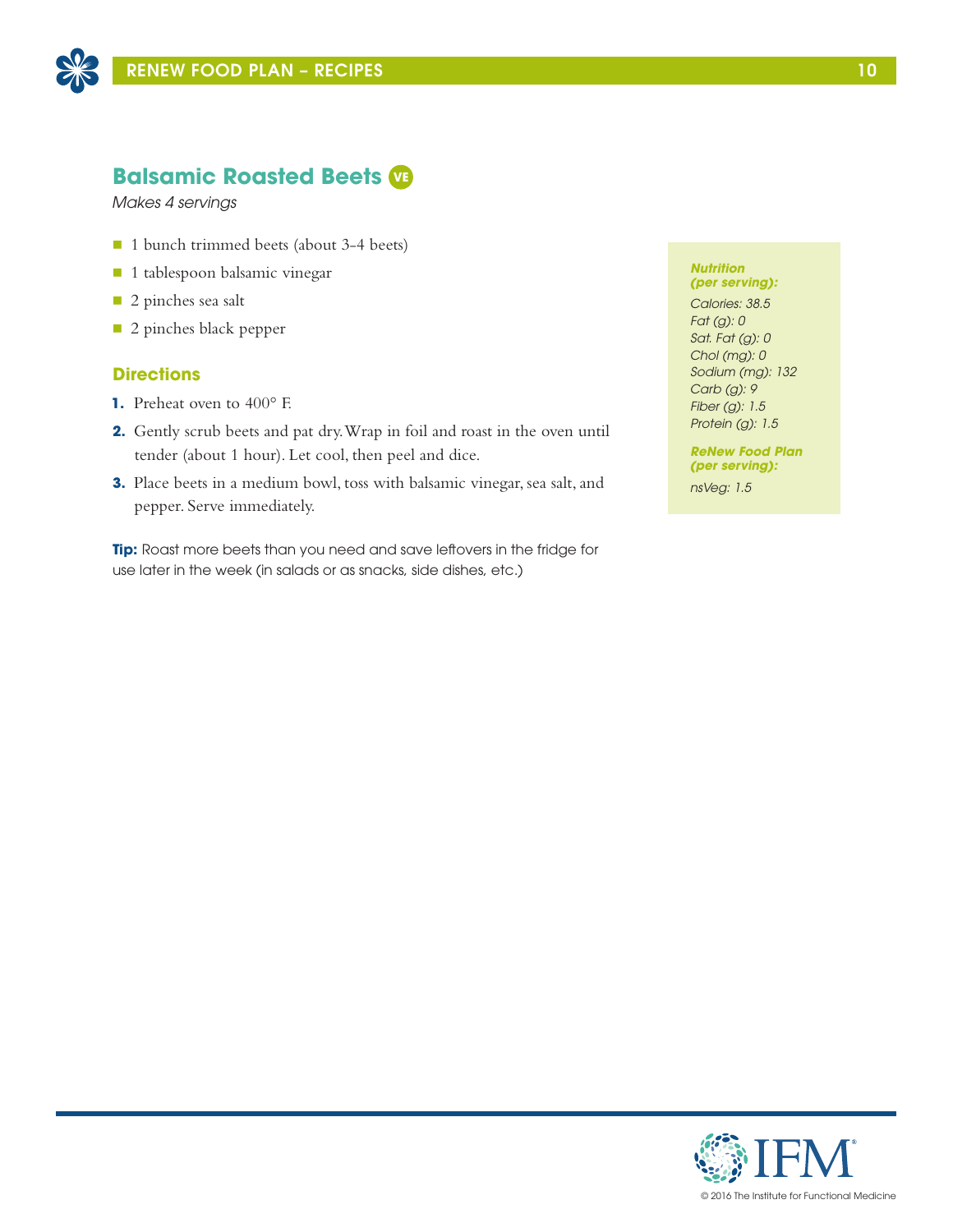

# **Beet Edamame Hummus VE**

*Makes 4 servings*

- 1 medium to large roasted beet
- 8 ounces frozen organic, non-GMO edamame, shelled and steamed
- $\blacksquare$  2 tablespoons tahini
- 2 tablespoons fresh lemon juice
- $\blacksquare$  1½ tablespoon extra-virgin olive oil
- 1 large garlic clove
- $\blacksquare$  ½ teaspoon sea salt

### **Directions**

- **1.** Preheat oven to 400° F.
- **2.** Scrub the beet with a vegetable brush under running water. Cut off the top and bottom.
- **3.** Wrap the beet in foil and roast until tender (about 1 hour).
- **4.** Let cool, then peel.
- **5.** Place all ingredients in a blender or food processor. Purée until smooth.

**Tip:** Use leftover roasted beets to shorten the preparation process.

#### *Nutrition (per serving)*

*Calories: 181 Fat (g): 12 Sat. Fat (g): 2 Chol (mg): 0 Sodium (mg): 266 Carb (g): 10 Fiber (g): 3 Protein (g): 8*

### *ReNew Food Plan (per serving):*

*Nuts & Seeds: 2 Protein: 1 ns Veg: 0.5 Fats & Oils: 0.5*

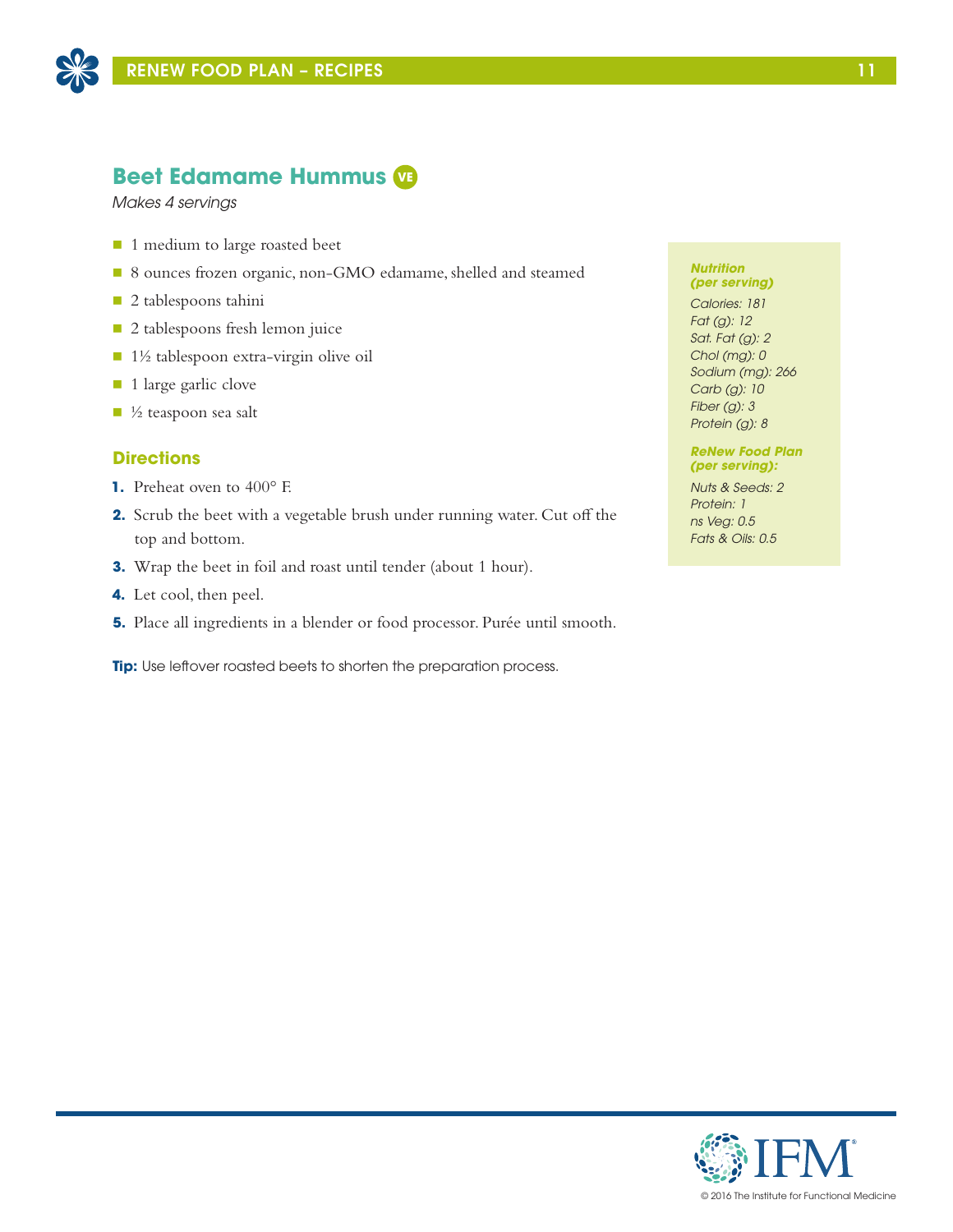

# **Bone Broth (Beef)**

*Makes about 1 quart*

- 3 pounds organic beef marrow and knuckle bones
- 1–3 pounds organic meaty ribs or oxtail
- 1 gallon distilled or filtered water
- $\blacksquare$  ¼ cup apple cider vinegar
- 1–2 onions, coarsely chopped
- 3 carrots, coarsely chopped
- 3 celery stalks, coarsely chopped
- **n** Few sprigs fresh thyme
- 1 teaspoon dried peppercorns, crushed
- $\Box$  ½ to 1 tablespoon salt (optional)
- $\blacksquare$  1 bunch parsley

# **Directions**

- **1.** Preheat oven to 350° F.
- **2.** Place the marrow and knuckle bones in a large stockpot and cover with water. Let stand at room temperature for 1 hour.
- **3.** Meanwhile, place ribs or oxtail in a roasting pan or casserole dish. Roast in the oven until well-browned. Add to the pot of water, along with vinegar and vegetables.
- **4.** Add water to cover if needed. The water should not come higher than within 1 inch of the rim of the pot.
- **5.** Bring to a boil and then reduce heat to a simmer. Add the thyme and peppercorns.
- **6.** Simmer for at least 12 hours and up to 72 hours. About 5 minutes before finishing, add the parsley & let it wilt. Remove stock from heat, strain into large bowl, and let cool in the refrigerator. Remove fat that rises to the top.

*Note: A nutritional analysis is not provided for this recipe, as it could not be calculated with accuracy. However, bone broth is well known for its gut healing properties because of the gelatin/collagen content. It is also a rich source of electrolytes. The parsley adds valuable potassium.*

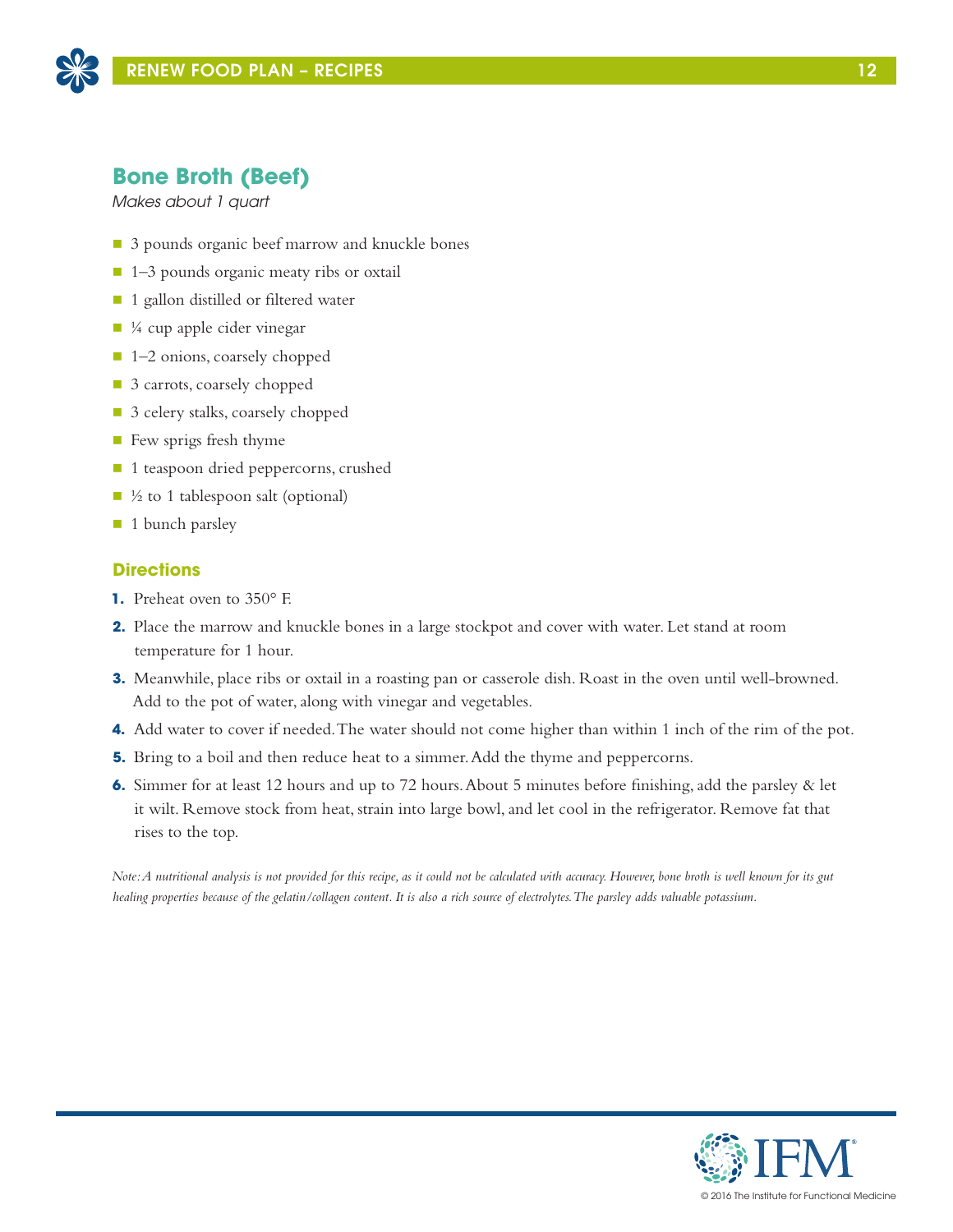

# **Bone Broth (Chicken)**

*Makes about 1 quart*

- 3–4 organic chicken quarters (or leftover chicken bones from a roasted or rotisserie chicken)
- 1 gallon distilled or filtered water
- $\blacksquare$  1–2 onions
- $\Box$  3–4 carrots
- 3–4 celery stalks
- 1 zucchini (optional)
- $\blacksquare$  ¼ cup unrefined, organic coconut oil
- 2–3 garlic cloves
- 1 inch grated ginger (or 2 teaspoons ground dried ginger)
- $\blacksquare$  ½ to 1 tablespoon salt (optional)
- 1 tablespoon apple cider vinegar
- 1 bunch parsley

# **Directions**

- **1.** Add all ingredients except the parsley to a large stockpot.
- **2.** Bring to a boil, then gradually reduce heat to low. Allow to simmer for minimum of 12 hours and up to 24 hours.
- **3.** About 5 minutes before finishing, add the parsley to the broth & let it wilt. Strain into large bowl and store in fridge. Remove fat that rises to the top.

*Note: A nutritional analysis is not provided for this recipe, as it could not be calculated with accuracy. However, bone broth is well known for its gut healing properties because of the gelatin/collagen content. It is also a rich source of electrolytes. The parsley adds valuable potassium.*

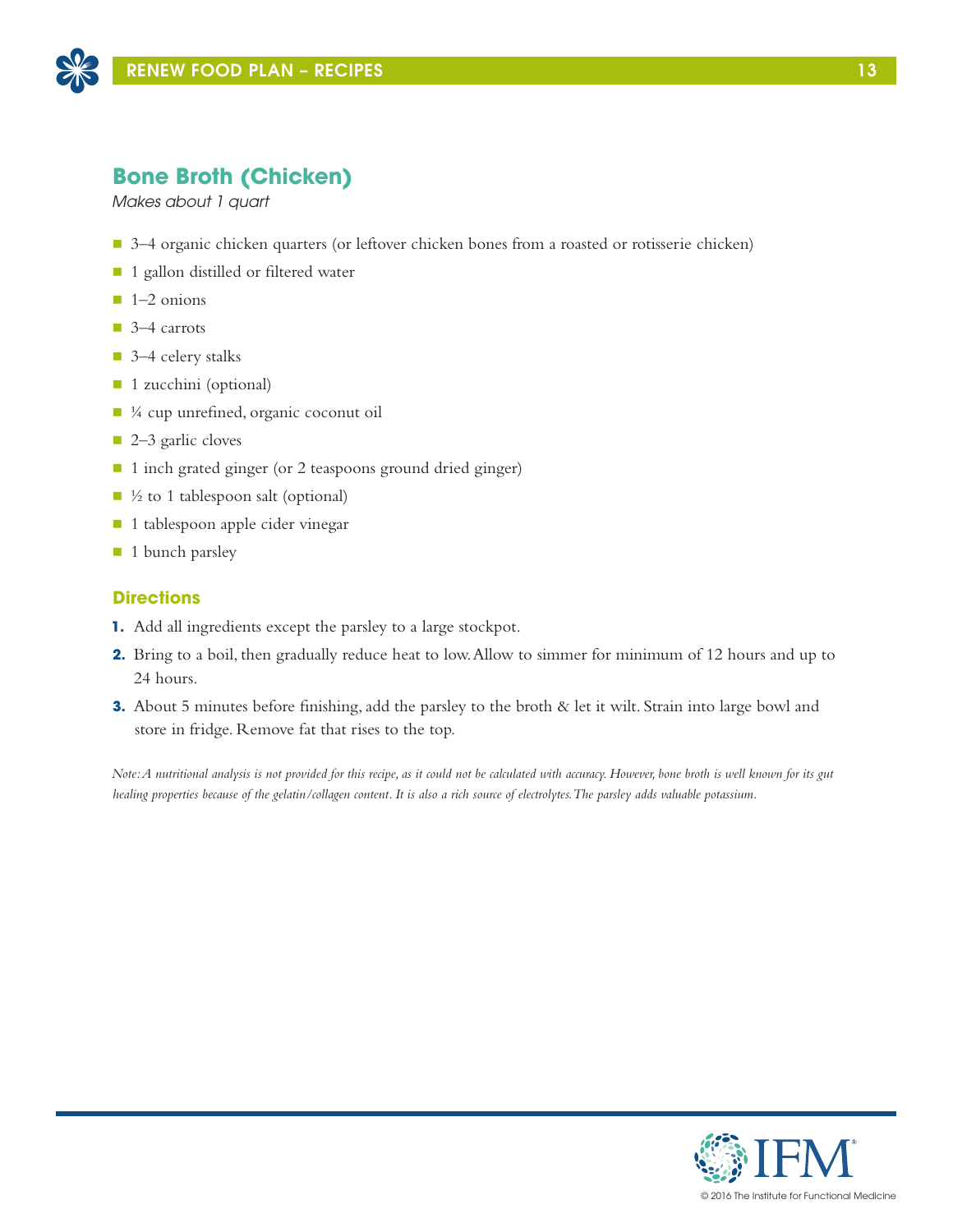

*Makes 4 servings*

### **Salad:**

■ 24 romaine lettuce leaves (approximately 3 romaine hearts)

### **Dressing:**

- 2 cloves garlic, finely minced
- $\blacksquare$  1½ teaspoon Dijon mustard
- $\blacksquare$  2 tablespoons tahini
- Juice from half a lemon (approximately  $1\frac{1}{2}$  tablespoons)
- 2 tablespoons apple cider vinegar
- 2 tablespoons extra-virgin olive oil
- 2 anchovies
- $\blacksquare$  1 pinch sea salt
- 1 pinch black pepper

## **Directions**

- **1.** Prepare dressing by placing all dressing ingredients in a blender and processing until smooth (about 1 minute, or until desired consistency is reached).
- **2.** Wash, dry, and tear the lettuce into bite-size pieces with your hands. Place in a large salad bowl.
- **3.** Add dressing and toss to coat. Season with extra black pepper if desired.

**Tip:** If not already consuming a protein with this salad, bake or grill 1 pound of chicken, cut into bite-sized pieces, and toss in with the salad. (Added chicken is not included in the nutritional analysis.)

#### *Nutrition (per serving)*

*Calories: 123 Fat (g): 11 Sat. Fat (g): 2 Chol (mg): 2 Sodium (mg): 140 Carb (g): 5 Fiber (g): 2 Protein (g): 3*

### *ReNew Food Plan (per serving):*

*Fats & Oils: 1.5 Nuts & Seeds: 1 ns Veg: 1*

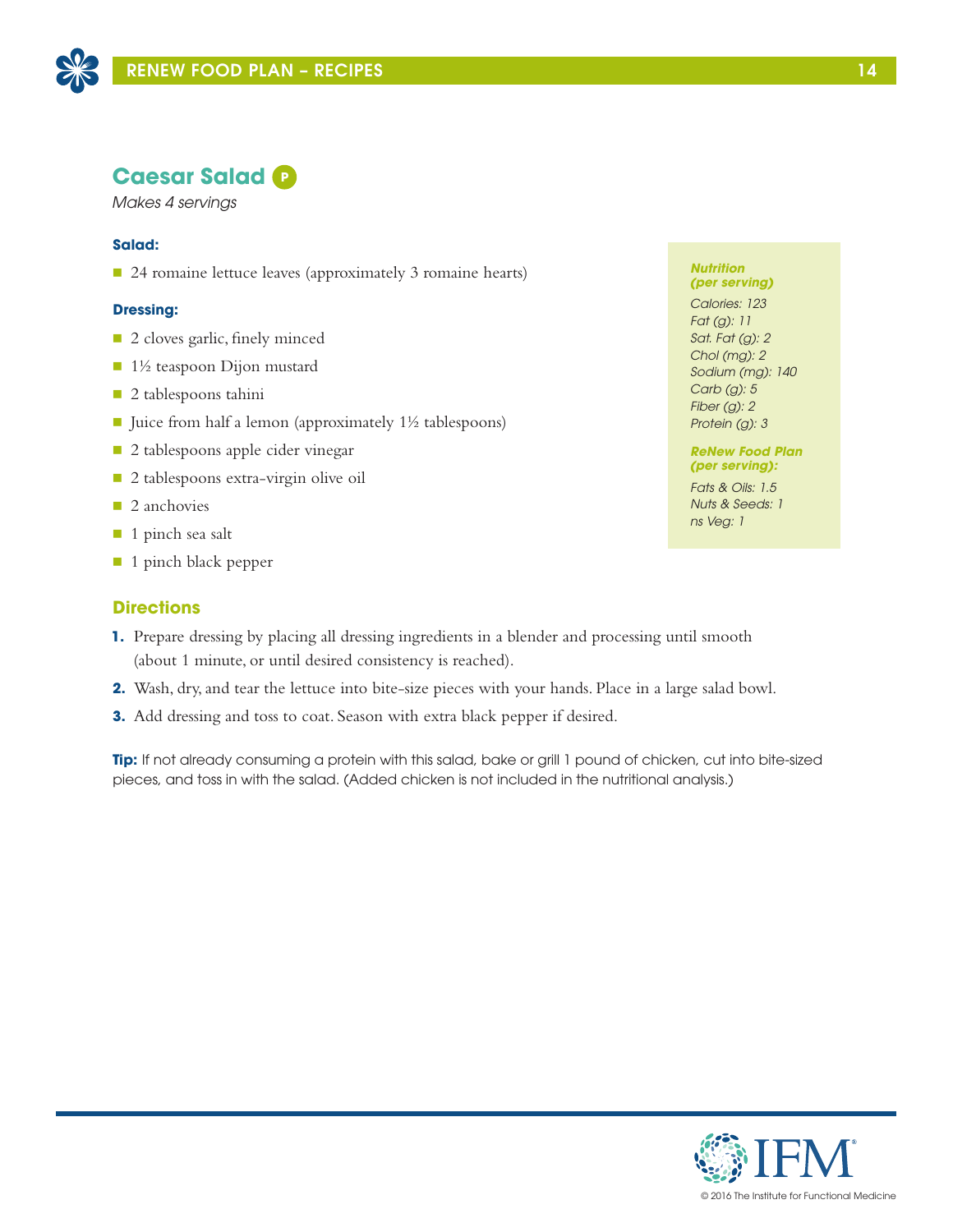

# **Cauliflower Rice VE**

*Makes 4 servings*

- **n** 1 head cauliflower
- 2 tablespoon extra-virgin olive oil or unrefined, organic coconut oil
- 1 small yellow onion, finely chopped
- $\blacksquare$  1 pinch sea salt

### **Optional Ingredients:**

- 1 tablespoon lime juice (juice of  $\frac{1}{2}$  lime)
- $\blacksquare$  1 pinch cumin
- 1 tablespoon chopped fresh cilantro

### **Directions**

- **1.** Cut the cauliflower in half. Place a box grater over a large bowl and grate each cauliflower half using the biggest holes of the grater, holding the cauliflower by its stem as you grate. Alternatively, you can coarsely chop the core and the florets and pulse them together in a food processor until they are reduced to the size of couscous or rice grains. Be careful not to over-process.
- **2.** Heat the oil in a medium nonstick pan over medium-high heat until shimmering. Add the onion and cook until softened, 2 to 3 minutes.
- **3.** Put the cauliflower "rice" in the pan and stir to combine. Cook, stirring frequently, until the cauliflower is slightly crispy on the outside but tender on the inside, 5 to 8 minutes.
- **4.** To enhance the flavor, add the salt, lime juice, cumin, and/or cilantro and serve.

#### *Nutrition (per serving)*

*Calories: 102 Fat (g): 7 Sat. Fat (g): 1 Chol (mg): 0 Sodium (mg): 73 Carb (g): 9 Fiber (g): 4 Protein (g): 3*

*ReNew Food Plan (per serving):*

*ns Veg: 2.5 Fats & Oils: 1*

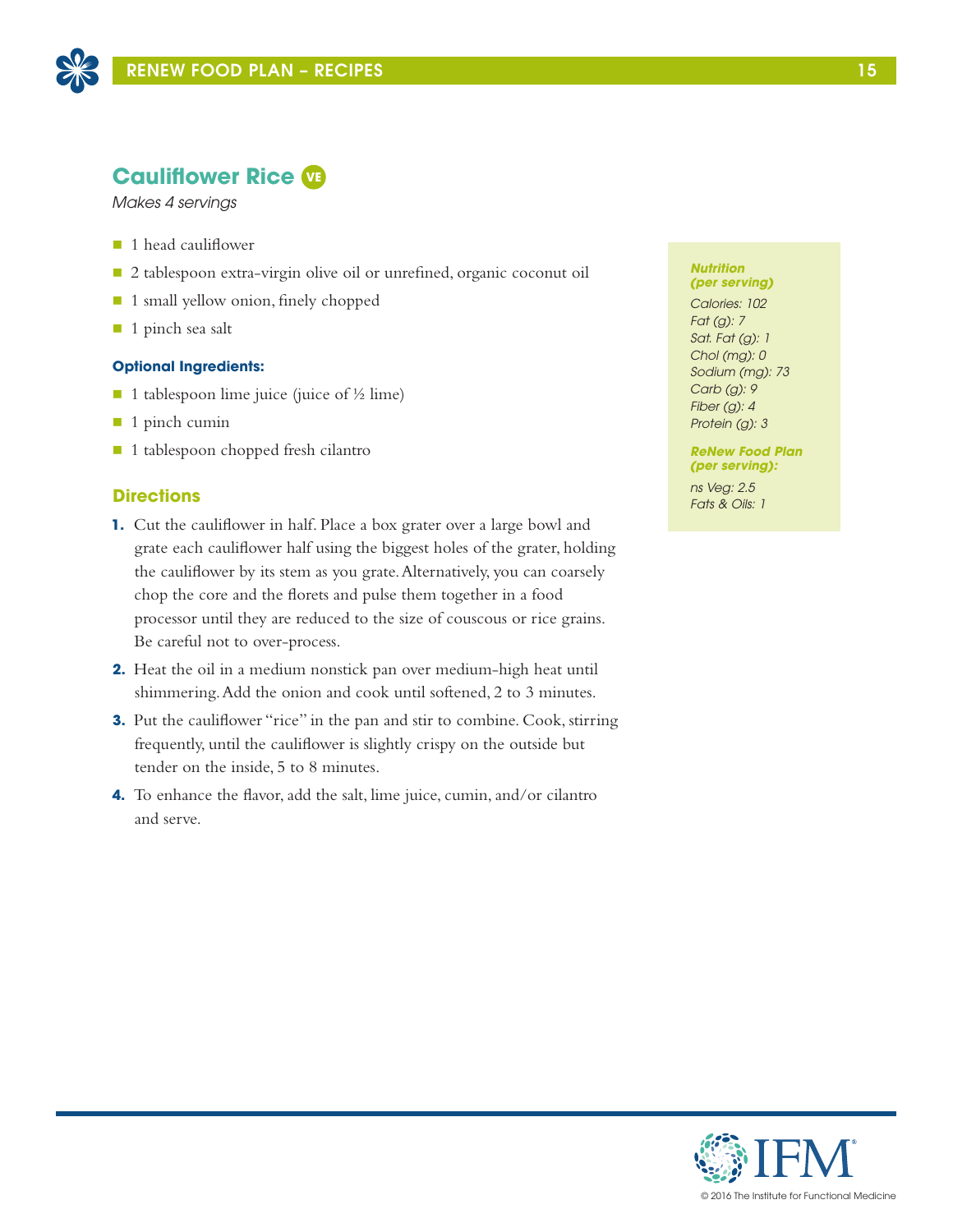

# **Chewy Crunchy Road Mix VE**

*Makes 4 servings*

- $\blacksquare$  ½ cup chopped walnuts
- $\blacksquare$  ¼ cup pumpkin seeds
- 6 tablespoons coconut, dried flakes (unsweetened)

# **Directions**

- **1.** Mix all ingredients together. Divide recipe into four servings and store in small containers to take with you for an on-the-go snack.
- **2.** Freeze or refrigerate to preserve freshness if not planning to use right away.

**Tip:** May use different nuts and seeds as desired.

#### *Nutrition (per serving)*

*Calories: 150 Fat (g): 13 Sat. Fat (g): 4 Chol (mg): 0 Sodium (mg): 3 Carb (g): 6 Fiber (g): 2 Protein (g): 5*

*ReNew Food Plan (per serving):*

*Nuts & Seeds: 2.5 Fats & Oils: 1*

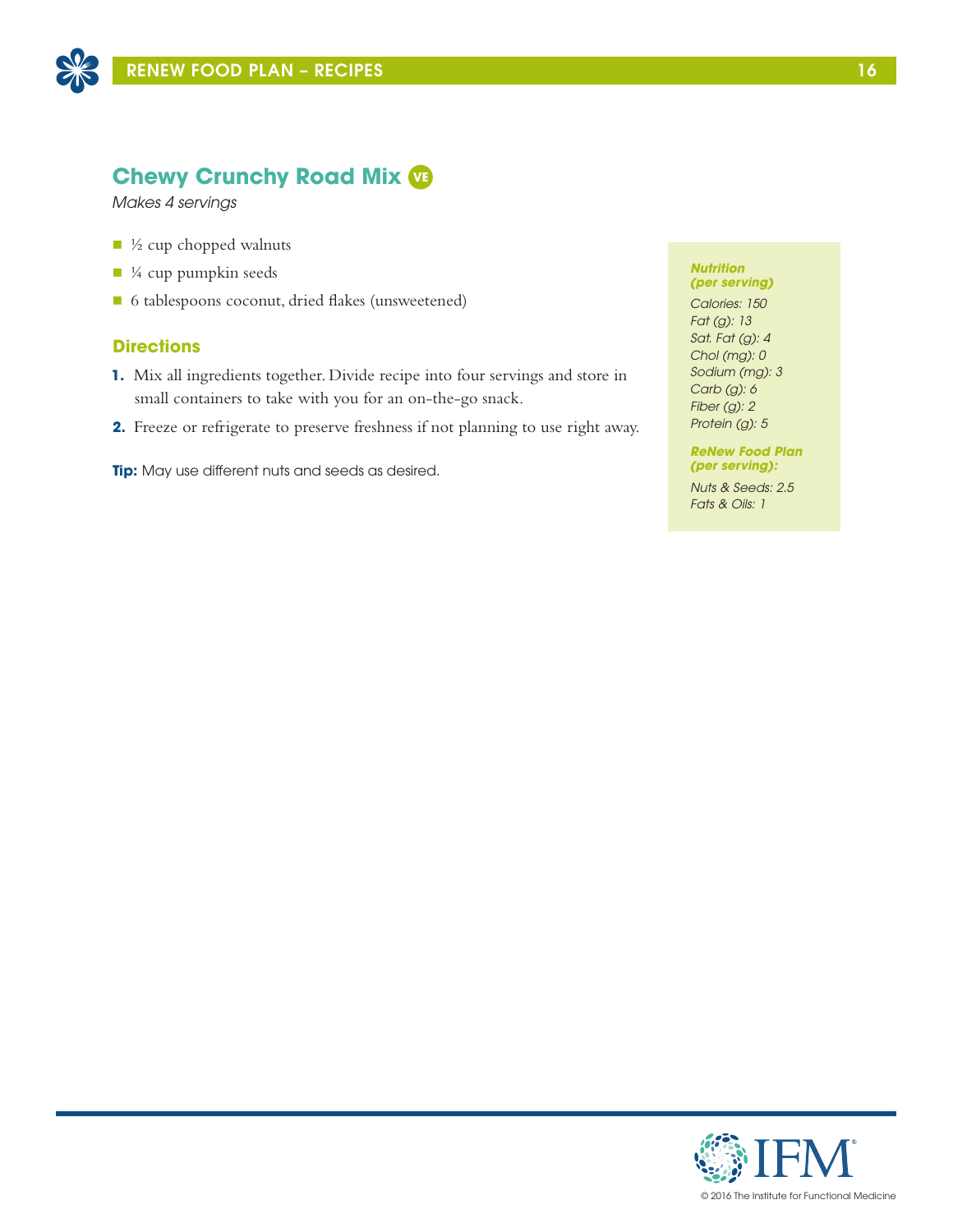

# **Coconut Butter Bread VO**

*Makes 10 servings (1 serving ≈ 1 slice, if loaf is cut into 10 slices))*

- 1 cup raw, organic coconut butter
- $\blacksquare$  5 eggs at room temperature
- $\blacksquare$  ¼ cup unrefined, organic coconut oil
- $\blacksquare$  ½ teaspoon sea salt
- $\blacksquare$   $\frac{3}{4}$  teaspoon baking soda

# **Directions**

- **1.** Preheat oven to 300° F. Grease a 5 x 9 inch loaf pan with coconut oil.
- **2.** Place the jar of coconut butter into a pan of simmering water to soften it (about 10-20 minutes). Stir the coconut butter until smooth.
- **3.** Put the coconut butter and remaining ingredients into a medium-sized bowl, then mix with a hand-held blender. Blend until the consistency is like cake batter and free of lumps.
- **4.** Pour the batter into the loaf pan and bake for about 40–50 minutes. Allow it to cool on the counter for 10 minutes, and then place in the refrigerator to finish cooling. Slice to serve.

### *Nutrition*

*(per 1 square): Calories: 252 Fat (g): 25 Sat. Fat (g): 20 Chol (mg): 106 Sodium (mg): 231 Carb (g): 7 Fiber (g): 4 Protein (g): 5*

*ReNew Food Plan (per serving):*

*Nuts & Seeds: 3 Fats & Oils: 1.5 Proteins: 1*

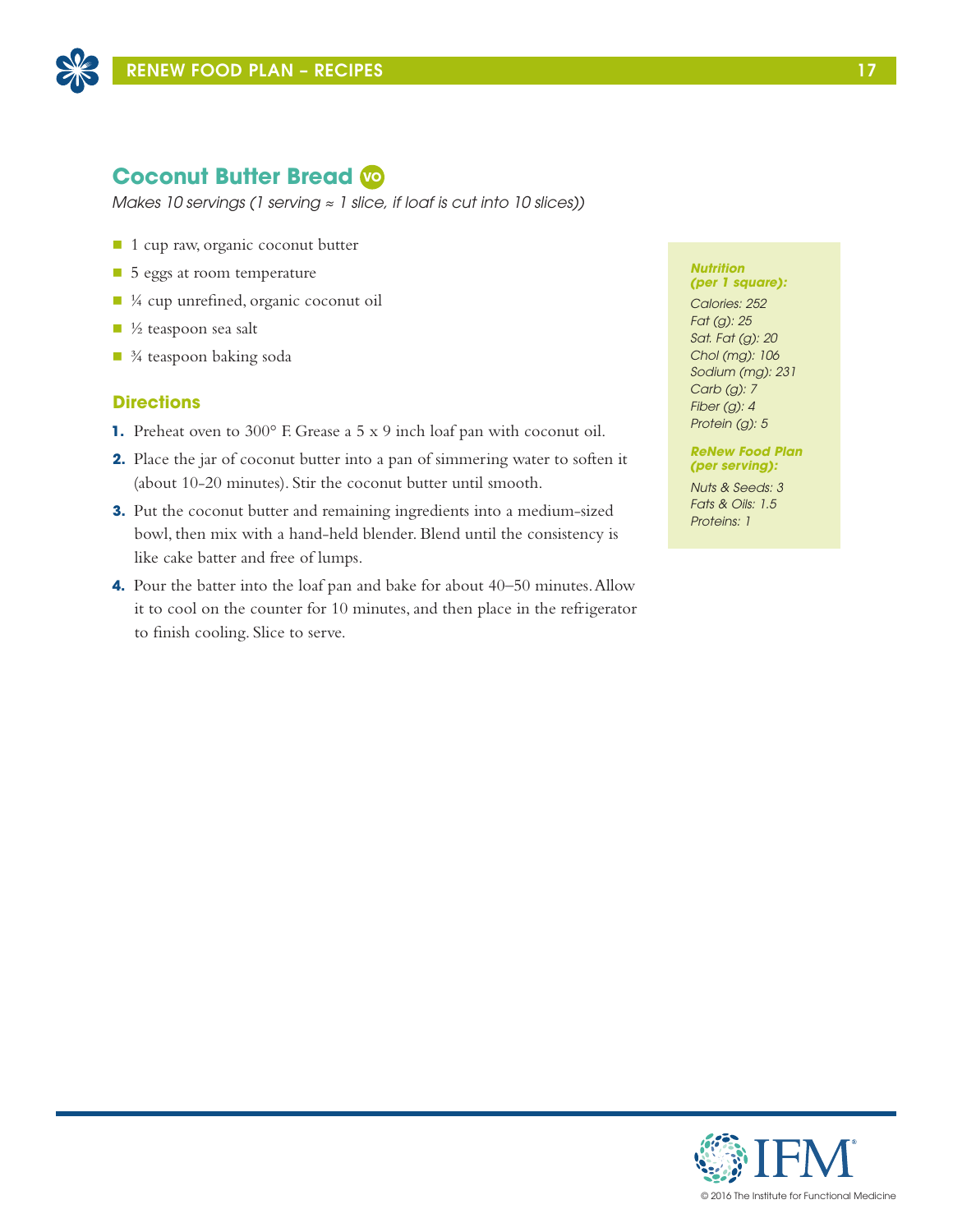

# **Coconut Lime Roasted Chicken**

*Makes 5 servings (1 serving ≈ 2 drumsticks OR 1 thigh OR ½ breast)*

- $\blacksquare$  1 whole organic chicken, small to medium (2½ to 3 pounds)
- $\blacksquare$  1 kaffir lime (regular lime okay)
- 3 tablespoons unrefined, organic coconut oil
- 3 cloves garlic, finely chopped
- $\blacksquare$  1 teaspoon sea salt
- **n** 1 teaspoon black pepper
- 1 small sweet onion, peeled and quartered
- 3 tablespoons dried coconut flakes (unsweetened)

### **Directions**

- **1.** Preheat oven to 475° F. Set oven rack on the lowest or middle level.
- **2.** Remove organ meats and neck from the cavity space of chicken (if you wish, store in the refrigerator for use in another recipe). Rinse chicken well and pat dry with paper towel.
- **3.** Remove the peel (or zest) from the lime using a zester or grater. Chop the remaining lime into four pieces and set aside.
- **4.** Combine the zest in a small bowl with coconut oil, garlic, salt, and pepper.
- **5.** Using your hands, carefully spread coconut oil mixture underneath the skin of the chicken, over the breasts and thighs. To loosen skin, separate skin at the cavity end of the bird, and slowly work your fingers up under skin towards the neck to avoid tearing.
- **6.** Place any remaining oil into the cavity of the bird, along with the quartered lime and onion.
- **7.** Place bird breast-up in a small roasting pan or cast iron frying pan. Sprinkle with shredded coconut.
- **8.** Bake at 475° F for 15–20 minutes until skin is golden brown.
- **9.** Reduce heat to 400° F and cook for another 45 minutes to 1 hour. Allow chicken to cool for 5 minutes before carving.

**Tip:** Save the wings and bones (carcass) to make bone broth! If you don't plan to make broth within a few days, store the carcass in the freezer.

#### *Nutrition (per thigh):*

*Calories: 291 Fat (g): 23 Sat. Fat (g): 12 Chol (mg): 79 Sodium (mg): 449 Carb (g): 4 Fiber (g): 1 Protein (g): 16*

#### *ReNew Food Plan (per serving):*

*Protein: 2 Fats & Oils: 4*

### *Nutrition (per 2 drumsticks):*

*Calories: 293 Fat (g): 20 Sat. Fat (g): 11 Chol (mg): 100 Sodium (mg): 481 Carb (g): 4 Fiber (g): 1 Protein (g): 24*

#### *ReNew Food Plan (per serving):*

*Protein: 3.5 Fats & Oils: 2*

#### *Nutrition (per ½ breast):*

*Calories: 342 Fat (g): 22 Sat. Fat (g): 12 Chol (mg): 93 Sodium (mg): 469 Carb (g): 4 Fiber (g): 1 Protein (g): 30*

*ReNew Food Plan (per serving):*

*Protein: 4 Fats & Oils: 2.5*

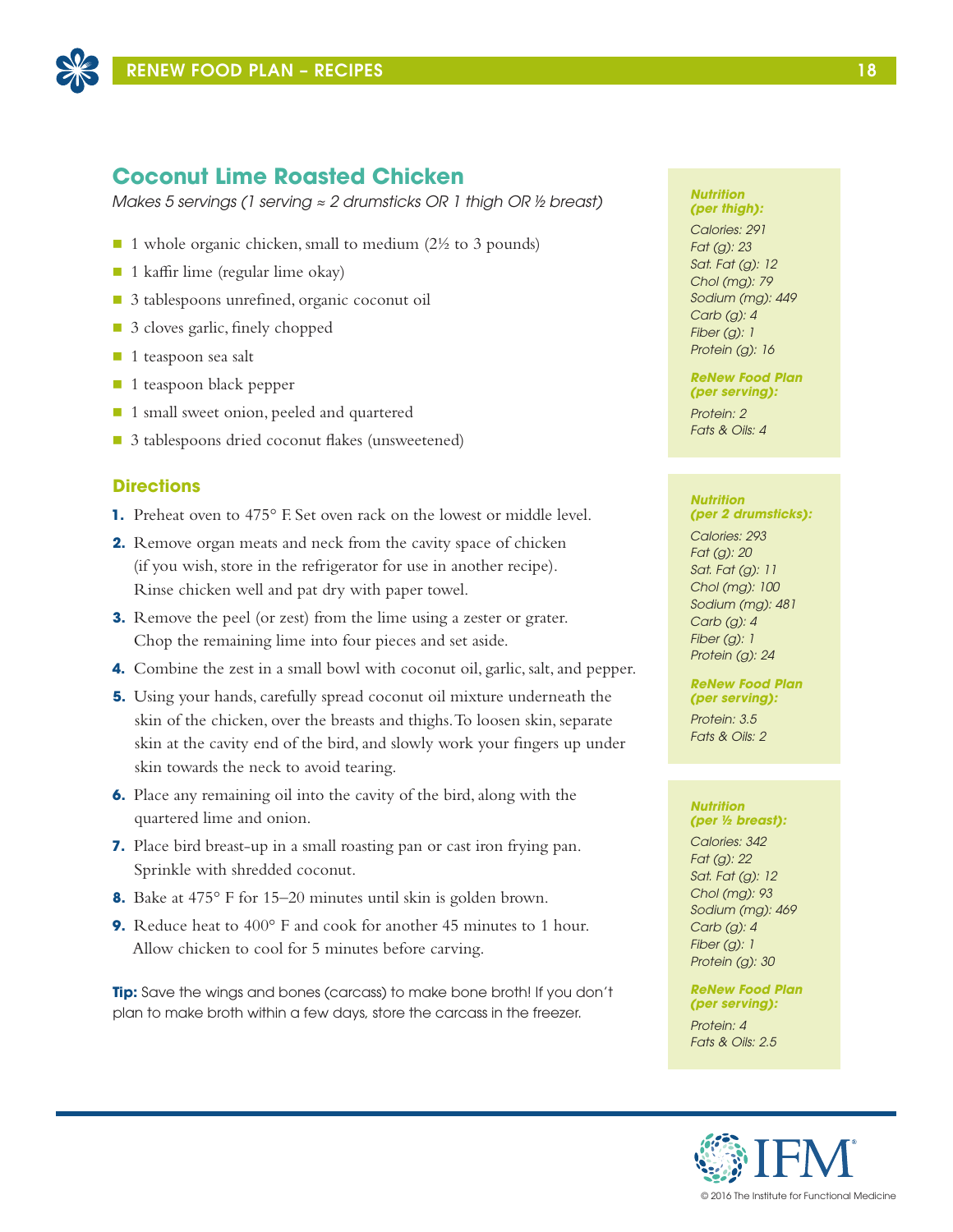

# **Coconut Milk VE**

*Makes 1⅔ cups (equivalent to one 13.5-ounce can)*

- 2 cup organic coconut flakes (unsweetened)
- $\blacksquare$  2¼ cup water

# **Directions**

- **1.** In a saucepan over high heat, combine the coconut flakes and water. Bring to a full boil. Once water has reached a full boil, remove from heat, cover, and let sit for 1 hour.
- **2.** After 1 hour, pour the contents of the saucepan into a blender and blend on high for 2 to 5 minutes.
- **3.** Suspend a sieve or mesh strainer over a large mixing bowl and line the strainer with cheesecloth. Pour the blended coconut mixture into the lined strainer and let drain.
- **4.** Gather the edges of the cheesecloth together and squeeze the pulp, draining out the remaining milk into the bowl.
- **5.** Transfer the milk to a glass jar and store in the refrigerator or freezer.

**Tips:** The coconut milk will naturally separate after sitting in the fridge, so shake or blend well before using. Gently heating the milk will also help the coconut milk solids liquefy again. For a lighter milk alternative, combine 1.5 tablespoons coconut milk with about ¾ cup (6 ounces) of water and blend in a blender until smooth.

#### *Nutrition (per 1.5 tbsp):*

*Calories: 45 Fat (g): 5 Sat. Fat (g): 4 Chol (mg): 0 Sodium (mg): 3 Carb (g): 0.5 Fiber (g): 0 Protein (g): 0.5*

*ReNew Food Plan (per serving): Fats & Oils: 1*

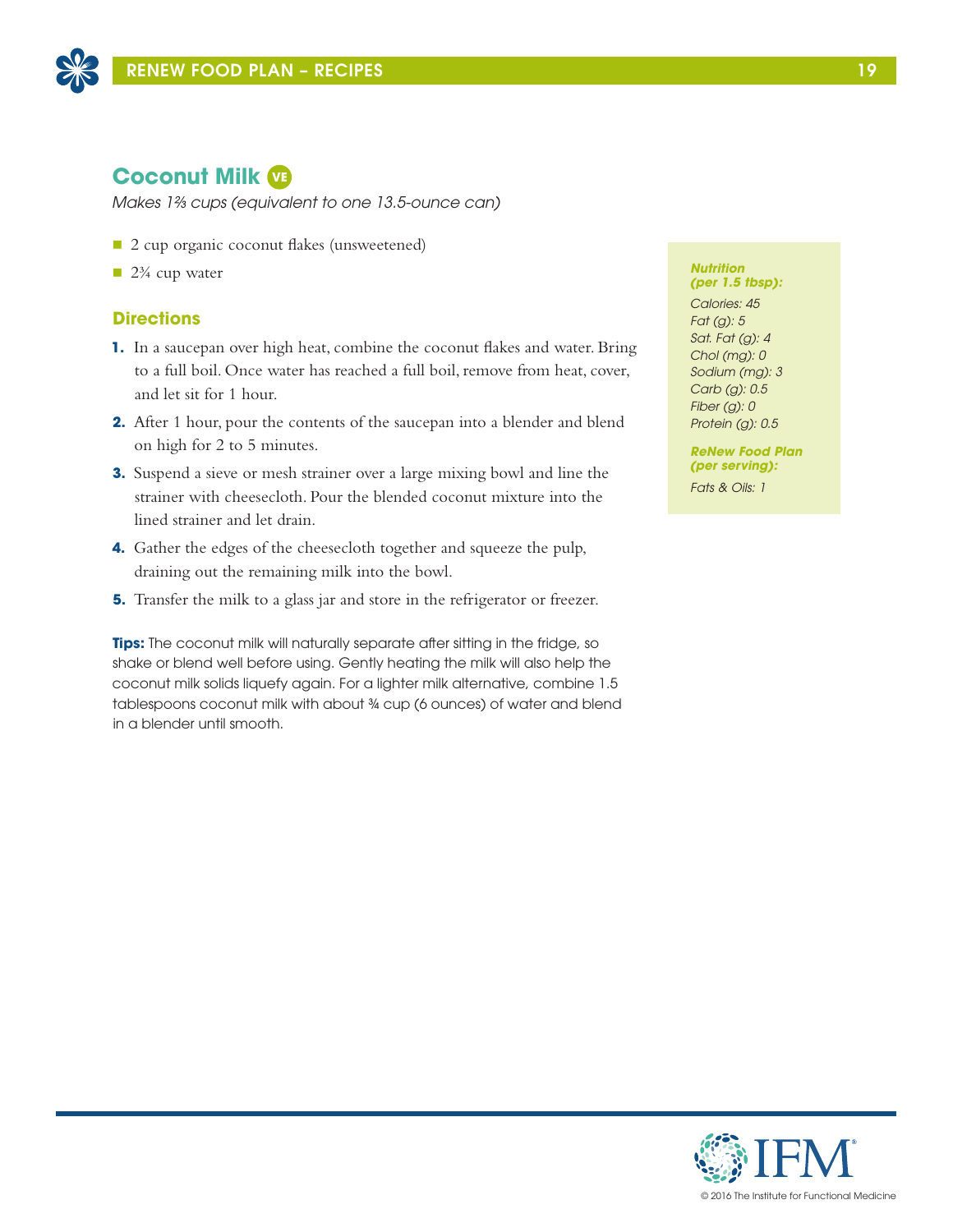

# **CranBlueberry Kale Smoothie VE VO** *(depending on the type of protein powder used)*

*Makes 1 serving*

- 1 cup unsweetened flax milk
- $\blacksquare$  1–2 scoops protein powder
- 1 teaspoon raw organic coconut butter
- $\blacksquare$  ½ tablespoon almond butter
- 2 cup kale, roughly chopped
- $\blacksquare$  1 cup organic berries (suggestion: ½ cup fresh or frozen cranberries + ½ cup fresh or frozen blueberries)

### **Directions**

- **1.** Put ingredients in a blender in the order listed.
- **2.** Blend on very low speed to start, gradually working up to high speed until well-blended.
- **3.** Serve immediately for best results.

**Tips:** Discuss protein powders and recommended quantity with your healthcare provider. Suggested varieties include quality sources of bovine collagen, pea, egg white, and hemp proteins. Use frozen berries or consider adding ice to make smoothie cold and of desired thickness.

#### *Nutrition (per serving):*

*Calories: 291 Fat (g): 12 Sat. Fat (g): 4 Chol (mg): 0 Sodium (mg): 255 Carb (g): 29 Fiber (g): 7 Protein (g): 21*

### *ReNew Food Plan (per serving):*

*ns Veg: 2 Nuts & Seeds: 1 Protein: 1 Dairy Alternative: 1 Fruit: 1*

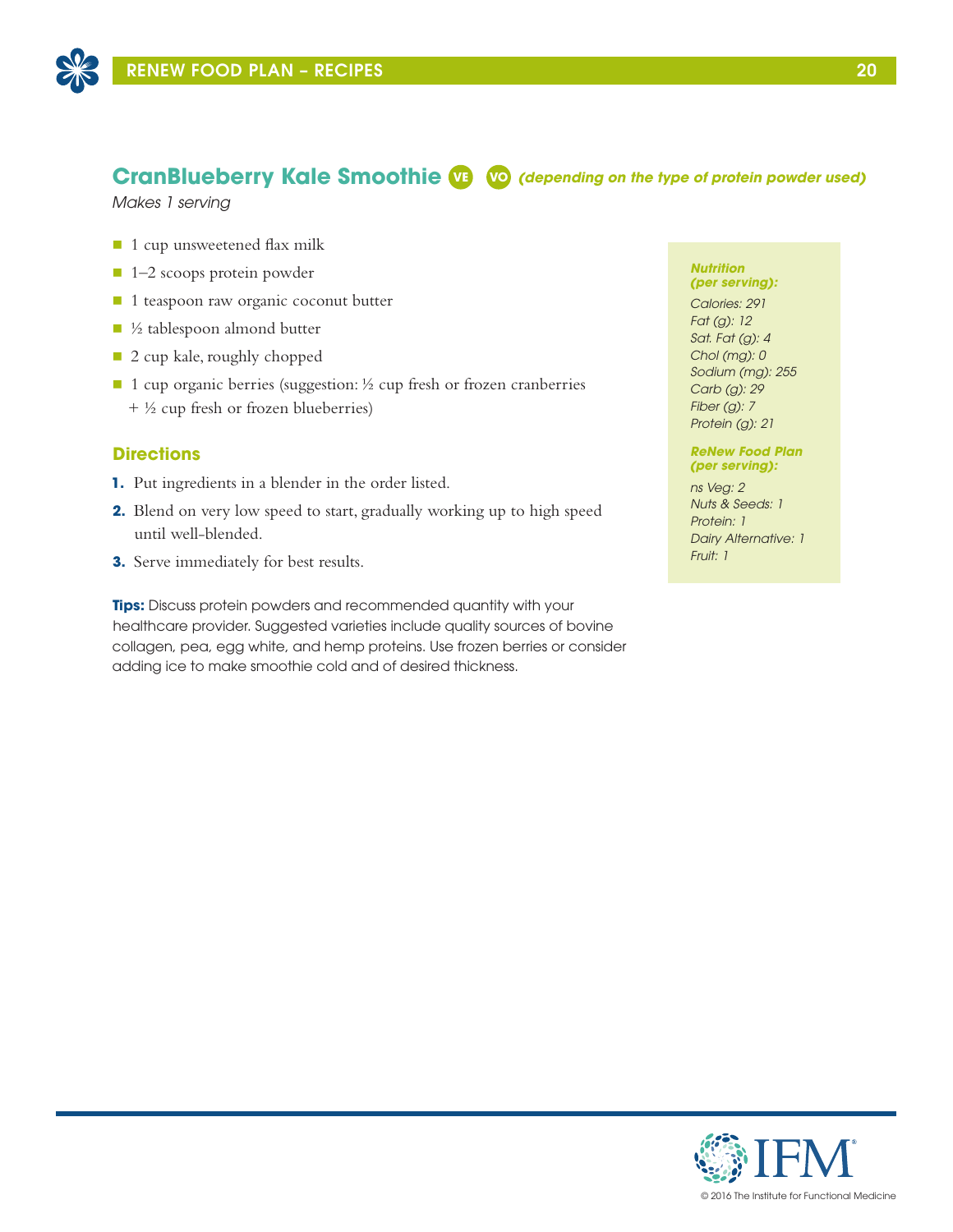

# Crispy Brussels Sprout Chips **V VE** *(depending on the type of cooking fat used)*

*Makes 4 servings*

- 2 pounds Brussels sprouts, washed & dried
- 2 tablespoons organic ghee or unrefined, organic coconut oil, melted
- $\blacksquare$  ¼ teaspoon sea salt
- $\blacksquare$  ¼ teaspoon pepper
- **Lemon zest (optional**

### **Directions**

- **1.** Preheat oven to 300° F.
- **2.** Cut the bottom tip off each Brussels sprout. Trim any damaged outer leaves from the sprouts, then separate all of the remaining leaves.
- **3.** Place the sprout leaves in a large bowl. Mix together with the melted ghee or coconut oil, salt, pepper, and lemon zest.
- **4.** Divide the sprouts between two large baking trays. Spread evenly in a single layer for best results.
- **5.** Bake for 8-10 minutes or until sprouts are crispy and brown around the edges.
- **6.** Let cool and serve. May be kept in an airtight container for a few days.

**Tip:** If using ghee, select a brand made with organic butter from grass-fed cows.

#### *Nutrition (per serving):*

*Calories: 148 Fat (g): 7 Sat. Fat (g): 4 Chol (mg): 17 Sodium (mg): 171 Carb (g): 18 Fiber (g): 8 Protein (g): 7*

*Core Food Plan (per serving):*

*ns Veg: 3.5 Fats & Oils: 1.5* 

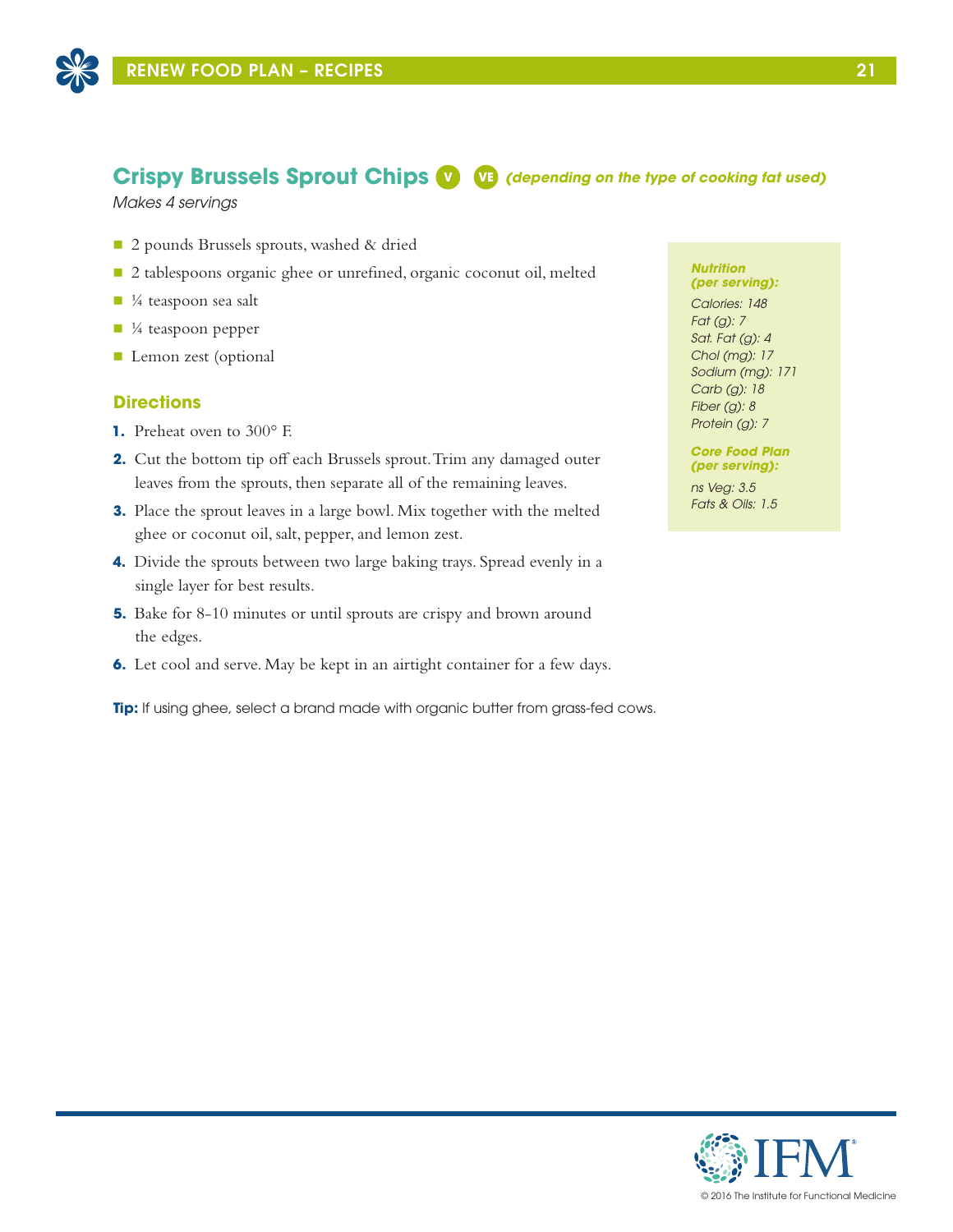

# **Curried Broccoli Soup V VE** *(depending on the type of cooking fat and stock used)*

*Makes 6 servings (1 serving ≈ approximately 1 cup or 8 ounces)*

- 2 tablespoons organic ghee or unrefined, organic coconut oil
- 4 leeks, white and light-green ends only, cleaned, trimmed, and thinly sliced
- 1 large yellow onion, roughly chopped
- 3 medium shallots, roughly chopped
- $\blacksquare$  1½ pounds broccoli, trimmed and cut into uniform-sized pieces
- 4 cups organic bone broth or stock of choice
- $\blacksquare$  1 tablespoon curry powder\*
- $\Box$  ½ teaspoon sea salt
- $\blacksquare$  ¼ teaspoon black pepper
- $\blacksquare$  1 cup full-fat coconut milk

# **Directions**

- **1.** In a large stockpot, melt the ghee or coconut oil over medium heat.
- **2.** Add the leeks, onion, and shallots, and sauté until softened, 5 to 10 minutes. Toss in the chopped broccoli and add the broth. Top off with some water if the vegetables aren't fully submerged. Bring the soup to a boil over high heat, and then lower the heat to a simmer. Continue cooking for 20 minutes or until the vegetables are soft.
- **3.** Add the curry powder and season with salt and pepper to taste. Turn off the burner and cool the soup slightly. Use an immersion blender to puree the ingredients together, or put divided portions into a blender and puree until smooth.
- **4.** Return soup to pan, add the coconut milk, and stir to incorporate. Turn the heat up to medium high to bring the soup back to a boil before serving.

**Tips:** If using canned coconut milk, make sure the can is BPA-free. If using ghee, select a brand made with organic butter from grass-fed cows.

*\*Use nightshade-free curry powder if avoiding nightshades (see recipe on page 37).* 

#### *Nutrition (per serving):*

*Calories: 193 Fat (g): 13 Sat. Fat (g): 10 Chol (mg): 12 Sodium (mg): 242 Carb (g): 17 Fiber (g): 4 Protein (g): 6*

*ReNew Food Plan (per serving):*

*ns Veg: 3 Fats & Oils: 2.5*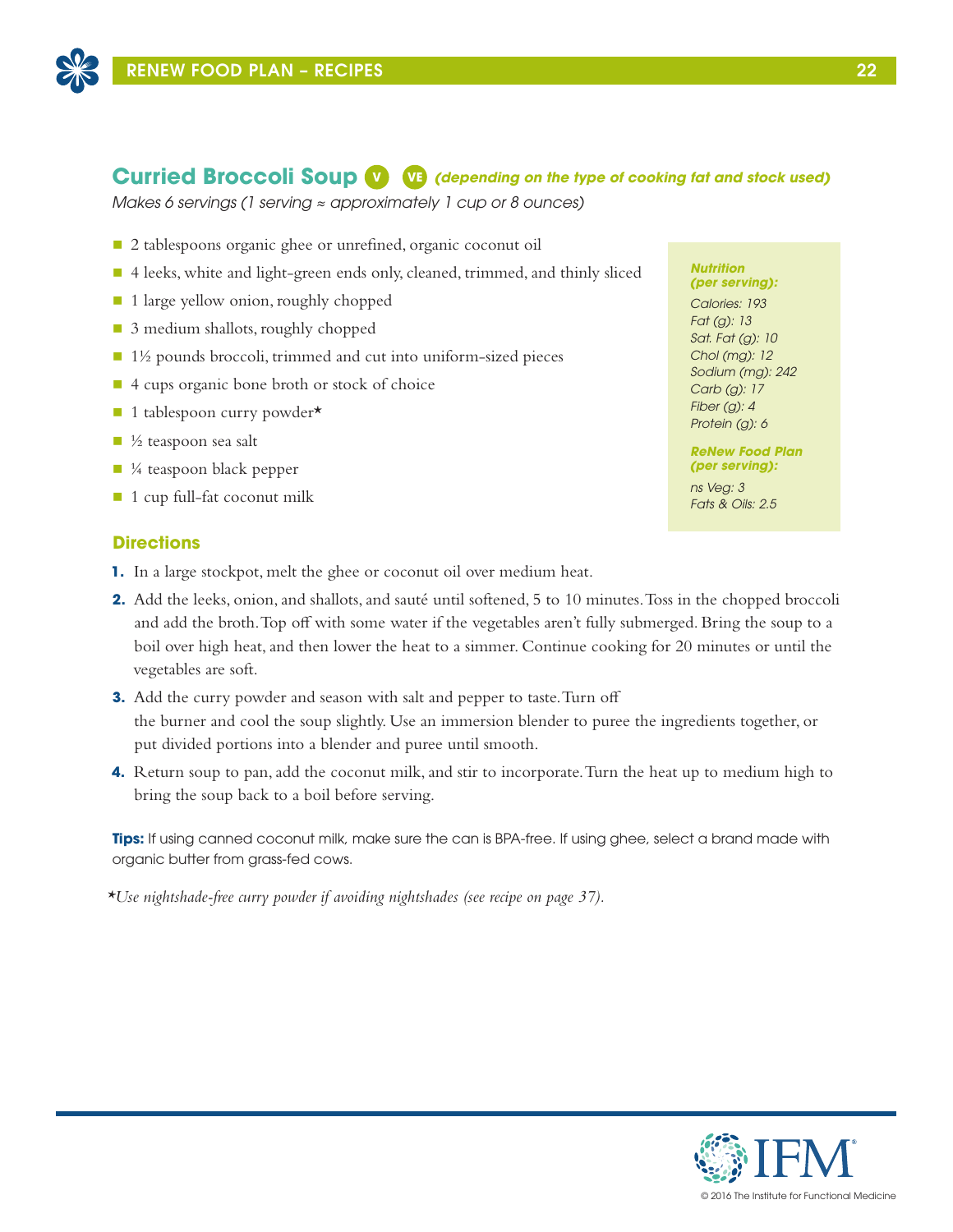

# **Dairy-Free Pesto VE**

*Makes 1 cup (approximately 8 servings; 1 serving ≈ 2 tablespoons)*

- $\blacksquare$  ¼ cup pine nuts
- $\blacksquare$  1½ cup packed basil leaves
- 3 cloves garlic
- $\blacksquare$  1½ teaspoons fresh lemon juice
- $\blacksquare$  ½ teaspoons sea salt
- ⅓ cup extra-virgin olive oil

# **Directions**

- **1.** Lightly toast the pine nuts in a skillet over low heat for 5 minutes. Shake the pan from time to time to make sure the pine nuts don't burn.
- **2.** Place all of the remaining ingredients except the oil in a small food processor. Pulse a few times to chop the contents.
- **3.** With blender or food processor on low speed, slowly drizzle in the olive oil until a paste has formed. Continue blending for 15 seconds until the sauce has a smooth and creamy texture.

**Tips:** If not using right away, pour into ice cube trays, cover with a thin layer of olive oil, and freeze. Once frozen, remove from trays and keep in glass containers in the freezer for later use.

#### *Nutrition (per serving):*

*Calories: 115 Fat (g): 12 Sat. Fat (g): 2 Chol (mg): 0 Sodium (mg): 118 Carb (g): 1 Fiber (g): 0 Protein (g): 2*

### *ReNew Food Plan (per serving):*

*Fats & Oils: 1 Nuts and Seeds: 1 ns Veg: 1*

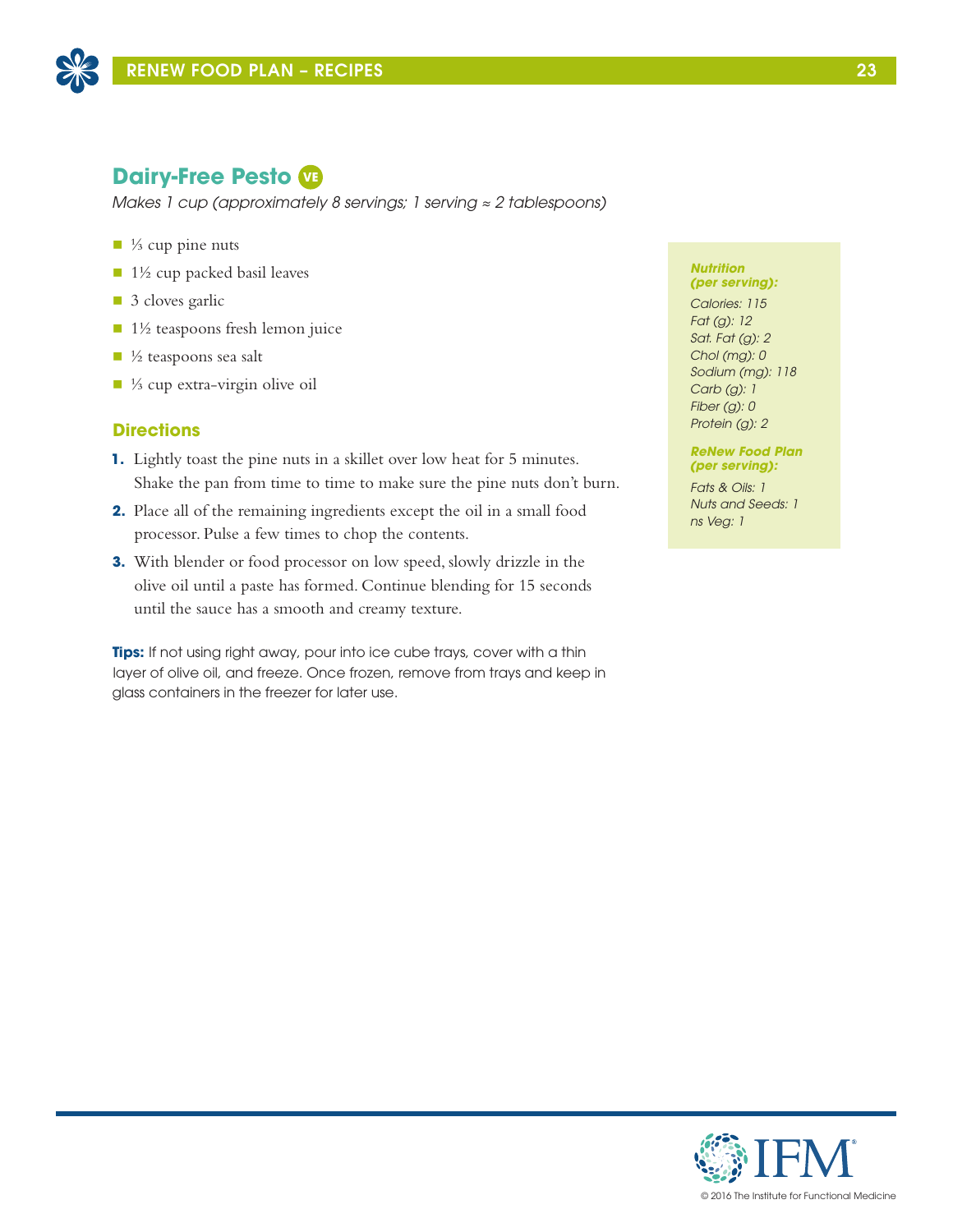

# **Fresh Berries with Coconut Raspberry Cream VE**

*Makes 4 servings*

- $\blacksquare$  % cup full-fat coconut milk
- 1⅓ cup frozen organic raspberries (do not defrost)
- $\blacksquare$  1 teaspoon vanilla
- 2 cups fresh organic blueberries or blackberries, washed, rinsed, and dried

### **Garnish:**

■ 2 mint leaves per serving (optional)

## **Directions**

- **1.** Place coconut milk and frozen raspberries in a blender. Blend on high until smooth.
- **2.** Add vanilla and blend again for several seconds.
- **3.** Divide fresh berries among four dishes and top with coconut cream.
- **4.** Garnish with mint leaves, if desired.

**Tips:** The coconut can be blended with any unsweetened frozen fruit as desired and if allowed on your personalized food plan. If using canned coconut milk, make sure the can is BPA-free.

#### *Nutrition (per serving):*

*Calories: 137 Fat (g): 9 Sat. Fat (g): 7 Chol (mg): 0 Sodium (mg): 7 Carb (g): 16 Fiber (g): 6 Protein (g): 2*

#### *ReNew Food Plan (per serving):*

*Fats & Oils: 1.5 Fruit: 1*

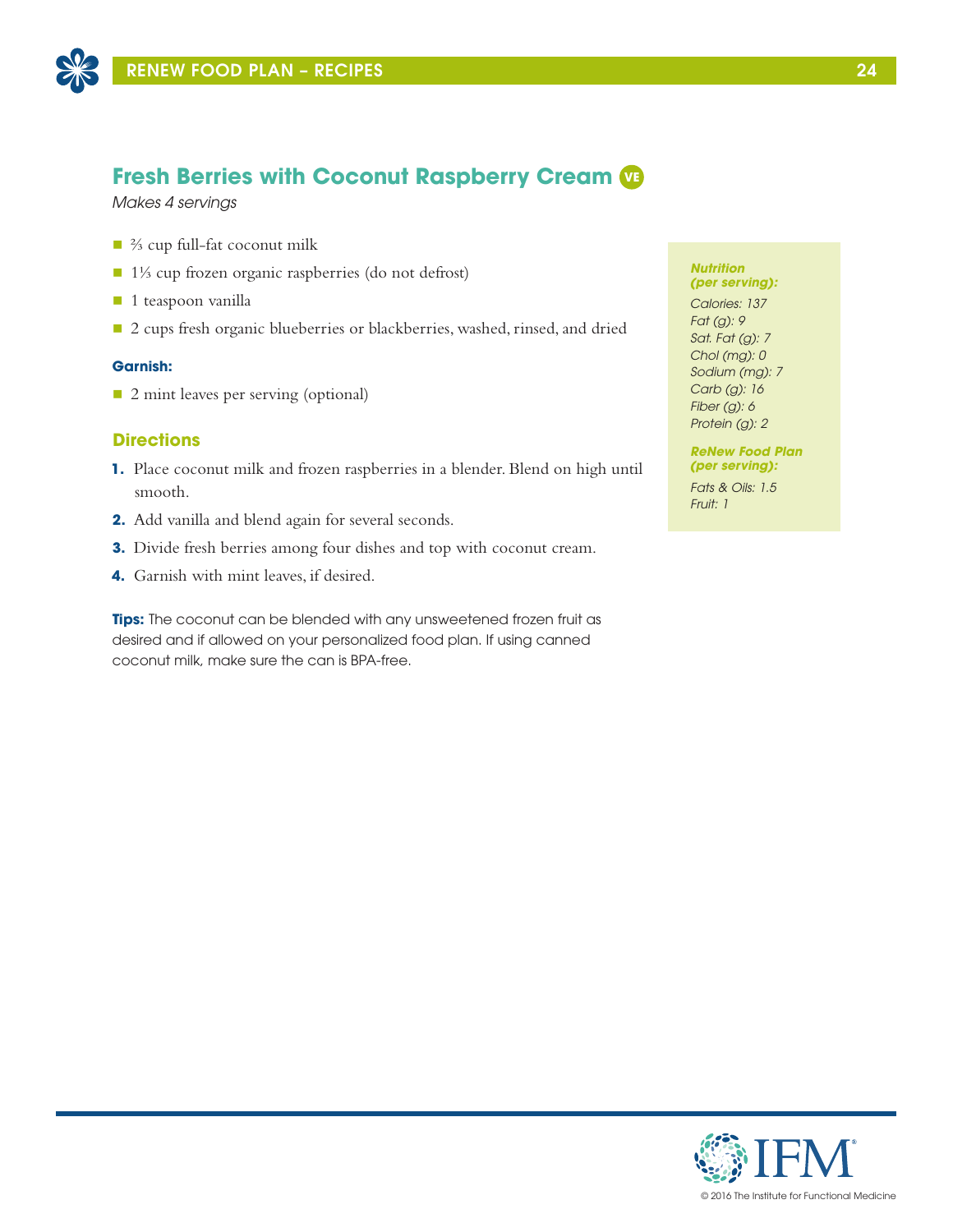

# **Fruity Spinach Salad VE**

*Makes 4 servings*

- 1 pint fresh organic strawberries (approximately 2 cups sliced)
- 8 ounces fresh organic baby spinach, washed, dried, torn to pieces, with stems removed

### **Dressing:**

- 1 tablespoon sesame seeds
- $\blacksquare$  ½ tablespoon poppy seeds
- 1 scallion, chopped
- 1 tablespoon flax seed oil
- 2 tablespoons balsamic vinegar
- 1 tablespoon extra-virgin olive oil

### **Garnish:**

 $\blacksquare$  ¼ cup chopped raw walnuts

### **Directions**

- **1.** Put prepared spinach in a large salad bowl. Cut berries into slices and arrange over spinach.
- **2.** Combine dressing ingredients in blender or food processor, except for olive oil, and process until smooth. With blender or food processor on low speed, slowly drizzle in the olive oil until well blended.
- **3.** Pour over salad and toss, or serve on the side.
- **4.** Garnish with chopped walnuts as desired.

**Tip:** Try raspberries in place of strawberries, or sliced almonds in place of walnuts.

#### *Nutrition (per serving):*

*Calories: 165 Fat (g): 13 Sat. Fat (g): 1 Chol (mg): 0 Sodium (mg): 47 Carb (g): 10 Fiber (g): 4 Protein (g): 5*

### *ReNew Food Plan (per serving):*

*Nuts & Seeds: 1.5 Fats & Oils: 1 ns Veg: 0.5 Fruits: 0.5*

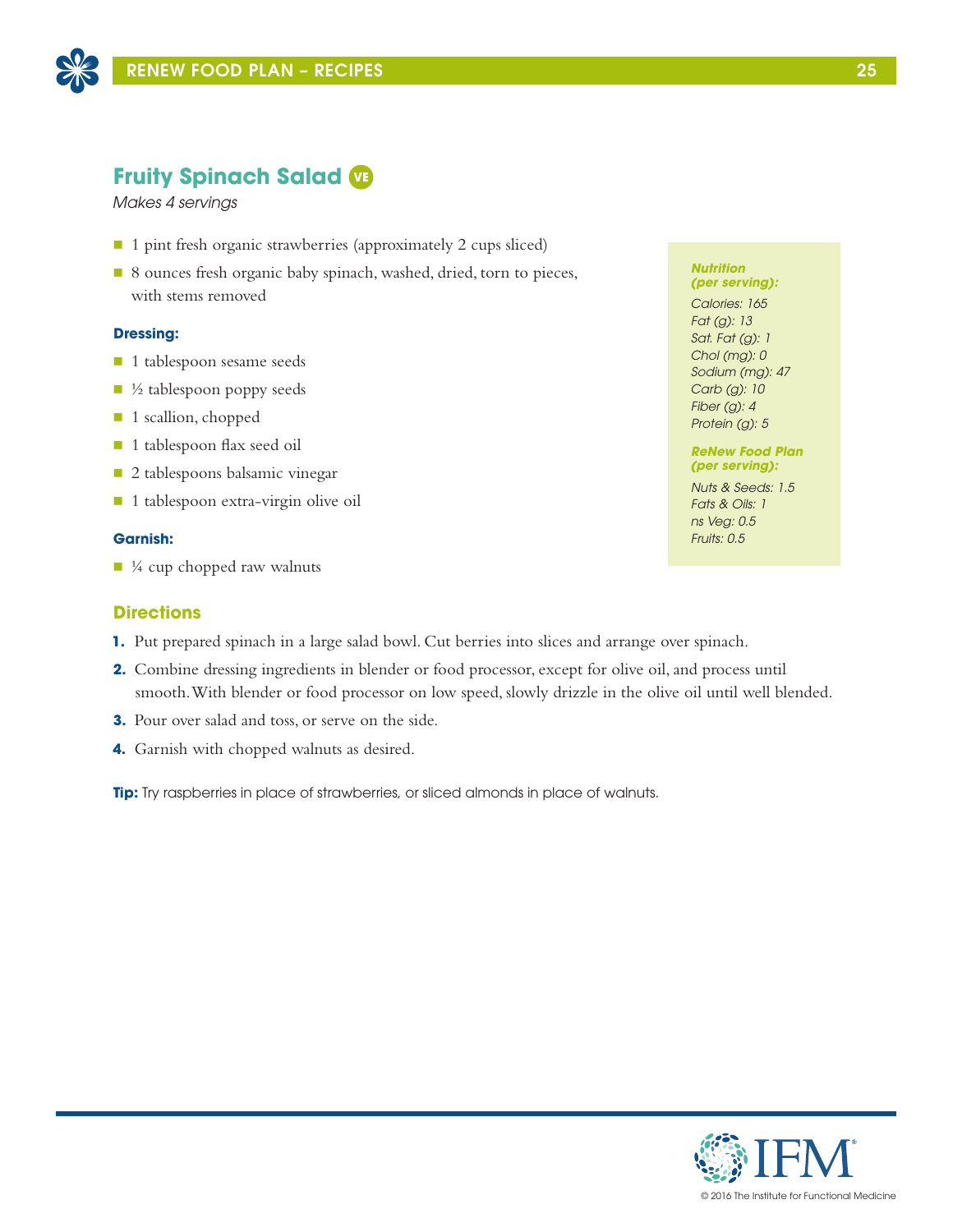

# **Garlic Mashed Cauliflower VE**

*Makes 4 servings*

- 1 medium head cauliflower
- 2 tablespoons unrefined, organic coconut oil
- 3 tablespoons full-fat coconut milk
- $\blacksquare$  ¼ teaspoon sea salt
- 1 clove fresh garlic (or 1 teaspoon garlic powder)
- $\blacksquare$  ¼ teaspoon black pepper

### **Directions**

- **1.** Cut cauliflower into 4 to 6 pieces. Steam until cooked but not overdone.
- **2.** Place in food processor and add remaining ingredients, including any herbs of your choice, and blend until the consistency of mashed potatoes. Serve immediately.

**Tips:** If you are missing mashed potatoes, mashed cauliflower is a good substitute. This recipe can also be made using an immersion blender (or handheld stick blender) by combining all ingredients in a medium or large saucepan and mashing on low speed. If using canned coconut milk, make sure the can is BPA-free.

#### *Nutrition (per serving):*

*Calories: 117 Fat (g): 9 Sat. Fat (g): 8 Chol (mg): 0 Sodium (mg): 162 Carb (g): 8 Fiber (g): 4 Protein (g): 3*

*ReNew Food Plan (per serving):*

*Fats & Oils: 2 ns Veg: 1*

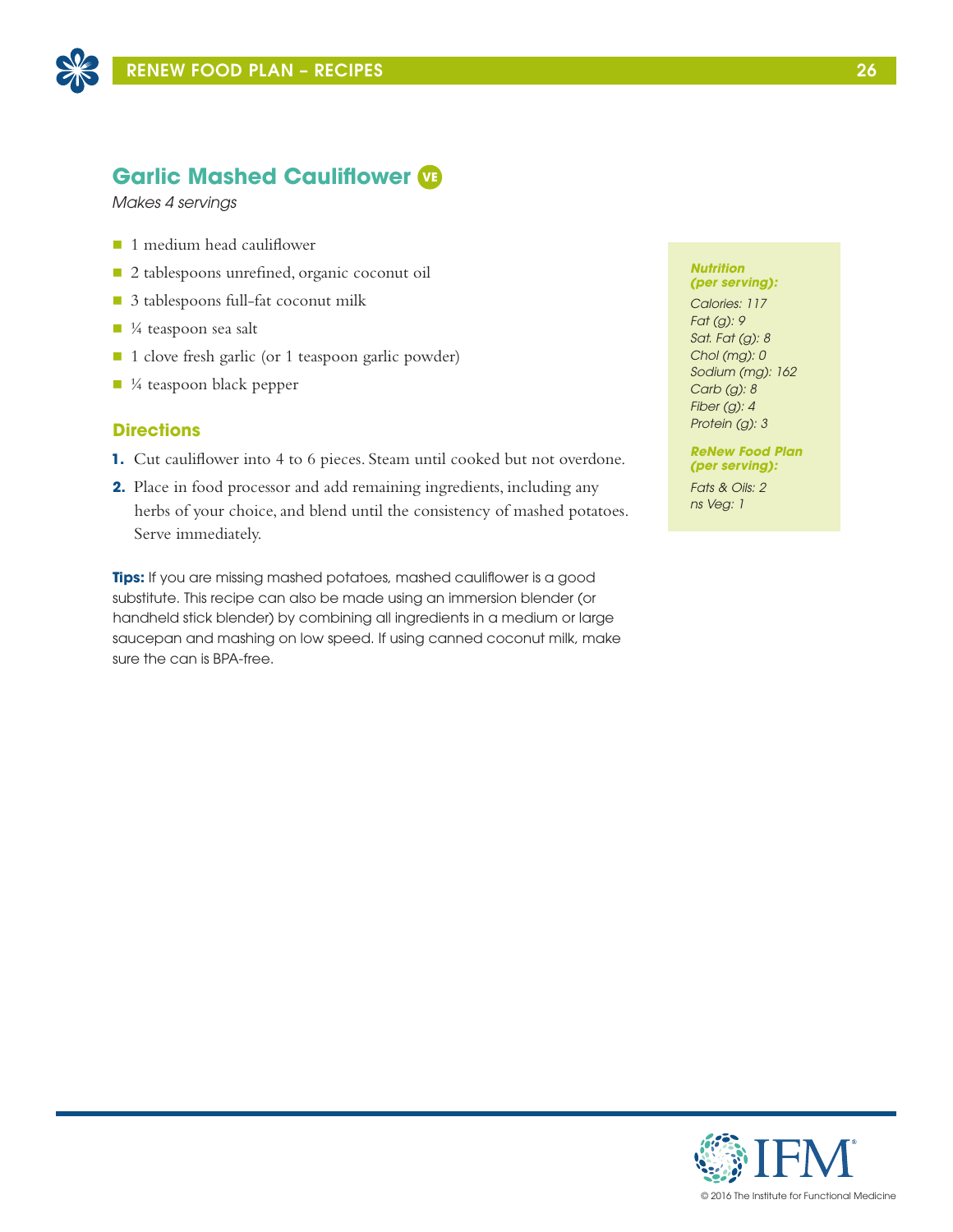

# **Ginger Basil Vegetable Stir Fry with Mung Bean & Edamame Pasta VE**

*Makes 4 servings*

- 8 cup water
- 7.05-ounce (200 gram) package of mung bean & edamame pasta
- $\blacksquare$  4 tablespoons fresh lime juice, plus the zest of half a lime
- 1 tablespoon toasted sesame oil
- 2 tablespoons apple cider vinegar
- 3 tablespoons coconut aminos
- 1 tablespoon unrefined, organic coconut oil
- $\Box$  2 cup carrots, cut into matchsticks
- 1 cup (8 ounces) petite green beans, fresh or frozen
- $\Box$  2 cup baby bok choy, chopped
- $\Box$  2 tablespoons peeled and chopped fresh ginger
- 3 cloves garlic, minced
- 6 scallions, both dark and light green parts, cut into 1-inch pieces
- $\blacksquare$  ½ cup packed fresh basil, chopped
- $\blacksquare$  ¼ cup chopped raw cashews

### **Directions**

- **1.** Fill a large saucepan with water and bring to boil. Add the pasta and return to a boil. Cover pan and reduce heat to simmer for 7-8 minutes or until pasta is al dente. Drain pasta in a fine mesh colander and rinse with cold water. Set aside.
- **2.** Meanwhile, in a small bowl, whisk together lime juice & zest, sesame oil, vinegar, and coconut aminos. Set aside.
- **3.** Melt 1 tablespoon coconut oil in a large skillet over medium-high heat. Add carrots, green beans, baby bok choy, ginger, garlic, and scallions. Sauté until vegetables are tender, about 2-4 minutes. Add the lime juice mixture to the vegetables and sauté for about 30 more seconds. Add the cooked pasta and toss with tongs until combined. Add chopped basil and cashews, and toss again until well combined and heated through (about 1 minute).

**Tip:** Consider using kelp powder to add more flavor and enhance iodine content, if desired.

#### *Nutrition (per serving):*

*Calories: 388 Fat (g): 16 Sat. Fat (g): 5 Chol (mg): 0 Sodium (mg): 321 Carb (g): 37 Fiber (g): 13 Protein (g): 27*

### *ReNew Food Plan (per serving):*

*Fats & Oils: 2 ns Veg: 2 Legumes: 2 Proteins: 1 Nuts & Seeds: 0.5*

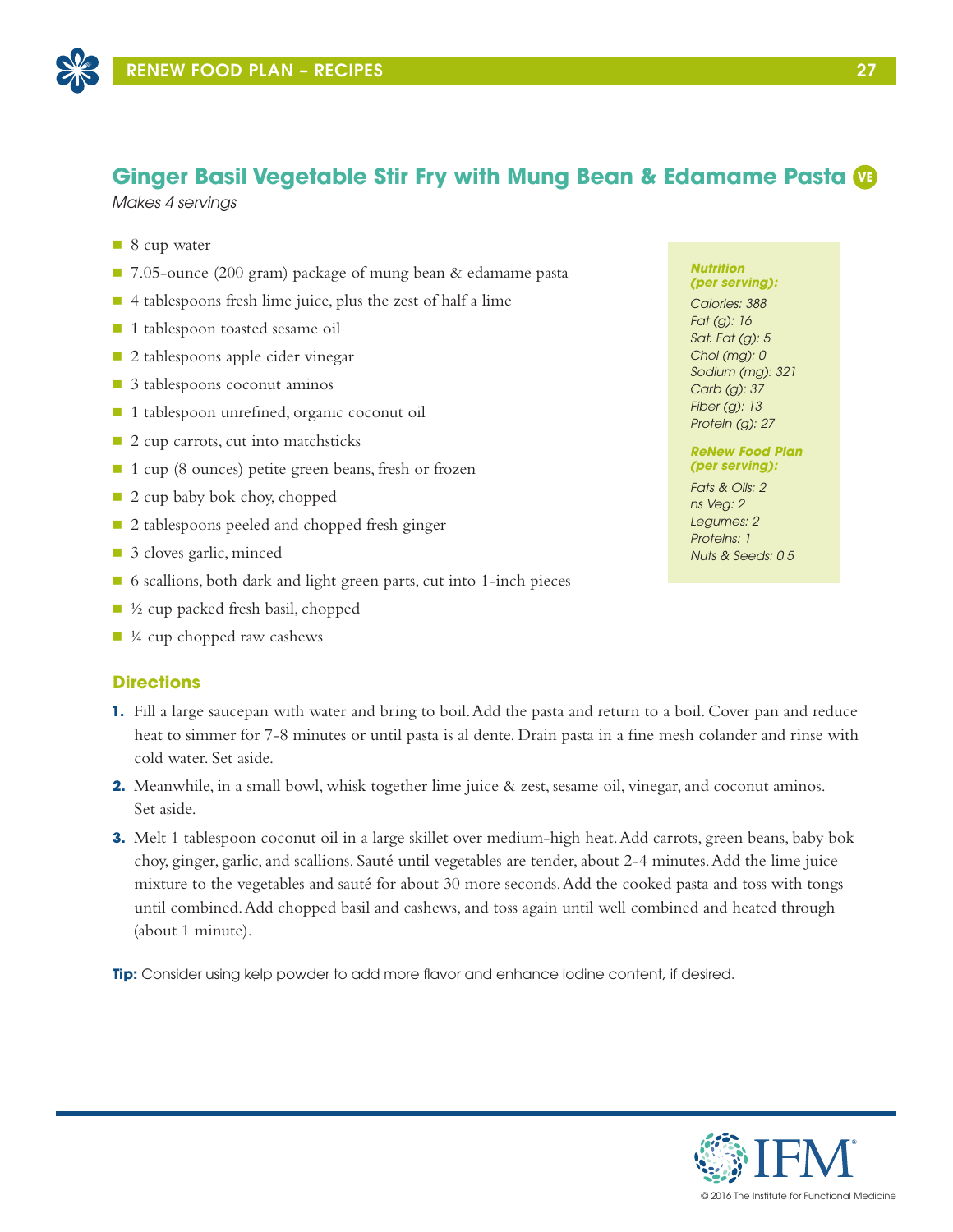# **Granola VE**

*Makes 8 servings (1 serving ≈ ½ cup)*

- $\blacksquare$  ½ cup cashews, soaked for 8 hours
- $\blacksquare$  ½ cup pecans, soaked for 8 hours
- $\blacksquare$  ½ cup sunflower seeds, soaked for 8 hours
- $\blacksquare$  ½ cup pumpkin seeds, soaked for 8 hours
- 1 cup blueberries, fresh or frozen
- 2 tablespoons ground cinnamon
- $\blacksquare$  1 teaspoon vanilla extract
- $\blacksquare$  ½ teaspoon nutmeg
- $\blacksquare$  ½ teaspoon sea salt
- $\blacksquare$  ½ cup organic dried coconut flakes (unsweetened)
- $\blacksquare$  ¼ cup unrefined, organic coconut oil

# **Directions**

- **1.** Drain and rinse cashews, pecans, sunflower and pumpkin seeds after soaking. Place on a towel and lightly pat dry.
- **2.** Puree blueberries in a food processor until smooth.
- **3.** Add nuts, seeds, blueberry puree, and remaining ingredients to the food processor. Pulse to form a chunky paste.
- **4.** Prepare a food dehydrator with nonstick drying sheet or parchment paper. Spread mixture evenly on drying racks.
- **5.** Dehydrate for 12–24 hours at 145° F, stirring once or twice.
- **6.** Break up the granola and store in an airtight container in the fridge

**Tip:** If you do not have a dehydrator, you can use the oven. Spread the mixture on a cookie sheet and bake at the lowest oven setting for 12–24 hours. Watch closely to avoid burning.

### *Nutrition (per serving)*

*Calories: 306 Fat (g): 27 Sat. Fat (g): 11 Chol (mg): 0 Sodium (mg): 124 Carb (g): 14 Fiber (g): 5 Protein (g): 7*

*ReNew Food Plan (per serving):*

*Nuts & Seeds: 3 Fats & Oils: 3 Fruit: 0.5*

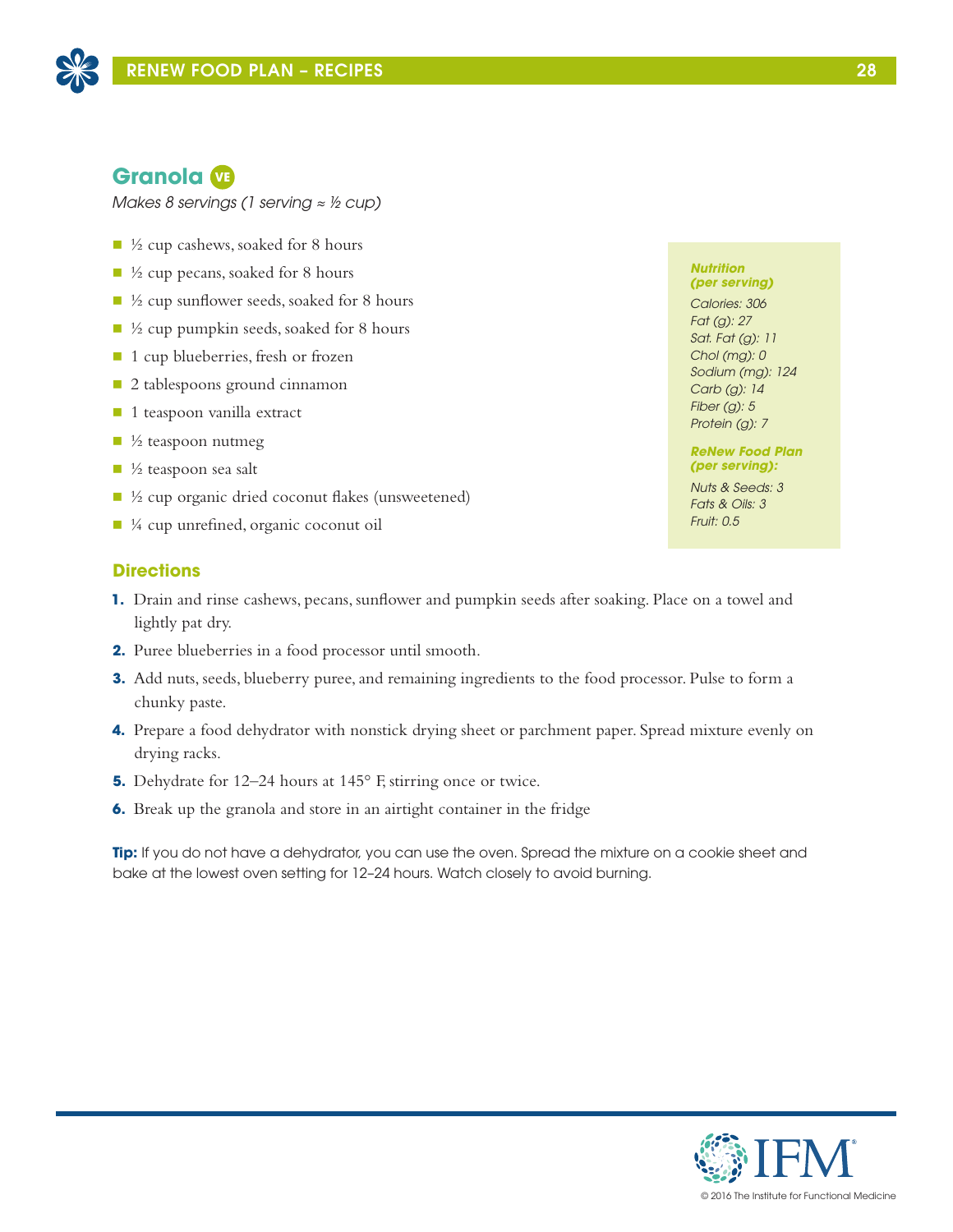

# **Green Chicken & Vegetable Soup**

*Makes 4 servings*

- $\blacksquare$  1 medium onion
- $\blacksquare$  whole carrots
- 3 stalks celery
- $\blacksquare$  4–6 cloves garlic
- 1 tablespoon extra-virgin olive oil
- 1 bunch cilantro, stems removed
- $\Box$  3–4 serrano peppers with the seeds and pulp removed $\star$
- 6–8 cup organic chicken broth
- $\blacksquare$  1–2 teaspoons cumin
- 2–3 teaspoons dried oregano
- $\blacksquare$  ¼ teaspoons pepper
- 12 ounces organic chicken, cooked and shredded
- 2–3 cups chopped zucchini (about 3–4 small)

### **Directions**

- **1.** Chop onions, carrots, and celery into large chunks. Place in food processor, along with half the garlic, and pulse until finely chopped.
- **2.** Heat oil in a large soup pot or Dutch oven over medium heat and add the vegetables. Sauté for 8-10 minutes or until tender.
- **3.** While veggies are cooking, blend the remaining garlic with the cilantro, serrano peppers, and 2 cups of the broth in a blender. Set aside.
- **4.** Once veggies are tender, season with cumin, oregano, and black pepper. Sauté on medium to low heat for 2–4 minutes to develop the flavor.
- **5.** Add the shredded chicken, zucchini, remaining chicken broth, and the cilantro mixture to the pot.
- **6.** Bring to a boil, then reduce to a simmer for 10 more minutes or until zucchini is tender.

**Tip:** To save time, use a store-bought organic rotisserie chicken.

*\*Omit serrano pepper if avoiding nightshades.* 

#### *Nutrition (per serving)*

*Calories: 280 Fat (g): 9 Sat. Fat (g): 2 Chol (mg): 81 Sodium (mg): 321 Carb (g): 19 Fiber (g): 5 Protein (g): 31*

### *ReNew Food Plan (per serving):*

*Protein: 3 ns Veg: 3 Fats & Oils: 1*

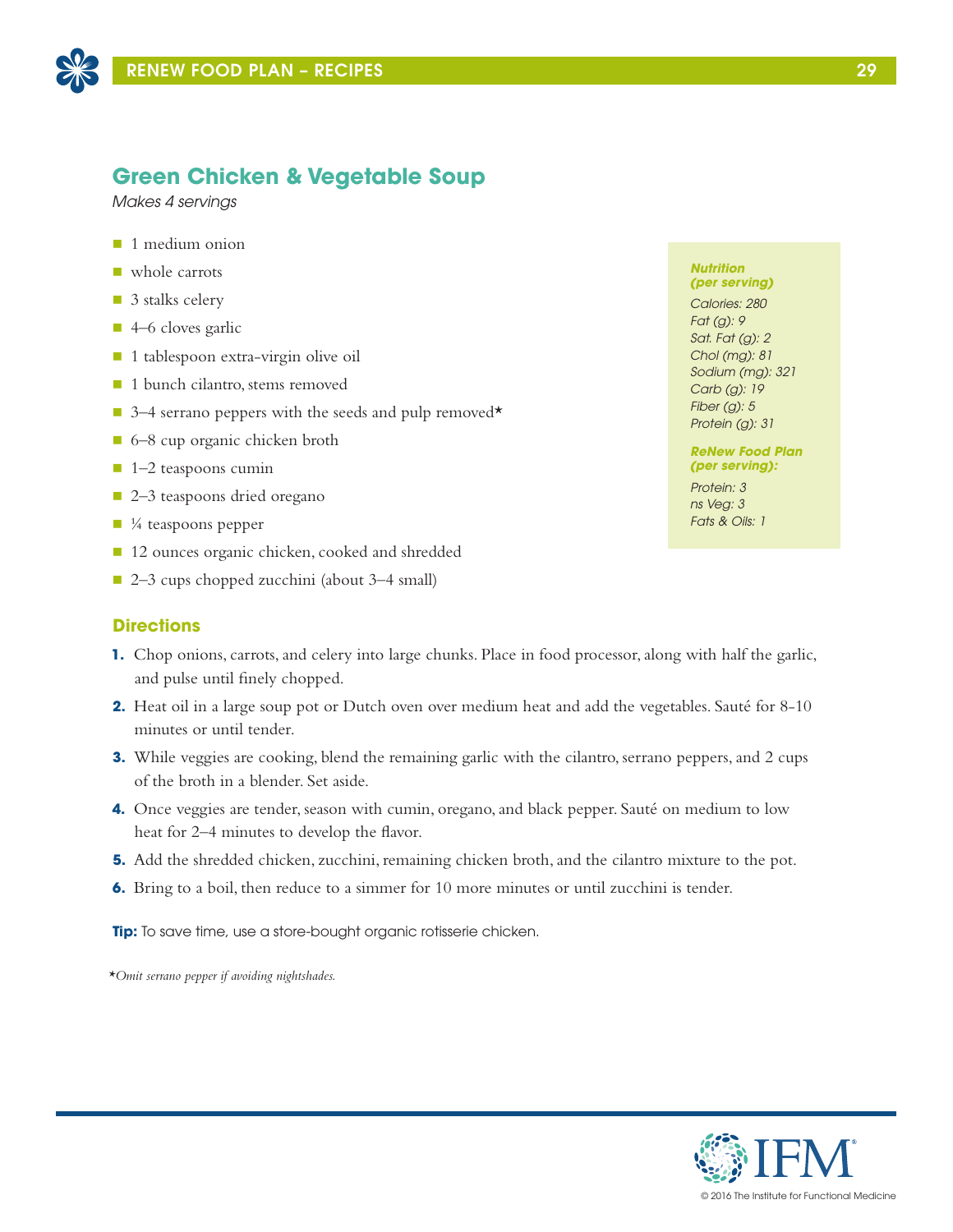

# **Guacamole VE**

*Makes 4 servings*

- 2 medium cloves garlic, minced (about 2 teaspoons)
- 3 scallions or 1 small red onion, minced (about ¼ cup)
- $\blacksquare$  ¼ jalapeño, minced $\star$
- 2 medium ripe avocados, peeled and diced
- $\blacksquare$  1 tablespoon fresh lime juice (juice of half a lime)
- 2 tablespoons chopped fresh cilantro
- 1 pinch of sea salt

# **Directions**

- **1.** In a medium-sized bowl, combine the garlic, scallions, and jalapeños.
- **2.** Add avocado and mash using the back of a fork.
- **3.** Stir in lime juice.
- **4.** Finish with cilantro and sea salt. Combine well with a fork to desired consistency.

*\*Omit jalapeño pepper if avoiding nightshades.* 

#### *Nutrition (per serving)*

*Calories: 169 Fat (g): 15 Sat. Fat (g): 2 Chol (mg): 0 Sodium (mg): 46 Carb (g): 9 Fiber (g): 3 Protein (g): 2*

#### *ReNew Food Plan (per serving):*

*Fats & Oils: 3 ns Veg: 1*

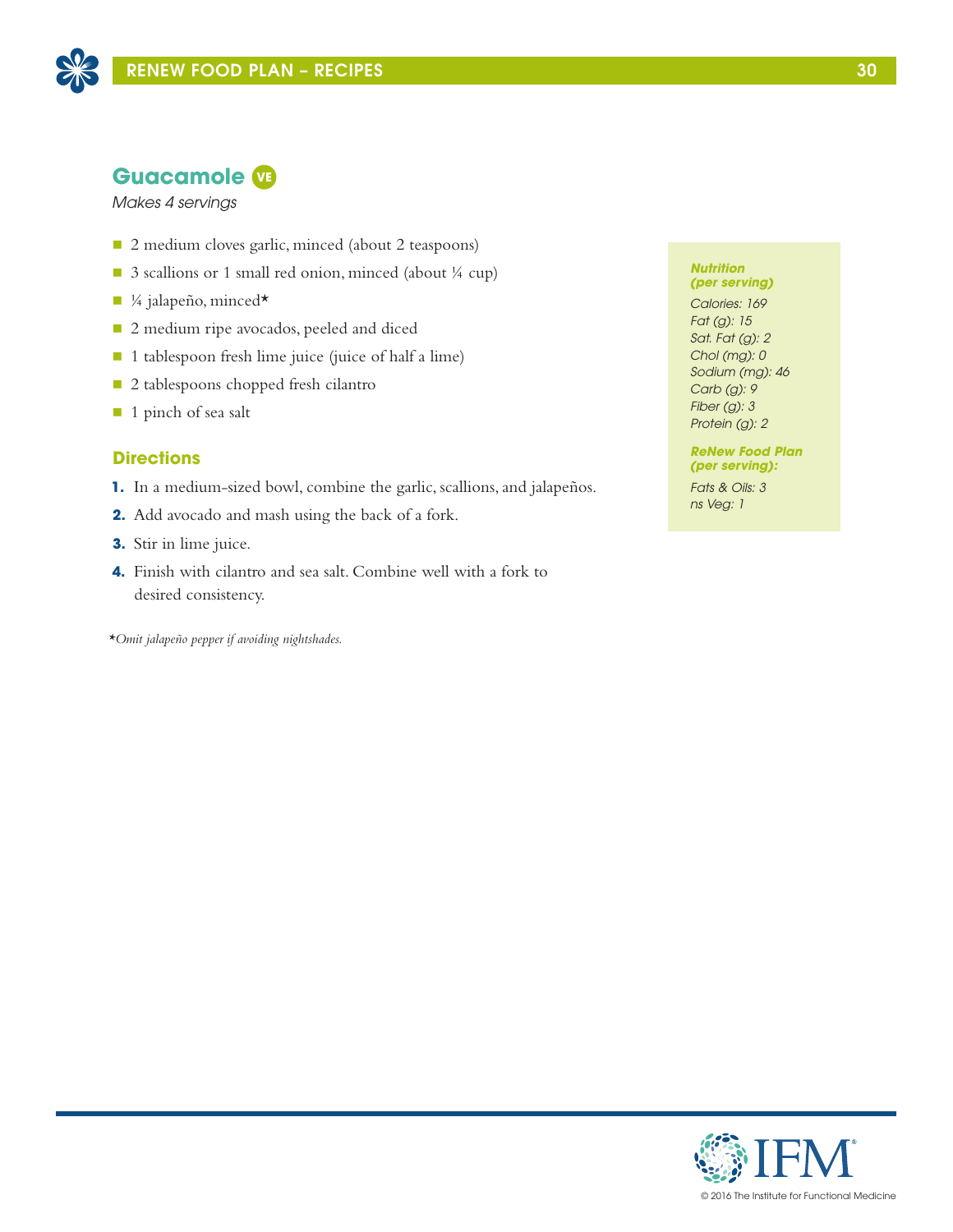

# **Halibut and Broccoli <b>P**

*Makes 4 servings*

- 3 cup small broccoli florets (fresh or frozen)
- $\blacksquare$  <sup>1</sup>/<sub>4</sub> cup finely ground almonds
- 2 teaspoons minced fresh tarragon or basil (or 1 teaspoon dried)
- $\blacksquare$  1 pound halibut filets (cut into 4 fillets), rinsed and patted dry
- 1 tablespoon extra-virgin olive oil or unrefined, organic coconut oil
- $\blacksquare$  ½ cup organic chicken broth
- $\blacksquare$  ¼ cup lemon juice
- $\blacksquare$  ¼ teaspoon sea salt
- $\blacksquare$  ¼ teaspoon ground black pepper

# **Directions**

- **1.** Steam broccoli until slightly tender, but not soft.
- **2.** While broccoli is cooking, prepare the fish. In a pie plate, mix together ground almonds and herbs. Coat each halibut fillet with the almondherb mixture.
- **3.** Heat oil in a large skillet over medium heat. Cook halibut fillets for about 4 minutes on each side. Transfer to a serving dish and cover loosely to keep warm.
- **4.** Add chicken broth or fish stock to skillet. Use a wooden spoon to scrape up any bits that may still be stuck to the pan. Add the cooked broccoli, lemon juice, sea salt, and black pepper. Toss gently to combine.
- **5.** Remove cover from warm halibut fillets and spoon broccoli and sauce on top.

**Tip:** If desired, serve garnished with fresh or dried herbs.

#### *Nutrition (per serving)*

*Calories: 228 Fat (g): 10 Sat. Fat (g): 1 Chol (mg): 36 Sodium (mg): 207 Carb (g): 7 Fiber (g): 3 Protein (g): 28*

### *ReNew Food Plan (per serving):*

*Proteins: 3 Nuts & Seeds: 1 ns Veg: 1*

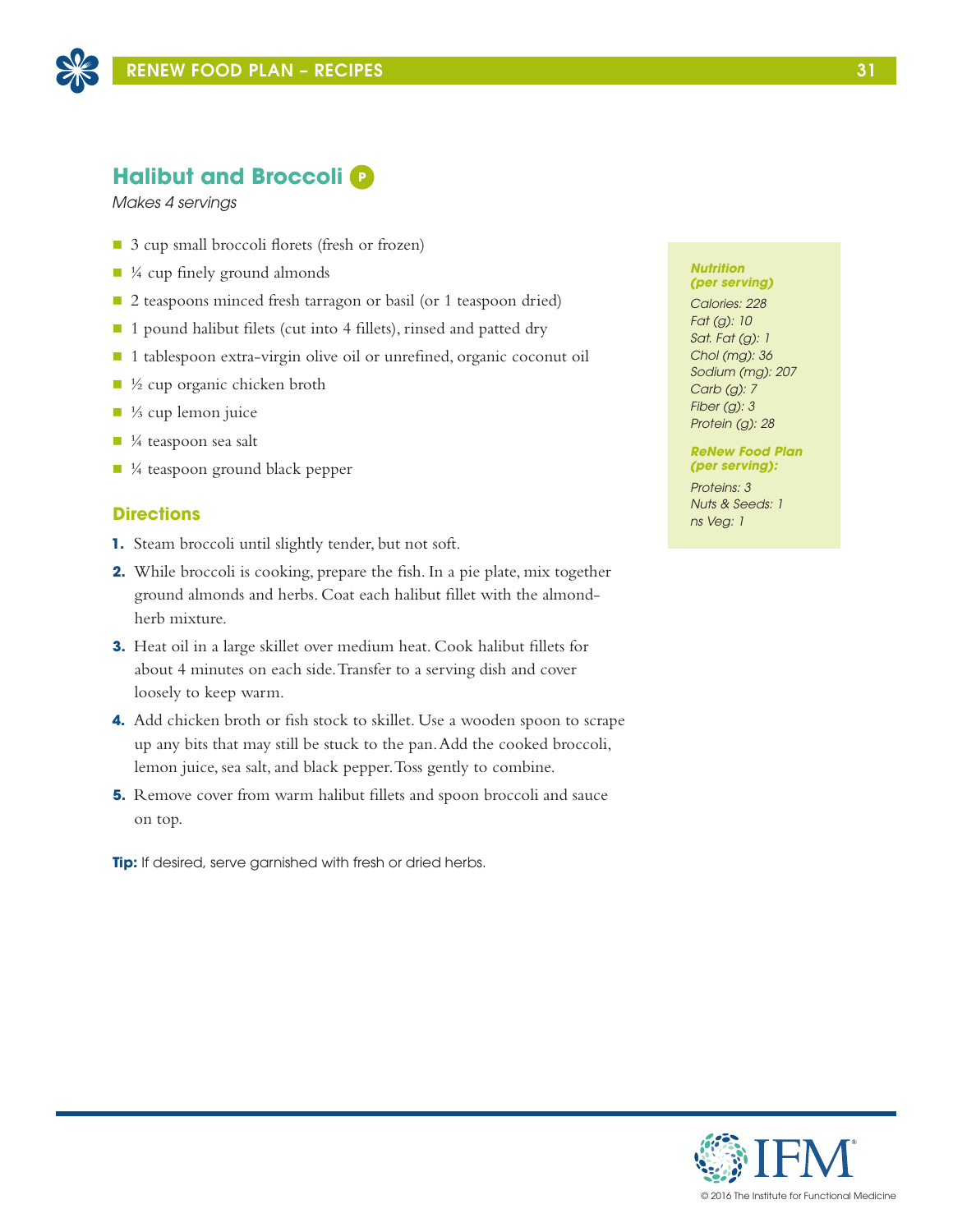

# **Herbed Turkey Burgers**

*Makes 4 servings (1 servings ≈ 1 burger patty)*

- $\blacksquare$  1¼ pounds lean ground turkey
- 2 tablespoons fresh parsley, finely chopped
- $\Box$  2 tablespoons fresh chives, finely chopped
- $\blacksquare$  4 teaspoons extra-virgin olive oil
- 2–3 cloves garlic, minced
- $\blacksquare$  1 egg
- $\blacksquare$  1½ tablespoons coarse or whole-grain Dijon mustard
- 4 large leaves raw lettuce or collard greens

# **Directions**

- **1.** Place the turkey, parsley, chives, olive oil, garlic, and egg into a mediumsized bowl. Mix gently with your hands until thoroughly combined. (Be sure to wash your hands first, or wear disposable gloves.)
- **2.** Divide the turkey mixture into four equal portions. Roll into balls and flatten into burger patties. Patties can be refrigerated for a few hours or overnight, or grilled right away.
- **3.** Cook burgers on an outdoor grill. Place patties on the grill and cook until the underside feels firm, about 7–9 minutes. Flip burgers, cover with a lid, and cook until burgers are firm and reach an internal temperature of 160°–165° F. Do not overcook or press on burgers while they are cooking as this can press all the juice out and result in dry burgers.
- **4.** Spread lettuce leaves or collard greens with Dijon mustard.

**Tips:** Burgers can also be cooked indoors using a cast iron skillet or grill pan. Heat the pan over medium-high heat and add a little oil. When hot, grill each burger patty for about 3-4 minutes on each side, or until desired doneness is reached. If desired, top burgers with onions, tomatoes, lettuce, and spinach. (Note: Toppings not included in nutritional analysis).

#### *Nutrition (per serving)*

*Calories: 270 Fat (g): 16 Sat. Fat (g): 4 Chol (mg): 145 Sodium (mg): 197 Carb (g): 1 Fiber (g): 0 Protein (g): 31*

*Core Food Plan (per serving):*

*Proteins: 4 Fats & Oils: 1* 

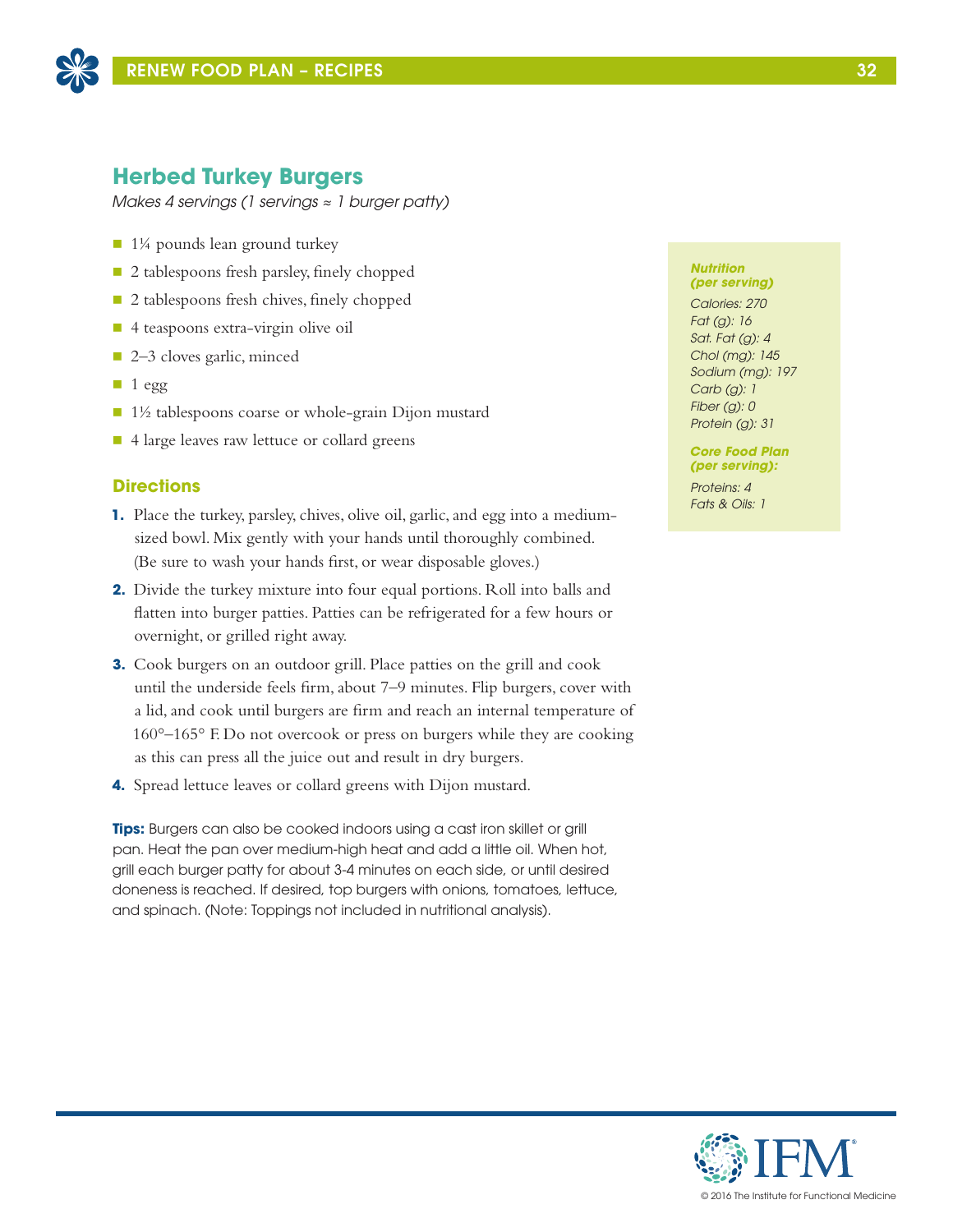

# **Inside-Out Bison Burgers**

*Makes 4 servings (1 serving ≈ 1 patty)*

- 1 tablespoon extra-virgin olive oil
- $\blacksquare$  ½ cup diced red onion
- $\blacksquare$  ½ cup diced mushrooms
- $\blacksquare$  1 tablespoon balsamic vinegar
- $\blacksquare$  2 cups spinach
- $\blacksquare$  1 small tomato, diced and drained, or 1 tablespoon tomato paste\*
- 1 tablespoon Dijon mustard
- $\blacksquare$  ¼ teaspoon sea salt
- $\blacksquare$  ¼ teaspoon black pepper
- 16 ounces grass-fed ground bison
- 8 outer leaves of romaine lettuce

# **Directions**

- **1.** Heat oil in a skillet over medium-high heat. Add onion and cook for 4 minutes. Reduce heat to medium.
- **2.** Stir in diced mushrooms and balsamic vinegar and cook for 5 minutes, stirring occasionally.
- **3.** Add spinach and tomatoes and cook for another minute. Stir in mustard and turn off heat. Season with salt and pepper.
- **4.** Drain off excess liquid before placing spinach mixture in the refrigerator to cool for 15 minutes.
- **5.** Form bison into four equally-sized balls. With your fingers or a spoon, make a well in the center of each ball. Stuff about 2 tablespoons of the cooled spinach mixture inside each ball. Seal the top and flatten to form a patty.
- **6.** Grill or broil your burgers:
	- To grill: Heat a grill pan using a little oil. When hot, grill each patty for about 2–3 minutes on each side or when desired doneness is reached.
	- To broil: Set oven broiler to high. Place patties on a foil-lined baking sheet on top oven rack. Broil for about 3 minutes, flip patties over, and broil for about another 2 to 3 minutes or until burgers reach desired doneness.
- **7.** Let the burgers rest for a couple of minutes.
- **8.** To serve, place burger between two romaine leaves

*\*Omit tomato and tomato paste if avoiding nightshades.* 

# © 2016 The Institute for Functional Medicine

#### *Nutrition (per serving):*

*Calories: 222 Fat (g): 12 Sat. Fat (g): 4 Chol (mg): 62 Sodium (mg): 261 Carb (g): 5 Fiber (g): 2 Protein (g): 25*

### *ReNew Food Plan (per serving):*

*Proteins: 3 ns Veg: 1 Fats & Oils: 0.5*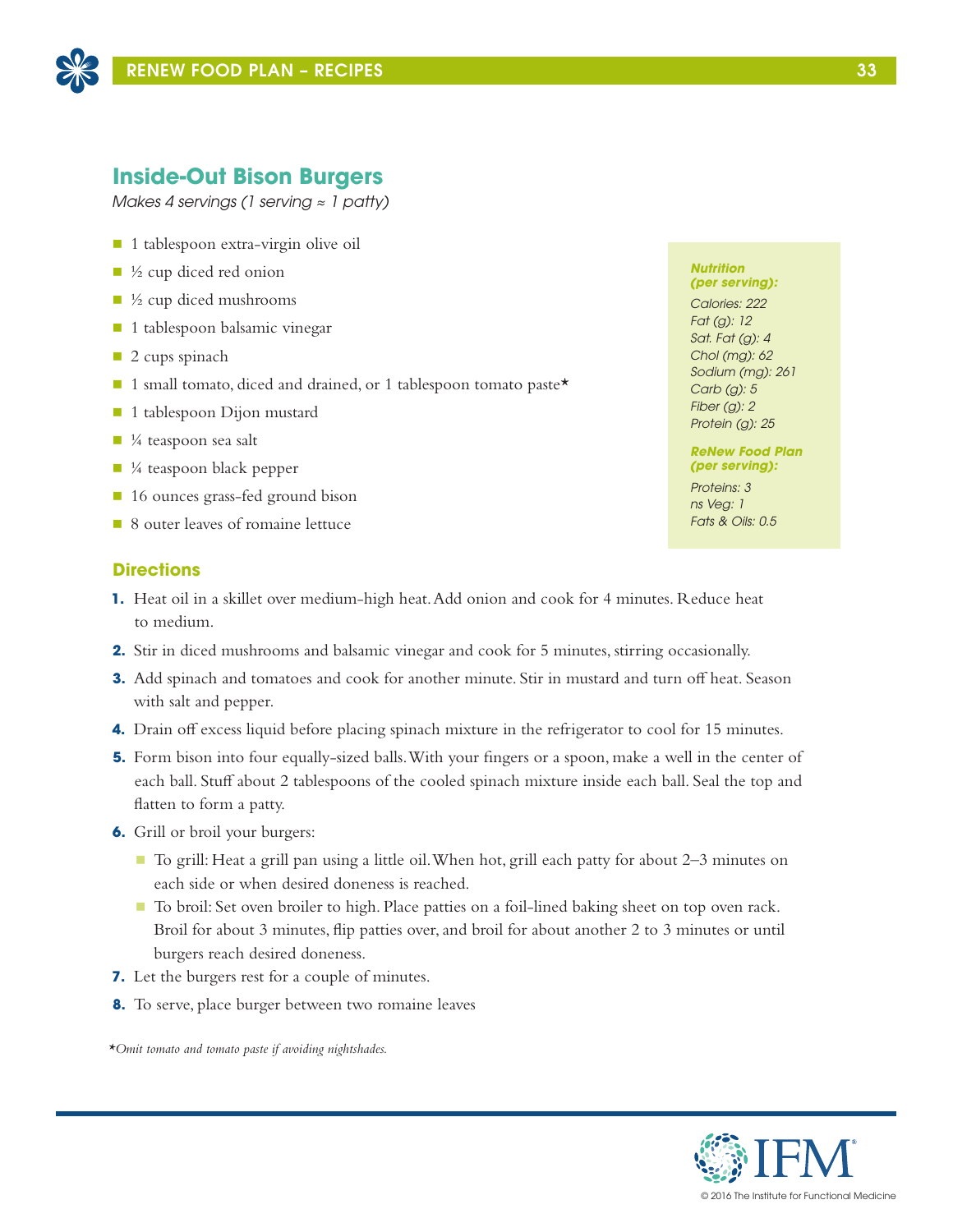

# **Lemon Avocado Salad VE**

*Makes 2 servings* 

- 4 cup arugula and mixed spring greens
- 1 green onion, chopped
- $\blacksquare$  ¼ avocado
- 2 tablespoons balsamic vinegar
- 2 teaspoons fresh lemon juice
- 1 pinch sea salt
- 1 pinch black pepper
- 2 tablespoons extra-virgin olive oil

# **Directions**

- **1.** Place greens and green onion in a medium bowl.
- **2.** For the creamy avocado vinaigrette: in a small food processor, combine the avocado, vinegar, lemon juice, salt, and pepper. Blend until mixture is smooth and creamy. With processor running on low, drizzle olive oil through the opening until just combined.
- **3.** Toss the vinaigrette with the greens and serve.

### *Nutrition (per serving):*

*Calories: 176 Fat (g): 18 Sat. Fat (g): 2 Chol (mg): 0 Sodium (mg): 74 Carb (g): 5 Fiber (g): 1 Protein (g): 2*

*ReNew Food Plan (per serving):*

*Fats & Oils: 3.5 ns Veg: 1*

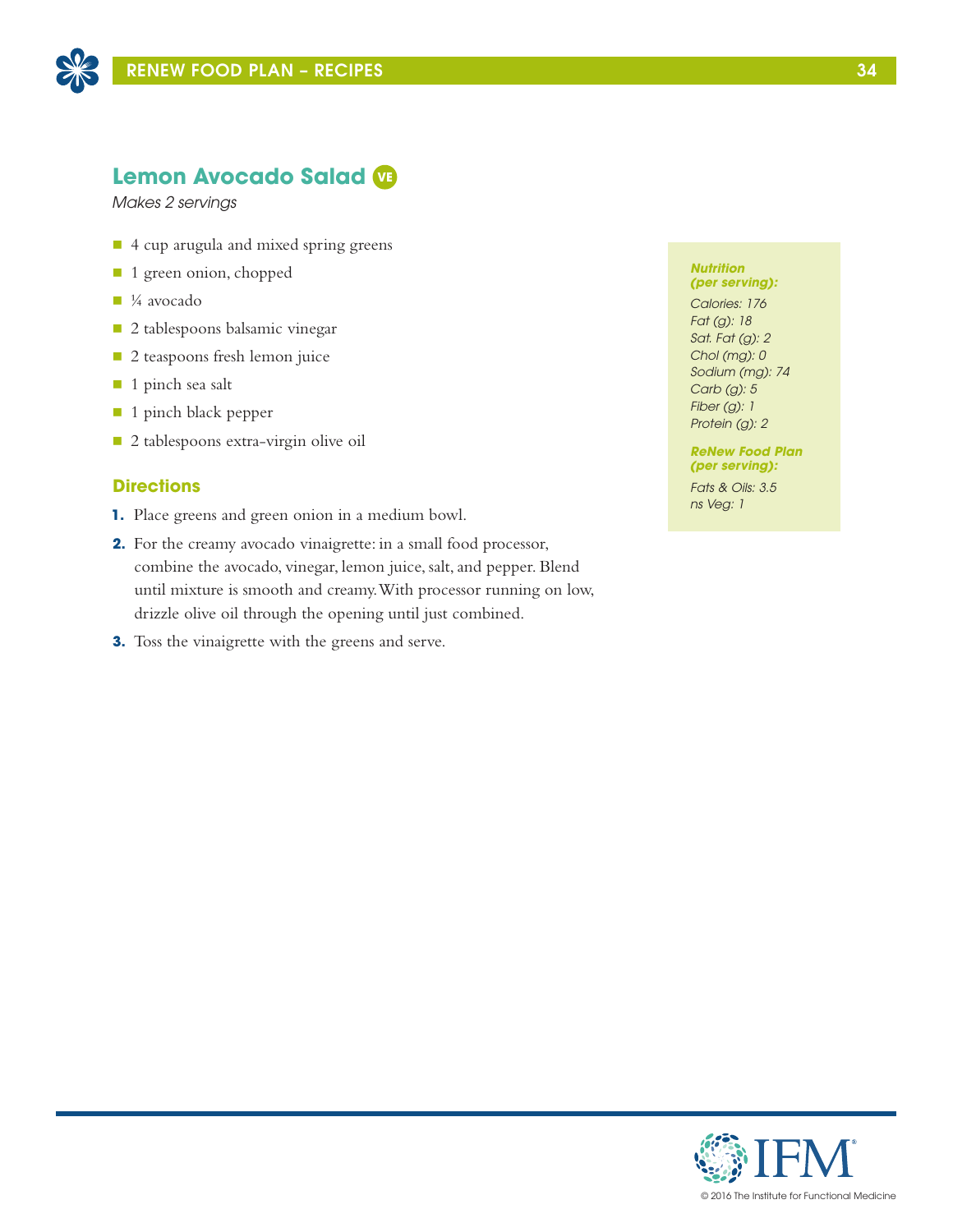

# **Lemon Cashew Kale Salad VE**

*Makes 2 servings*

- 1 tablespoon extra virgin olive oil
- n 1 tablespoon lemon juice
- 1 pinch freshly ground black pepper
- 3–4 cups fresh kale, chopped ribbon style
- $\blacksquare$  ½ teaspoon sea salt
- $\blacksquare$  ¼ cup raw cashews, finely chopped

### **Directions**

- **1.** In a small bowl, whisk together olive oil, lemon juice, and black pepper. Set aside.
- **2.** Place kale in a large bowl. Massage it by hand with sea salt for two minutes until the kale is soft and dark green. (You may want to set a timer, as it is necessary to tenderize the kale for this long.) It will shrink quite a bit.
- **3.** Add the olive oil mixture and the chopped cashews to the kale. Toss until the kale is evenly coated. Serve immediately.

**Tip:** Leftovers will keep well in the refrigerator for a day or two.

#### *Nutrition (per serving):*

*Calories: 214 Fat (g): 15 Sat. Fat (g): 3 Chol (mg): 0 Sodium (mg): 523 Carb (g): 17 Fiber (g): 3 Protein (g): 7*

### *ReNew Food Plan (per serving):*

*ns Veg: 2 Nuts & Seeds: 2 Fats & Oils: 1.5*

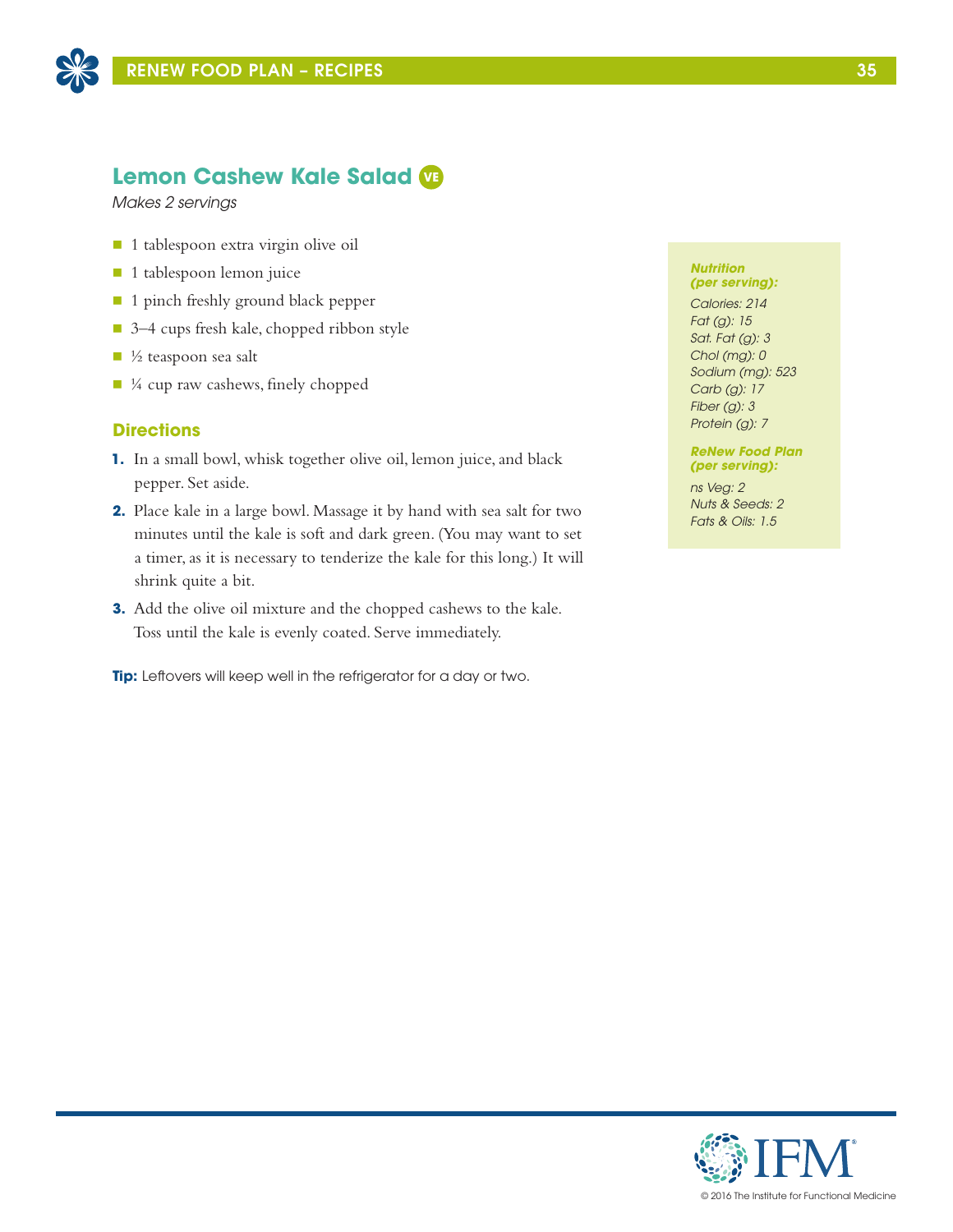

# **Mediterranean Egg and Vegetable Scramble VO**

*Makes 4 servings*

- 8 organic eggs
- 1 tablespoon extra-virgin olive oil
- $\blacksquare$  ½ cup onion, diced
- 2 cloves of garlic, minced
- 1 cup greens of choice (spinach, kale, watercress, chard, etc.), chopped
- $\blacksquare$  ¼ cup tomatoes, diced\*
- $\blacksquare$  ¼ cup kalamata olives, diced
- $\blacksquare$  ½ teaspoon dried basil
- $\blacksquare$  1 dash cayenne pepper\*
- $\blacksquare$  1 pinch black pepper
- 1 avocado, sliced into 8 segments

### **Directions**

- **1.** Whisk eggs in a bowl. Set aside to bring to room temperature.
- **2.** Heat oil in a skillet over medium-high heat and sauté onion and garlic for 2 minutes, or until softened. Reduce heat to medium low.
- **3.** Add greens, tomatoes, olives, and seasonings. Cook for another 2–4 minutes, stirring frequently until greens are tender.
- **4.** Add eggs to the mixture and scramble until done but not dry.
- **5.** Divide eggs evenly onto four plates. Season with sea salt and pepper to taste.
- **6.** Top each egg mixture with two slices of avocado each.

*\*Omit tomatoes and cayenne pepper if avoiding nightshades.* 

#### *Nutrition (per serving):*

*Calories: 314 Fat (g): 25 Sat. Fat (g): 5 Chol (mg): 424 Sodium (mg): 386 Carb (g): 9 Fiber (g): 2 Protein (g): 14*

### *ReNew Food Plan (per serving):*

*Fats & Oils: 3.5 Proteins: 2 ns Veg: 2*

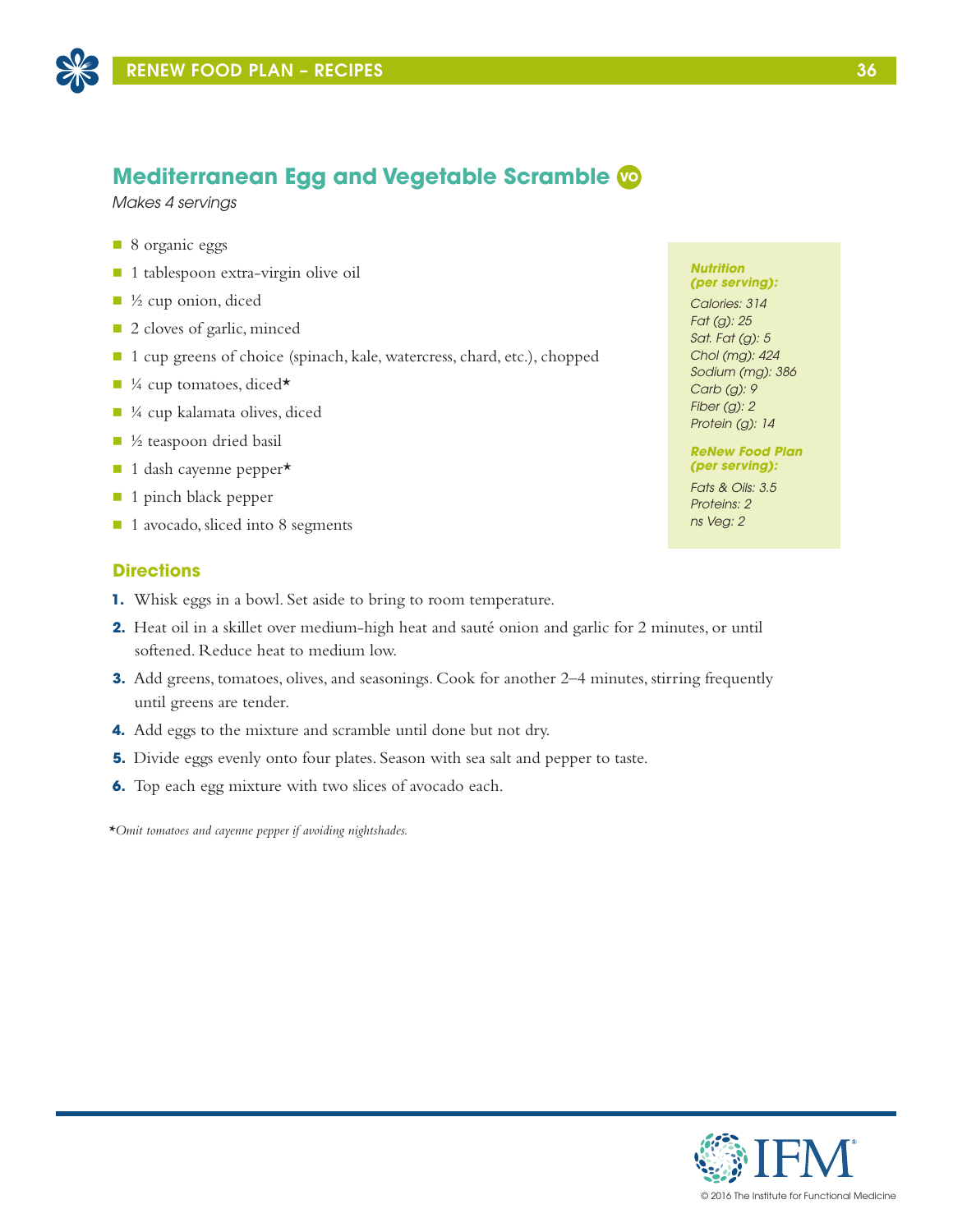

# **Nightshade-Free Curry Powder VE**

*Makes about 5 tablespoons (1 serving = 1 teaspoon)*

- 4 teaspoons ground turmeric
- 2 teaspoons ground cumin
- 2 teaspoons ground coriander
- 2 teaspoons dried cilantro
- **n** 2 teaspoons ground ginger
- **n** 1 teaspoon mustard powder
- 1 teaspoon ground cardamom
- $\blacksquare$  ½ teaspoon black pepper
- $\blacksquare$  ½ teaspoon ground cinnamon
- $\blacksquare$  ½ teaspoon of any of the following:
	- n fenugreek, curry leaf, clove, anise, mace, star anise, caraway, nutmeg, garlic powder

### **Directions**

- **1.** Mix all ingredients together thoroughly.
- **2.** Store in airtight container at room temperature.

### *Nutrition*

*(per serving): Calories: 6 Fat (g): 0 Sat. Fat (g): 0 Chol (mg): 0 Sodium (mg): 1 Carb (g): 1 Fiber (g): 2 Protein (g): 0*



© 2016 The Institute for Functional Medicine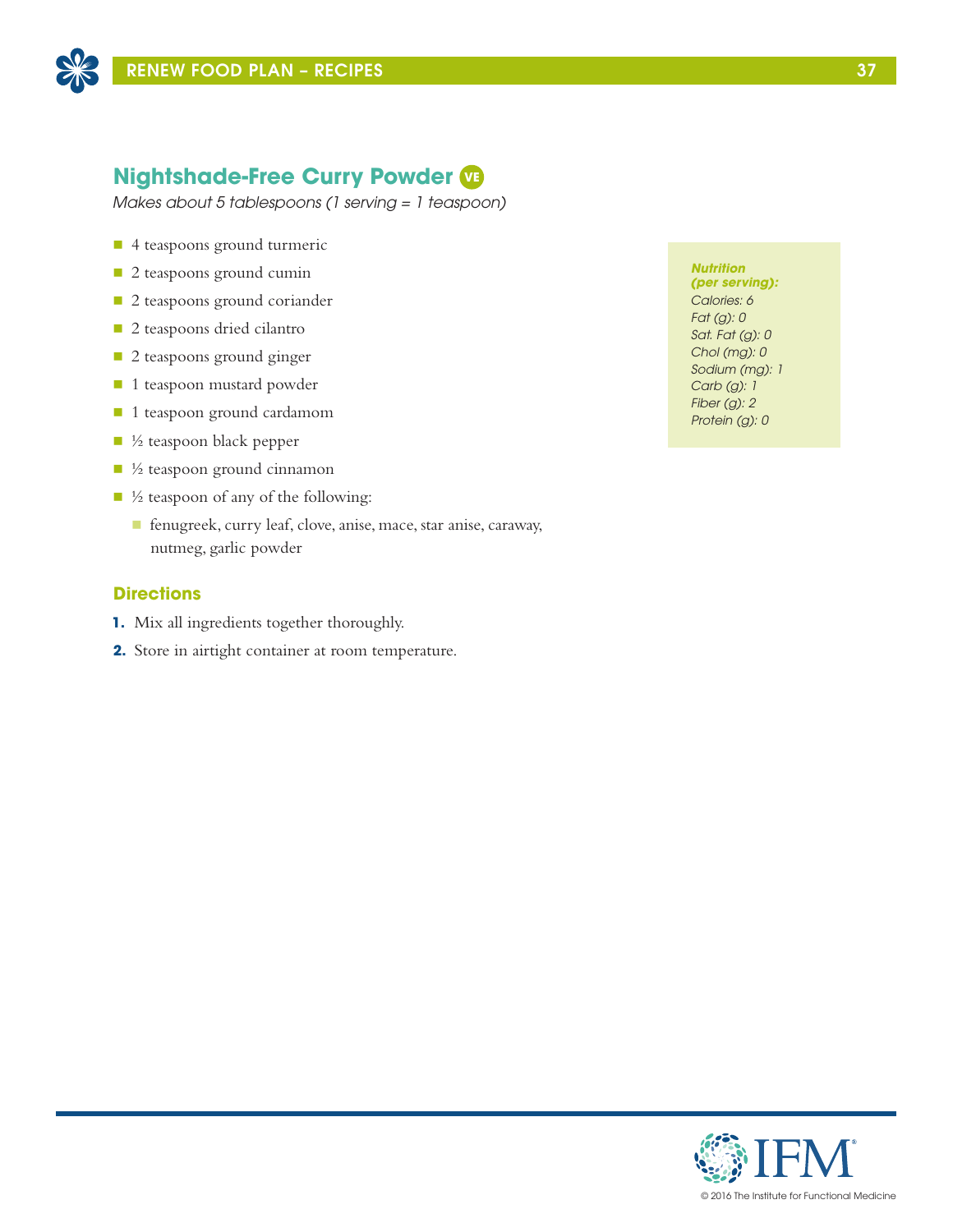

# **Nut Cheese VE**

*Makes 2 cups (1 serving ≈ ¼ cup)*

- 1 cup raw almonds, raw cashews, or raw macadamia nuts
- $\blacksquare$  ½ teaspoon sea salt, plus a pinch for soaking
- 3 tablespoons water
- 2 tablespoons extra-virgin olive oil
- 4 teaspoons lemon juice

# **Directions**

- **1.** Place the nuts in a large bowl. Fill bowl with filtered water and a pinch of salt. Cover and soak. If using almonds, soak for 24 hours. If using cashews or macadamia nuts, soak for 6 hours or longer.
- **2.** Drain the nuts in a colander and rinse thoroughly until the water runs clear.
- **3.** Place the nuts in a food processor or high-speed blender with the remaining ingredients.
- **4.** Process until smooth and creamy. The mixture should have a ricotta cheese-like texture.

**Tip:** Mixture stores well in the refrigerator for up to 5 days.

*Note: Nutrition analysis is provided for almonds.* 

### *Nutrition (per serving):*

*Calories: 137 Fat (g): 13 Sat. Fat (g): 1 Chol (mg): 0 Sodium (mg): 120 Carb (g): 4 Fiber (g): 1 Protein (g): 4*

*ReNew Food Plan (per serving):*

*Nuts & Seeds: 2.5 Fats & Oils: 0.5*

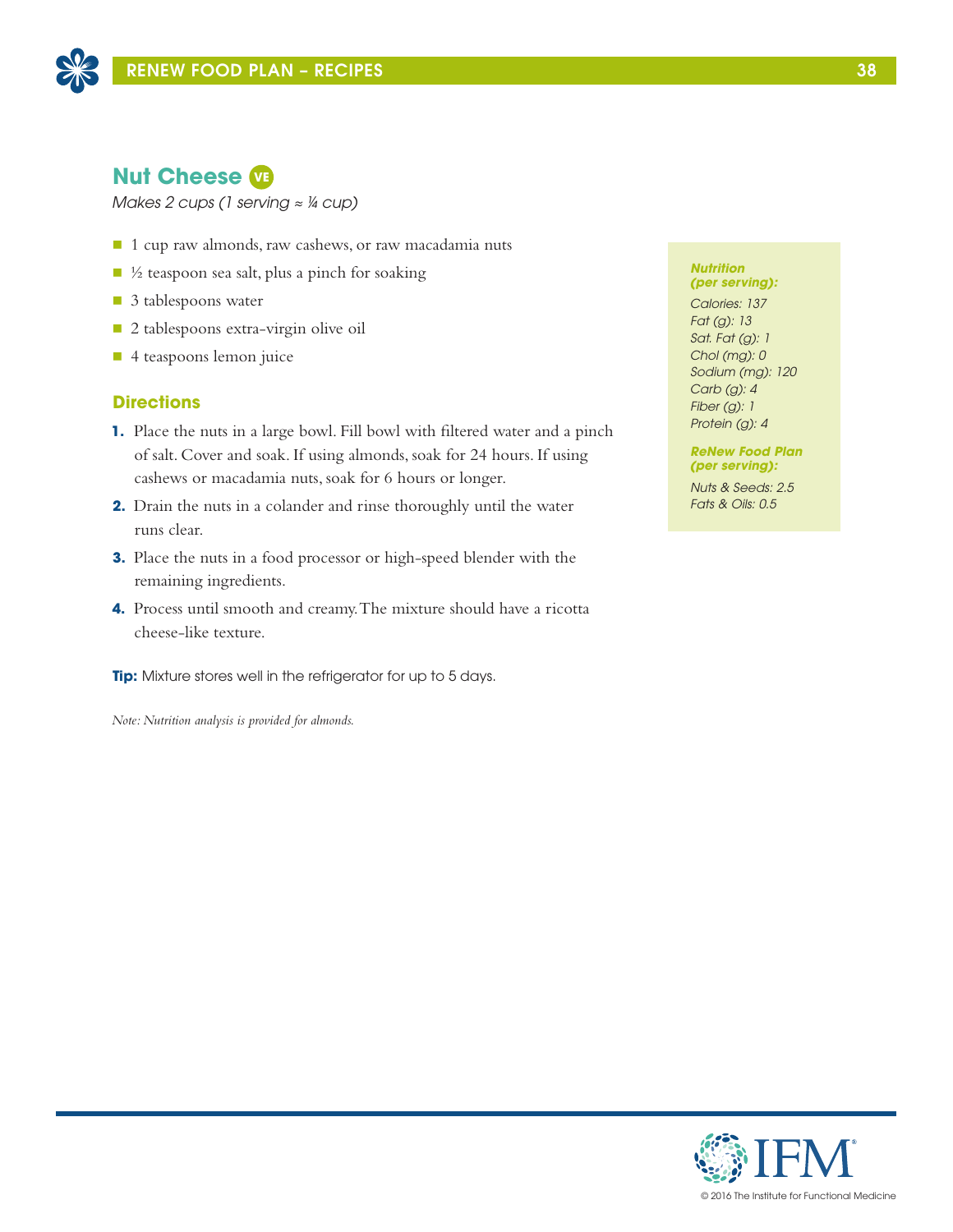



# **Nut Porridge VE**

*Makes 2 servings*

- 2 tablespoons dried coconut flakes (unsweetened)
- 2 tablespoons pumpkin seeds
- 2 tablespoons ground flax seeds
- n 2 tablespoons chia seeds
- $\blacksquare$  ¼ cup raw walnuts
- $\blacksquare$  ½ teaspoon ground cinnamon
- $\blacksquare$  <sup>1</sup>/<sub>8</sub> teaspoon sea salt
- $\blacksquare$  1 cup boiling water

# **Directions**

- **1.** Combine all dry ingredients in a high-speed blender and blend until finely ground.
- **2.** Pour boiling water into blender, cover with lid, and blend. Start on low setting and gradually move to high. Blend until porridge is smooth.
- **3.** Transfer porridge to a bowl and garnish with organic berries.

**Tips:** Walnuts can be replaced with a different nut of choice. Consider soaking the nuts and seeds for 8–12 hours or overnight (be sure to drain and rinse well) to improve digestibility. Make sure nuts and seeds are dry before blending in blender. If desired, top the porridge with organic berries. (Note: Berries are not included in the nutritional analysis).

#### *Nutrition (per serving):*

*Calories: 265 Fat (g): 20 Sat. Fat (g): 5 Chol (mg): 0 Sodium (mg): 133 Carb (g): 16 Fiber (g): 5 Protein (g): 9*

*ReNew Food Plan (per serving):*

*Nuts & Seeds: 6*

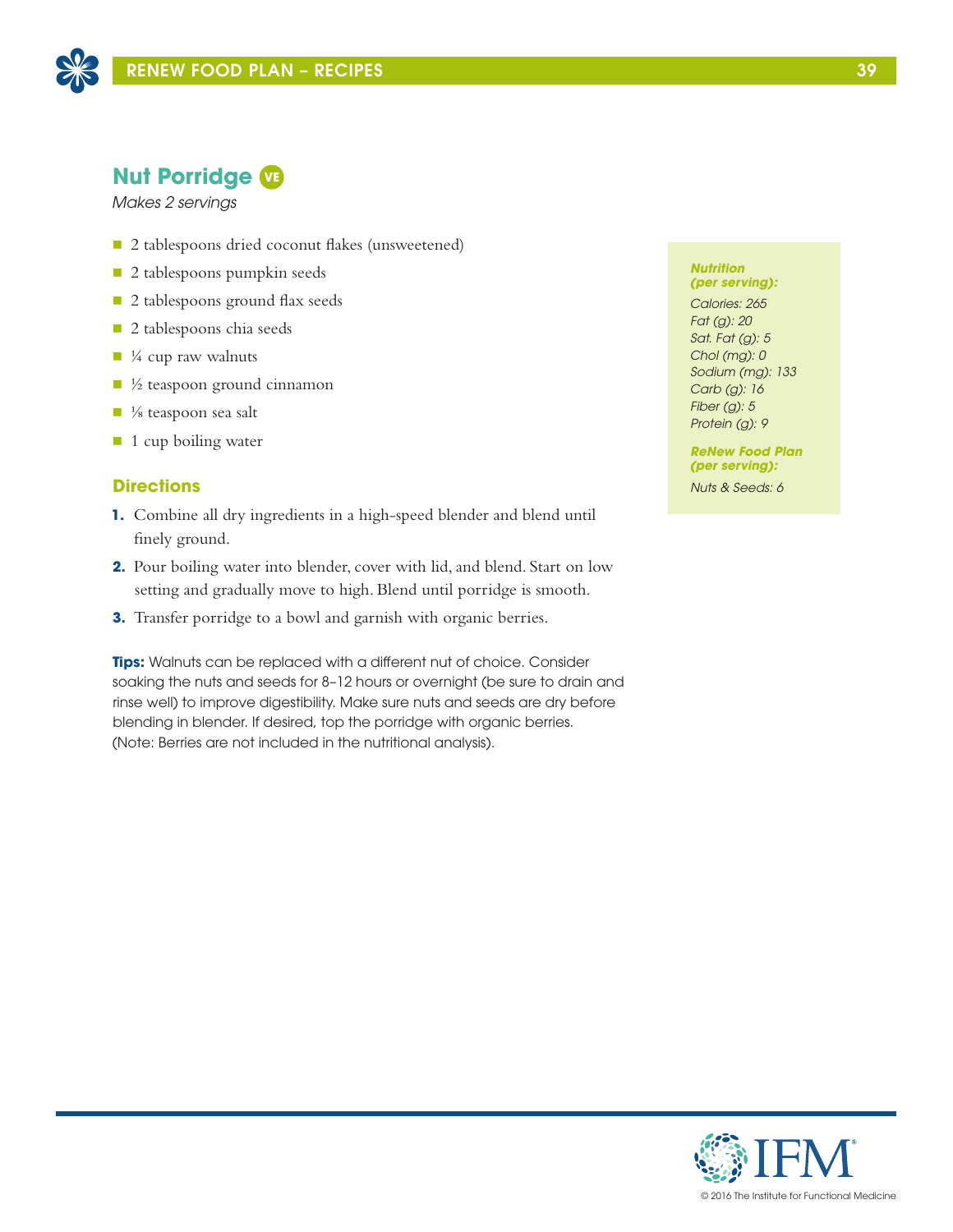

# **Raspberry Chia Seed Pudding VE**

*Makes 4 servings*

- 2 cups organic raspberries, divided
- $\blacksquare$   $\frac{3}{4}$  cup full-fat coconut milk
- $\blacksquare$  ¼ teaspoon sea salt
- $\blacksquare$  ½ teaspoon real vanilla extract
- $\blacksquare$  ½ teaspoon cinnamon
- $\blacksquare$  ½ cup chia seeds
- $\blacksquare$  ½ cup dried coconut flakes (unsweetened)
- 2 tablespoons hemp seeds
- $\blacksquare$  ¼ cup raw walnuts, finely chopped

# **Directions**

- **1.** In a blender, purée 1 cup of raspberries with coconut milk until smooth.
- **2.** Place salt, vanilla, cinnamon and chia seeds in a bowl. Pour the raspberry mixture into the bowl and stir to combine. Seal in an airtight container in the refrigerator for 12 hours or overnight. This mixture will become thicker and pudding-like.
- **3.** When ready, give mixture a stir. Divide into four small bowls and top with coconut, hemp seeds, walnuts, and remaining berries.

**Tips:** Using different types of berries and nuts can enhance the variety and nutritional density of this recipe. One serving of this recipe makes a great breakfast or mid-day snack.

### *Nutrition*

*(per serving): Calories: 350 Fat (g): 28 Sat. Fat (g): 11 Chol (mg): 0 Sodium (mg): 125 Carb (g): 22 Fiber (g): 12 Protein (g): 9*

*ReNew Food Plan (per serving):*

*Nuts & Seeds: 4.5 Fats & Oils: 2.5 Fruits: 0.5*

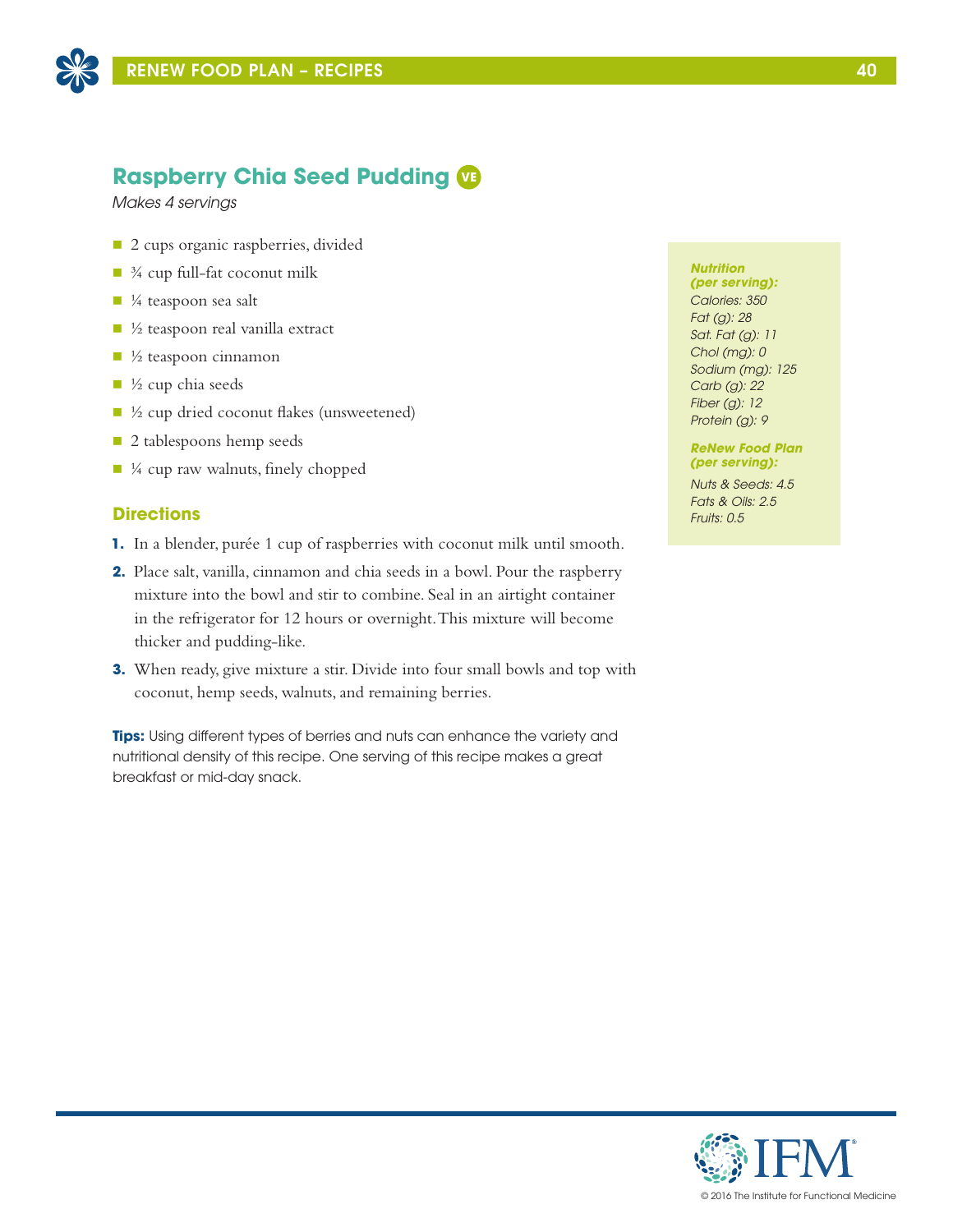

# **Roasted Beets & Greens VE**

*Makes 4 servings* 

- $\blacksquare$  1–2 bunches trimmed beets (about 4–8 medium beets)
- 1½ tablespoons extra-virgin olive oil
- 1 lemon, juiced (approx. 3 tablespoons juice)
- $\Box$  2 teaspoons coconut aminos
- 1 clove garlic, minced
- $\blacksquare$  ¼ teaspoon sea salt
- $\blacksquare$  ¼ teaspoon black pepper
- 4 cups baby spinach or spring mix, divided
- **1** cup fresh parsley
- $\blacksquare$  ¼ large red onion, sliced

# **Directions**

- **1.** Preheat oven to 400° F.
- **2.** Rinse and dry beets, then wrap each one in foil.
- **3.** Roast until tender (about 1 hour). Let cool, then peel and dice.
- **4.** Whisk together olive oil, lemon juice, coconut aminos, garlic, sea salt, and pepper. Toss with beets.
- **5.** For each serving, toss <sup>1</sup>/<sub>2</sub> cup dressed beets with 1 cup spinach or spring mix and <sup>1</sup>/<sub>4</sub> cup parsley. Top with red onion slices.

#### *Nutrition (per serving):*

*Calories: 113 Fat (g): 5 Sat. Fat (g): 1 Chol (mg): 0 Sodium (mg): 286 Carb (g): 15 Fiber (g): 3 Protein (g): 3*

### *ReNew Food Plan (per serving):*

*ns Veg: 3 Fats & Oils: 1*

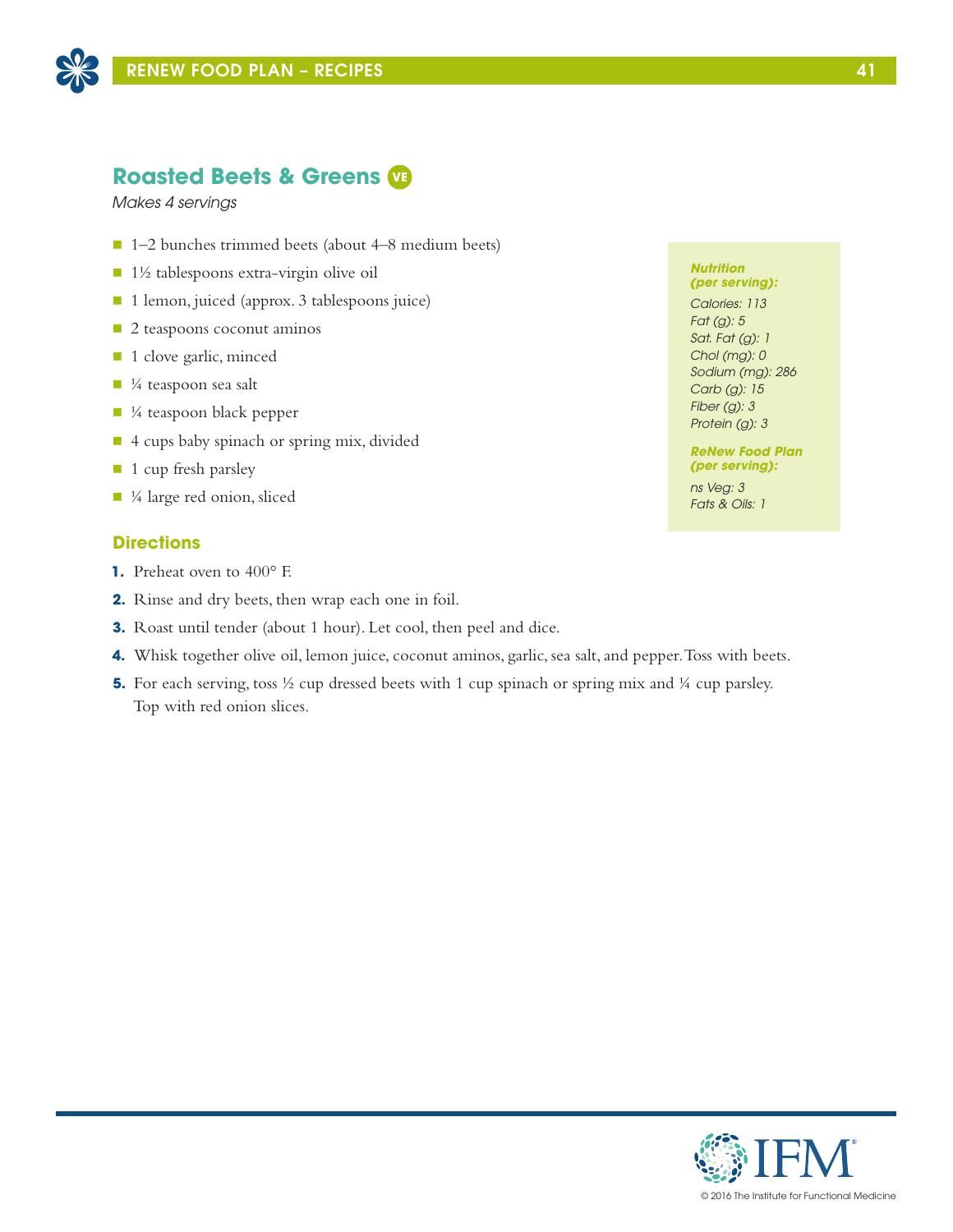

# **Roasted Radishes V VE VL** *(depending on the type of cooking fat used)*

*Makes 4 servings* 

- n 4 cups radishes (about 3 bunches), trimmed and quartered
- 2 tablespoons ghee or unrefined coconut oil, melted
- $\blacksquare$  ½ teaspoon salt

# **Directions**

- **1.** Preheat the oven to 375° F. Line a rimmed baking sheet with parchment paper or silicone liner for easier cleanup.
- **2.** In a small bowl, toss the radishes with the melted ghee.
- **3.** Spread in a single layer on the prepared baking sheet and sprinkle with the salt.
- **4.** Roast for 20 to 25 minutes, until the radishes are fork-tender and start to turn golden brown.

**Tips:** Roasted radishes have a texture that is similar to potatoes. Daikon radishes can be used in place of regular radishes to enhance nutritional density and support detoxification. If using ghee, select a brand made with organic butter from grass-fed cows.

#### *Nutrition (per serving):*

*Calories: 84 Fat (g): 7 Sat. Fat (g): 4 Chol (mg): 17 Sodium (mg): 266 Carb (g): 4 Fiber (g): 2 Protein (g): 1*

### *ReNew Food Plan (per serving):*

*Fats & Oils: 1.5 ns Veg: 1*

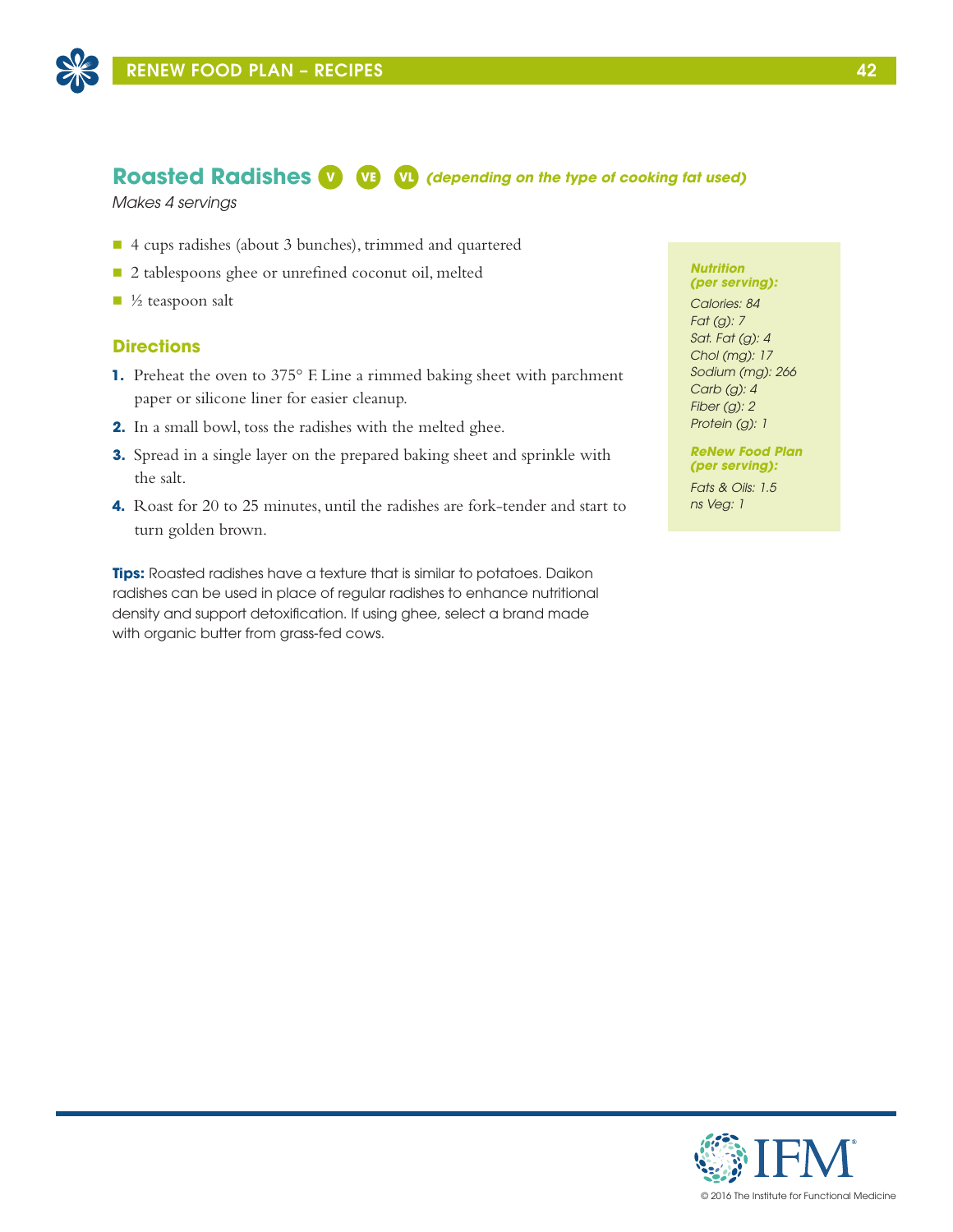

# **Roasted Rosemary Almonds V VE VL** *(depending on the type of cooking fat used)*

*Makes 16 servings (1 serving ≈ 2 tbsp.)*

- 1 tablespoon ghee or unrefined coconut oil
- 2 cups raw whole almonds
- 2 tablespoons dried rosemary
- 2 teaspoons sea salt
- $\blacksquare$  ¼ teaspoon black pepper

## **Directions**

- **1.** Melt the ghee or coconut oil in a large skillet over medium-low heat.
- **2.** Add in the almonds and stir until well coated. Add the rosemary, salt, and pepper.
- **3.** Toast the almonds in the skillet for about 8 to 12 minutes. Stir often to avoid burning. Transfer the nuts to a plate and cool to room temperature.

**Tip:** If using ghee, select a brand made with organic butter from grass-fed cows.

#### *Nutrition (per serving):*

*Calories: 112 Fat (g): 10 Sat. Fat (g): 1 Chol (mg): 2 Sodium (mg): 236 Carb (g): 4 Fiber (g): 2 Protein (g): 4*

*ReNew Food Plan (per serving):*

*Nuts & Seeds: 2.5*

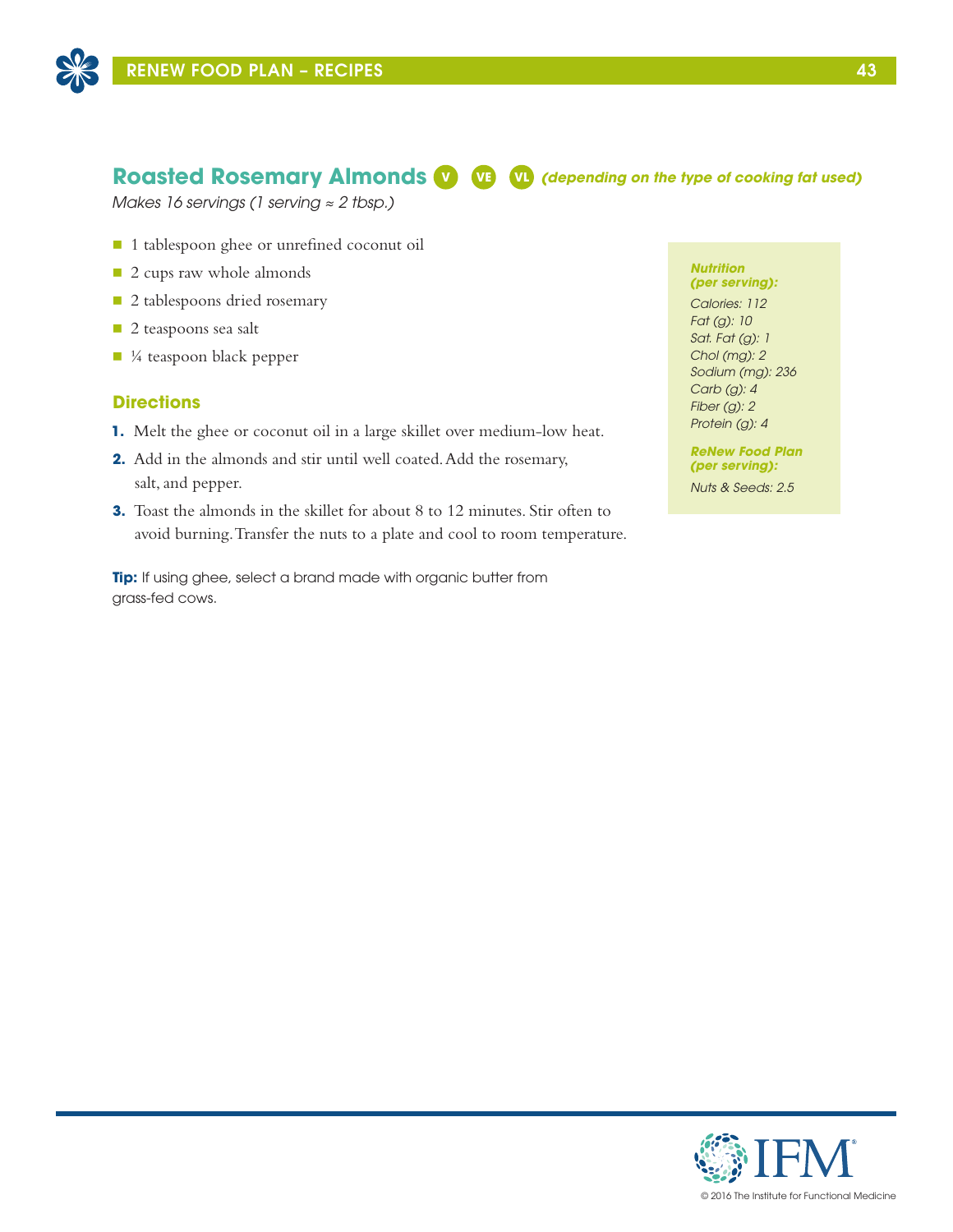

# **Sautéed Swiss Chard VI VE** *(depending on the type of cooking fat used)*

*Makes 4 servings* 

- 1 pound Swiss chard (about 1 large bunch), well rinsed
- 1 tablespoon extra-virgin olive oil
- 1 tablespoon ghee or unrefined coconut oil
- $\blacksquare$  1 medium onion, sliced thin in rings cut in half
- 1 clove garlic, finely chopped
- $\blacksquare$  ¼ teaspoon black pepper

# **Directions**

- **1.** Cut stems and center ribs from chard, discarding any tough portions, then cut stems and ribs crosswise into 2-inch pieces. Stack chard leaves and roll up lengthwise into tight cylinders. Cut cylinders crosswise to make 1-inch-wide strips.
- **2.** Heat olive oil and ghee or coconut oil in a large heavy pot over medium heat until foam subsides, then cook onions and garlic, stirring occasionally, until onions begin to soften, about 8 minutes.
- **3.** Add chard stems, ribs, and pepper to the pot. Cover and cook, stirring occasionally, until stems are just tender, about 10 minutes.
- **4.** Add chard leaves in batches, stirring each until wilted before adding next batch. Cover and cook stirring occasionally until tender, 4 to 6 minutes. Transfer with the sautéed stems and ribs to a bowl and serve.

**Tips:** Chard can be washed, dried, and cut two days ahead and chilled in sealed bags lined with dampened paper towels. Chard can be cooked four hours ahead and reheated over low heat on stove or in a microwave oven. If using ghee, select a brand made with organic butter from grass-fed cows.

### *Nutrition*

*(per serving): Calories: 93 Fat (g): 7 Sat. Fat (g): 3 Chol (mg): 9 Sodium (mg): 244 Carb (g): 7 Fiber (g): 2 Protein (g): 2*

*ReNew Food Plan (per serving):*

*Fats & Oils: 1.5 ns Veg: 1*

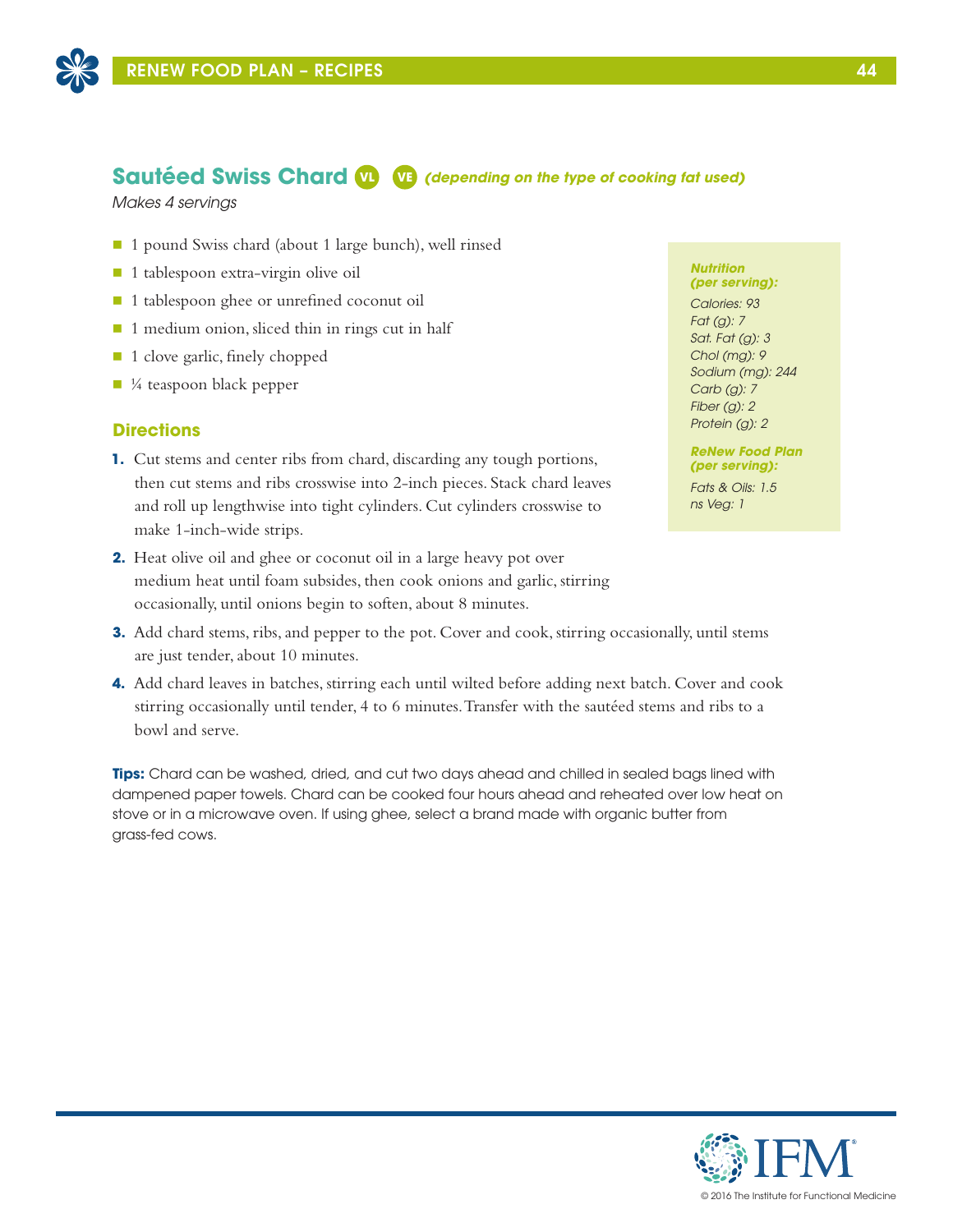

# **Shaved Brussels Sprouts with Leeks & Pomegranate V VE**

*(depending on the type of cooking fat and stock used)*

*Makes 6 servings (1 serving ≈ ¾ to 1 cup* 

- 2 pounds Brussels sprouts
- 1 tablespoon ghee or extra-virgin olive oil
- 1 leek, sliced, white part only
- 2 cloves garlic, minced
- ⅔ cup bone broth or stock of choice
- $\blacksquare$   $\frac{3}{4}$  teaspoon sea salt
- $\blacksquare$  ½ teaspoon black pepper
- $\blacksquare$  ¼ cup pomegranate seeds

### **Directions**

- **1.** Shred the Brussels sprouts using the grater attachment on a food processor or a mandolin.
- **2.** Melt ghee or olive oil in a large saucepan or stockpot over medium-high heat.
- **3.** Place the Brussels sprouts, leek, and garlic in the saucepan. Sauté for 5 minutes.
- **4.** Add the broth, salt, and pepper. Cover and steam for 5 minutes, until the Brussels sprouts are bright green and tender, and most of the broth is cooked down.
- **5.** Garnish with pomegranate seeds and serve warm.

**Tip:** If using ghee, select a brand made with organic butter from grass-fed cows.

#### *Nutrition (per serving):*

*Calories: 97 Fat (g): 3 Sat. Fat (g): 1 Chol (mg): 6 Sodium (mg): 281 Carb (g): 16 Fiber (g): 6 Protein (g): 5*

*ReNew Food Plan (per serving):*

*ns Veg: 3 Fats & Oils: 0.5*

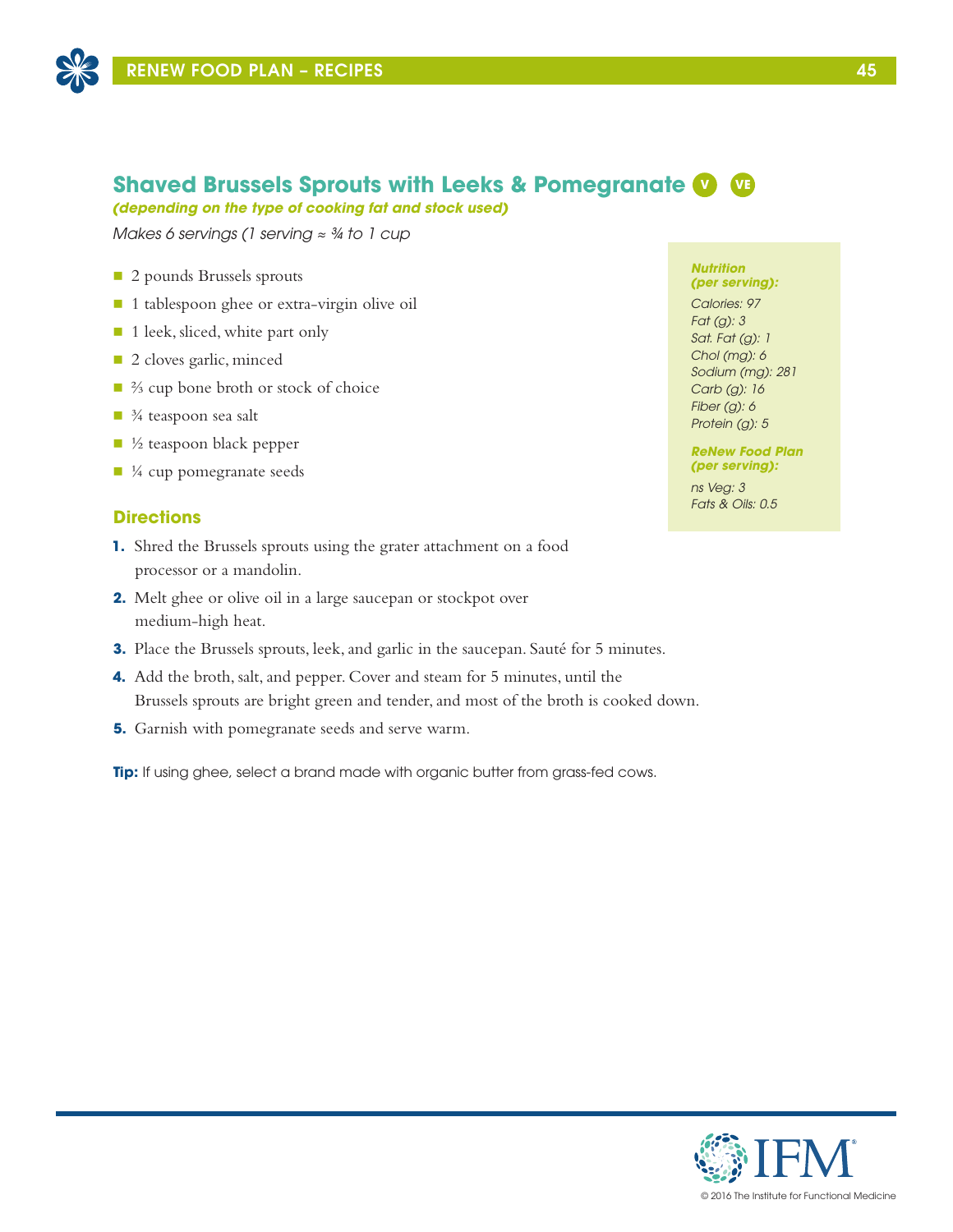

# **Southwestern Egg Muffins VO**

*Makes 4 servings (1 serving ≈ 3 muffins)*

- 10 organic eggs
- 1 tablespoon extra-virgin olive oil
- 1 onion, finely diced
- 4 cloves garlic, minced
- $\blacksquare$  1 red bell pepper, diced\*
- 1 cup spinach, chopped
- $\Box$  ½ teaspoon cumin
- $\blacksquare$  ½ teaspoon turmeric
- $\blacksquare$  ½ teaspoon chili powder or chipotle powder\*
- $\blacksquare$  ¼ teaspoon sea salt
- $\blacksquare$  ¼ teaspoon black pepper
- $\blacksquare$  ½ jalapeño, minced $\star$
- $\blacksquare$  ¼ cup cilantro, minced
- Unrefined, organic coconut oil for greasing muffin tins

# **Directions**

- **1.** Preheat oven to 350° F.
- **2.** Whisk eggs in bowl and set aside until they are room temperature.
- **3.** Heat oil in a skillet over medium-high heat and sauté onion for 5 minutes, or until softened. Reduce heat to medium low.
- **4.** Add garlic and stir to combine. Add peppers (if using), spinach, and seasonings. Cook for 3 minutes, stirring frequently.
- **5.** Remove the skillet from heat. When mixture has cooled slightly, stir in cilantro. Then add to the eggs in the bowl and stir to combine.
- **6.** Rub a little coconut oil in a 12-count muffin tin or line with muffin liners. Divide the egg mixture between the 12 muffin tins and bake egg muffins for 20 minutes or until a knife inserted in the center comes out clean.
- **7.** Let cool slightly before removing and serving. May be frozen and reheated.

**Tip:** These muffins make an excellent on-the-go breakfast or quick snack that is full of lean protein, healthy fat, and lots of vegetables.

*\*Omit bell pepper, chili or chipotle powder, and jalapeño if avoiding nightshades.*

#### *Nutrition (per serving):*

*Calories: 248 Fat (g): 16 Sat. Fat (g): 4 Chol (mg): 530 Sodium (mg): 308 Carb (g): 8 Fiber (g): 2 Protein (g): 17*

### *ReNew Food Plan (per serving):*

*Fats & Oils: 1 Proteins: 2 ns Veg: 2*

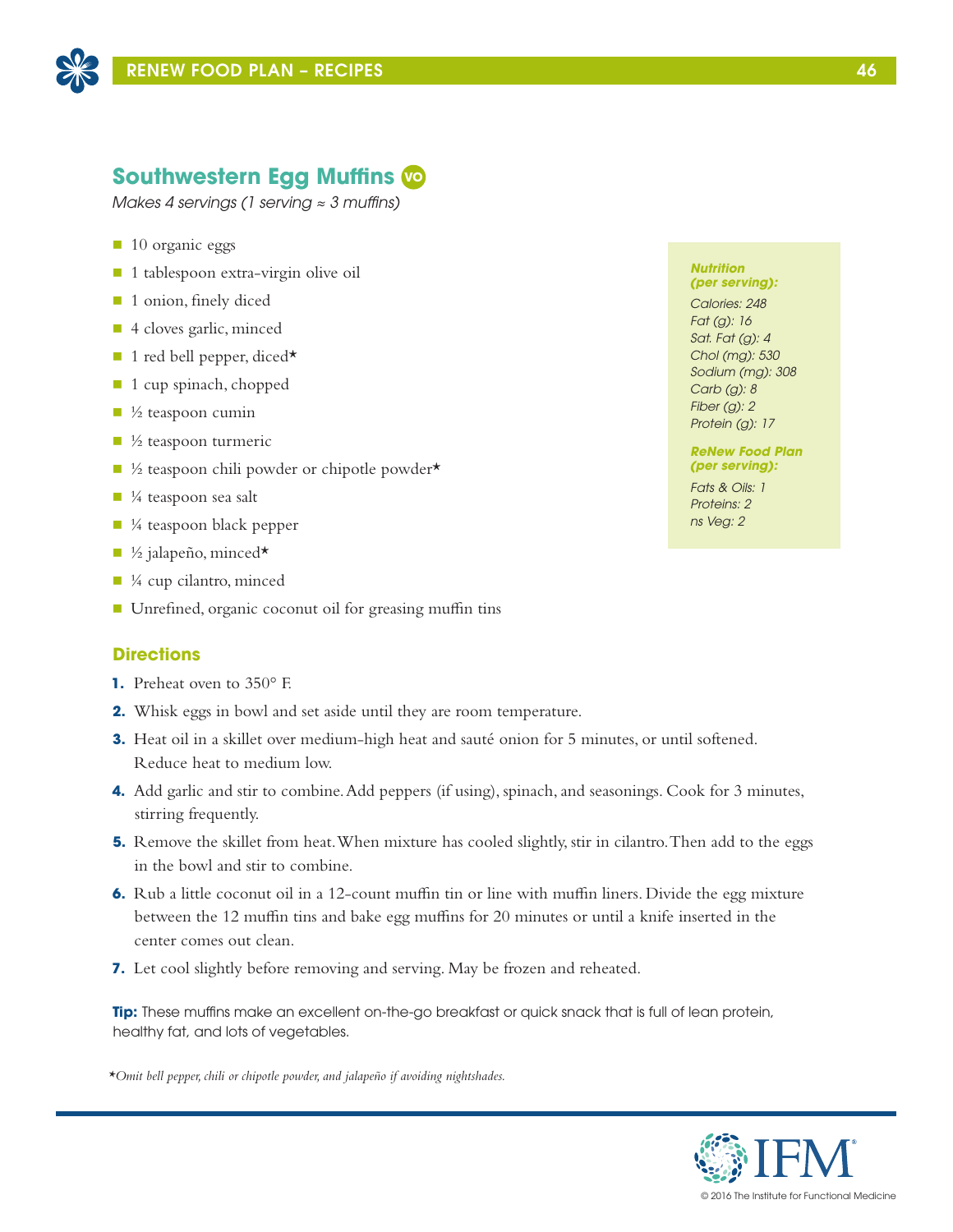

# **Spiced Turkey and Zucchini Meatballs**

*Makes 4 servings (1 serving = 3 meatballs)*

- 1 pound ground turkey
- 1 small zucchini, grated
- 2 tablespoons shallots, minced
- 1 garlic clove, minced
- n 1 large organic egg, beaten
- 1 teaspoon dried oregano
- $\blacksquare$   $\frac{3}{4}$  teaspoon sea salt
- $\blacksquare$  <sup>1</sup>/<sub>2</sub> teaspoon aleppo pepper or <sup>1</sup>/<sub>4</sub> teaspoon crushed red pepper flakes<sup>\*</sup>
- ½ teaspoon fennel seeds, minced or crushed
- $\blacksquare$  ½ teaspoon dried sage
- 2 tablespoons avocado oil
- Fresh basil or chives, chopped (for garnish)

# **Directions**

- **1.** Preheat the oven to 400° F.
- **2.** In a large bowl, combine all of the ingredients except the avocado oil and basil. Mix well. Using wet hands, form the mixture into 12 balls.
- **3.** Using a large oven-safe sauté pan or cast iron skillet, heat the avocado oil over medium-high heat.
- **4.** Place the meatballs in the hot pan, leaving space between them. Use a large spoon to turn the meatballs gently and cook until brown (about 30 seconds per side).
- **5.** Once meatballs are thoroughly browned, remove the sauté pan from the stovetop and place in the preheated oven. Bake until the meatballs feel firm to the touch (about 8 to 10 minutes).
- **6.** Garnish with basil and serve.

**Tip:** Depending on the size of your sauté pan, you may need to cook the meatballs in batches. Overcrowding the pan will keep the meatballs from browning well.

*\*Omit the aleppo pepper and red pepper flakes if avoiding nightshades.*

#### *Nutrition (per serving):*

*Calories: 215 Fat (g): 11 Sat. Fat (g): 2 Chol (mg): 144 Sodium (mg): 512 Carb (g): 3 Fiber (g): 1 Protein (g): 27*

### *ReNew Food Plan (per serving):*

*Proteins: 3.5 ns Veg: 0.5*

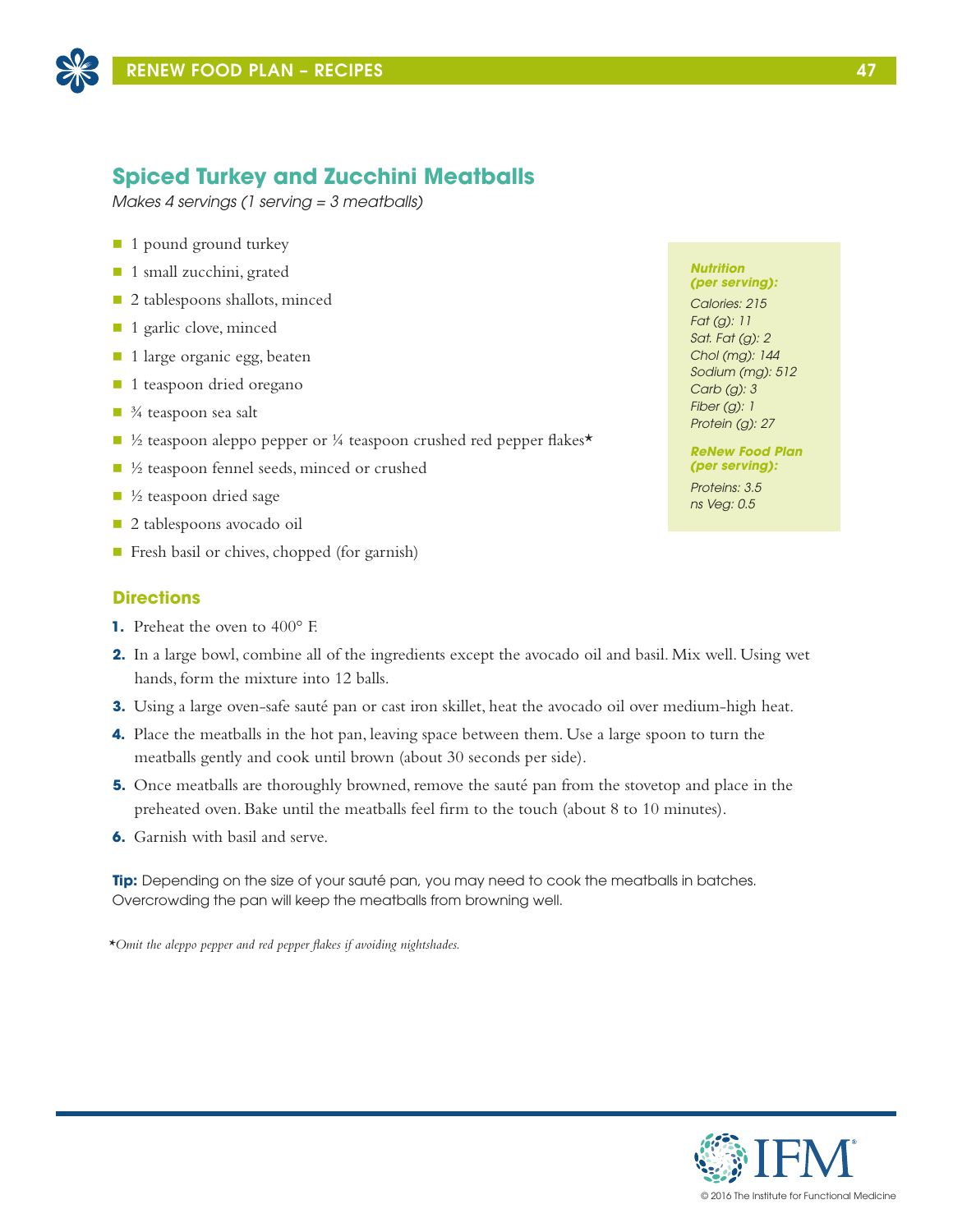

# **Steamed Spinach with Fresh Lemon VE**

*Makes 2 servings* 

- 9 ounces baby or trimmed regular spinach
- 1 tablespoon extra-virgin olive oil
- 1 tablespoon fresh lemon juice, plus lemon wedges for garnish
- $\blacksquare$  1/8 teaspoon sea salt

### **Directions**

- **1.** Fill a medium saucepan with about 1-2 inches of water and fit with a steamer insert. Bring to a boil, add spinach, and reduce to a simmer. Cover and steam until spinach has wilted, about 2 minutes.
- **2.** Transfer spinach to a glass serving bowl. Toss with oil, lemon juice, and salt. Garnish with lemon wedges. Serve immediately.

### *Nutrition*

*(per serving): Calories: 90 Fat (g): 7 Sat. Fat (g): 1 Chol (mg): 0 Sodium (mg): 218 Carb (g): 5 Fiber (g): 3 Protein (g): 4*

### *ReNew Food Plan (per serving):*

*Fats & Oils: 1.5 ns Veg: 1*

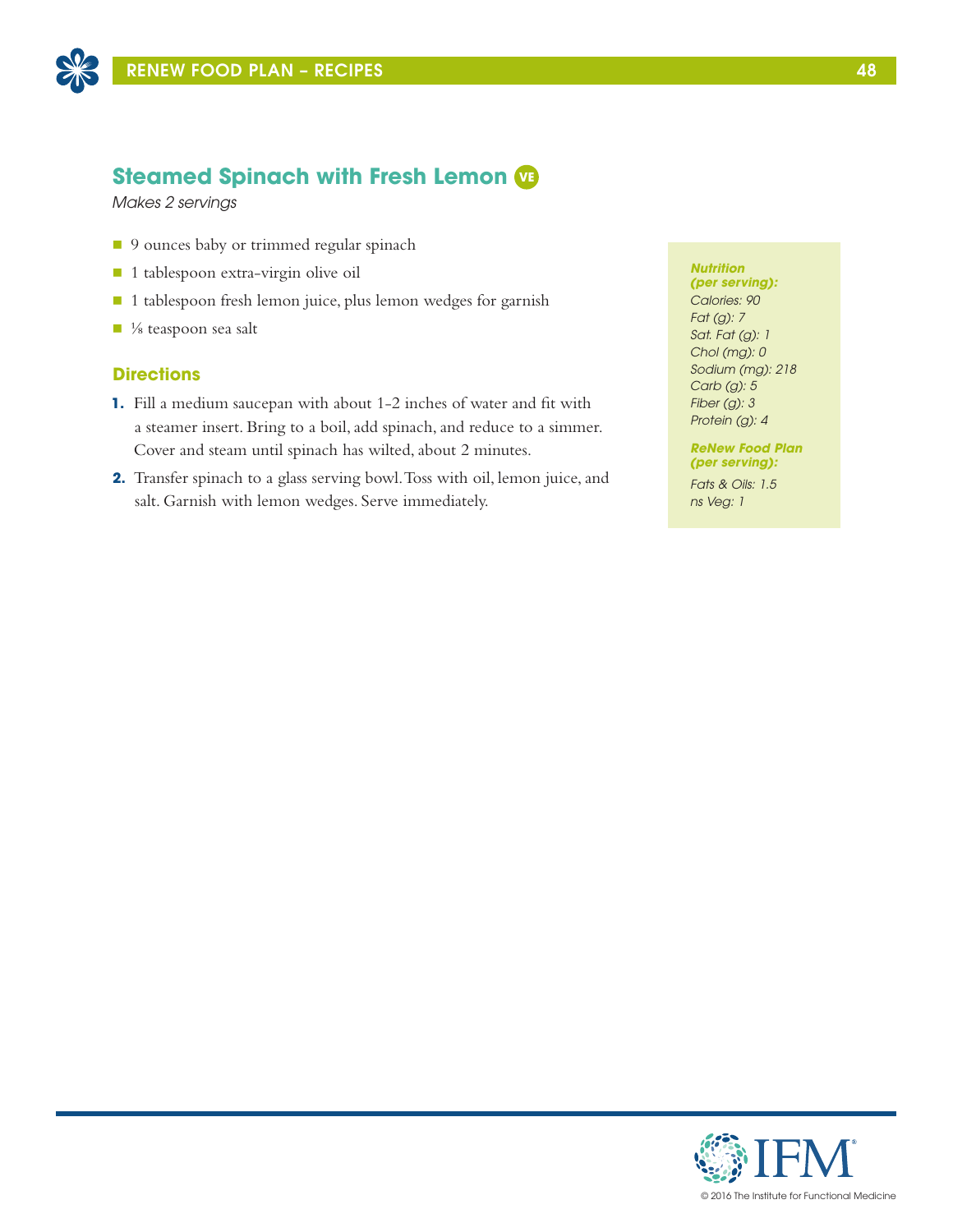

# **Turkey Sausage Patties**

*Makes 4 servings (1 serving = 2 patties)*

- 1 pound lean ground turkey
- 2½ teaspoons fennel seeds
- 1 teaspoon dried oregano
- 1 teaspoon dried thyme
- $\blacksquare$  1 teaspoon sweet paprika\*
- $\blacksquare$  ½ teaspoon crushed red pepper flakes\*
- $\blacksquare$  ½ teaspoon sea salt
- $\blacksquare$  ¼ teaspoon black pepper
- n 1 tablespoon avocado oil

### **Directions**

- **1.** In a bowl, combine the ground turkey and all of the dry ingredients.
- **2.** Using your hands or a large spoon or fork, mix ingredients thoroughly, making sure the spices are well mixed into the ground turkey.
- **3.** Form the meat into 8 equal-size patties.
- **4.** Heat the oil in a large nonstick skillet over medium-high heat.
- **5.** Sauté the patties until brown on both sides, and until the internal temperature reaches 165° F (about 8 to 10 minutes).

*\*Omit the paprika and red pepper flakes if avoiding nightshades.*

### *Nutrition*

*(per serving): Calories: 201 Fat (g): 12 Sat. Fat (g): 2 Chol (mg): 73 Sodium (mg): 318 Carb (g): 2 Fiber (g): 1 Protein (g): 24*

*ReNew Food Plan (per serving):*

*Proteins: 3.5 ns Veg: 0.5*

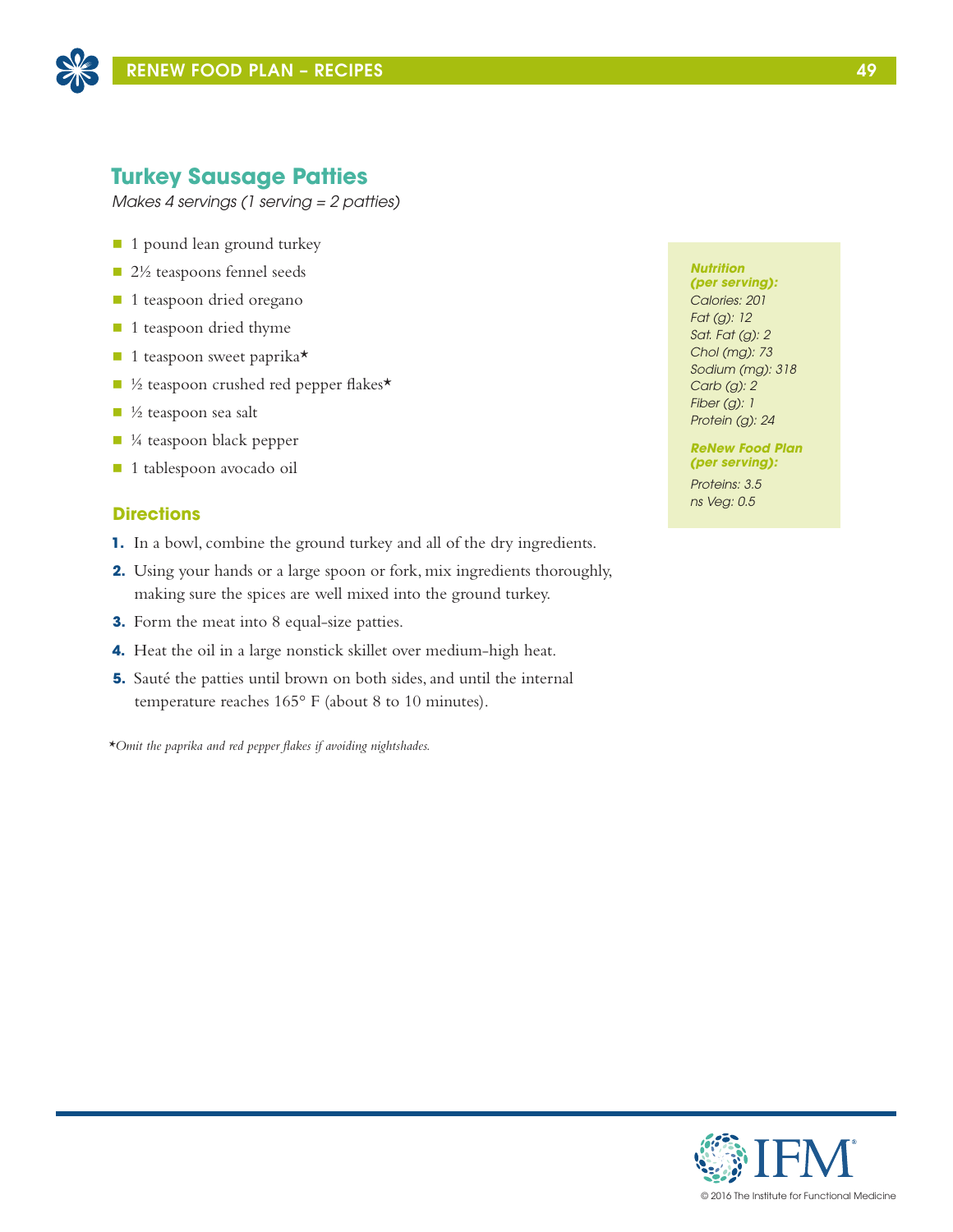

# **Vegetable Shirataki Noodle Stir-Fry VE**

*Makes 4 servings*

- 3 tablespoons toasted sesame oil, divided
- 1 medium onion, thinly sliced and halved
- 2–3 garlic cloves, minced
- $\blacksquare$  ¼ pound fresh shiitake mushrooms, stems discarded, caps sliced
- 2–3 tablespoons coconut aminos
- $\blacksquare$  ½ pound fresh or frozen broccoli, cut into small florets
- 4 ounces bamboo shoots, sliced
- 1 tablespoon fresh ginger, grated
- **n** 2 teaspoons sesame seeds
- $\blacksquare$  ½ teaspoon red pepper flakes\*
- $\blacksquare$  1 quart water
- 16 ounces shirataki noodles

# **Directions**

- **1.** In a large skillet or wok, heat 2 tablespoons of the sesame oil over medium heat. Add the onions, garlic, shiitake mushrooms, and coconut aminos. Cook until onions are tender. (If the pan becomes too dry, add some water.)
- **2.** Add the remaining sesame oil to the skillet, then add the broccoli, bamboo shoots, ginger, sesame seeds, and pepper flakes. Stir until the broccoli is crisp-tender, about 4 to 5 minutes.
- **3.** While the vegetables are cooking, bring the water to a boil in a large saucepan. Rinse the shirataki noodles in a colander under cold running water for about 15 seconds and drain. Add the noodles to the boiling water and cook for 3 minutes. Drain the noodles and put back in the dry saucepan over low heat, stirring until the noodles are dry.
- **4.** Add noodles to the vegetables. Toss over medium-high heat until well-blended and heated through.

**Tip:** Shirataki noodles are a soluble source of plant fiber that helps with appetite control and blood sugar stability.

*\*Omit red pepper flakes if avoiding nightshades.*

### *Nutrition*

*(per serving): Calories: 243 Fat (g): 12 Sat. Fat (g): 2 Chol (mg): 0 Sodium (mg): 248 Carb (g): 34 Fiber (g): 6 Protein (g): 6*

#### *ReNew Food Plan (per serving):*

*ns Veg: 5 Fats & Oils: 2.5*